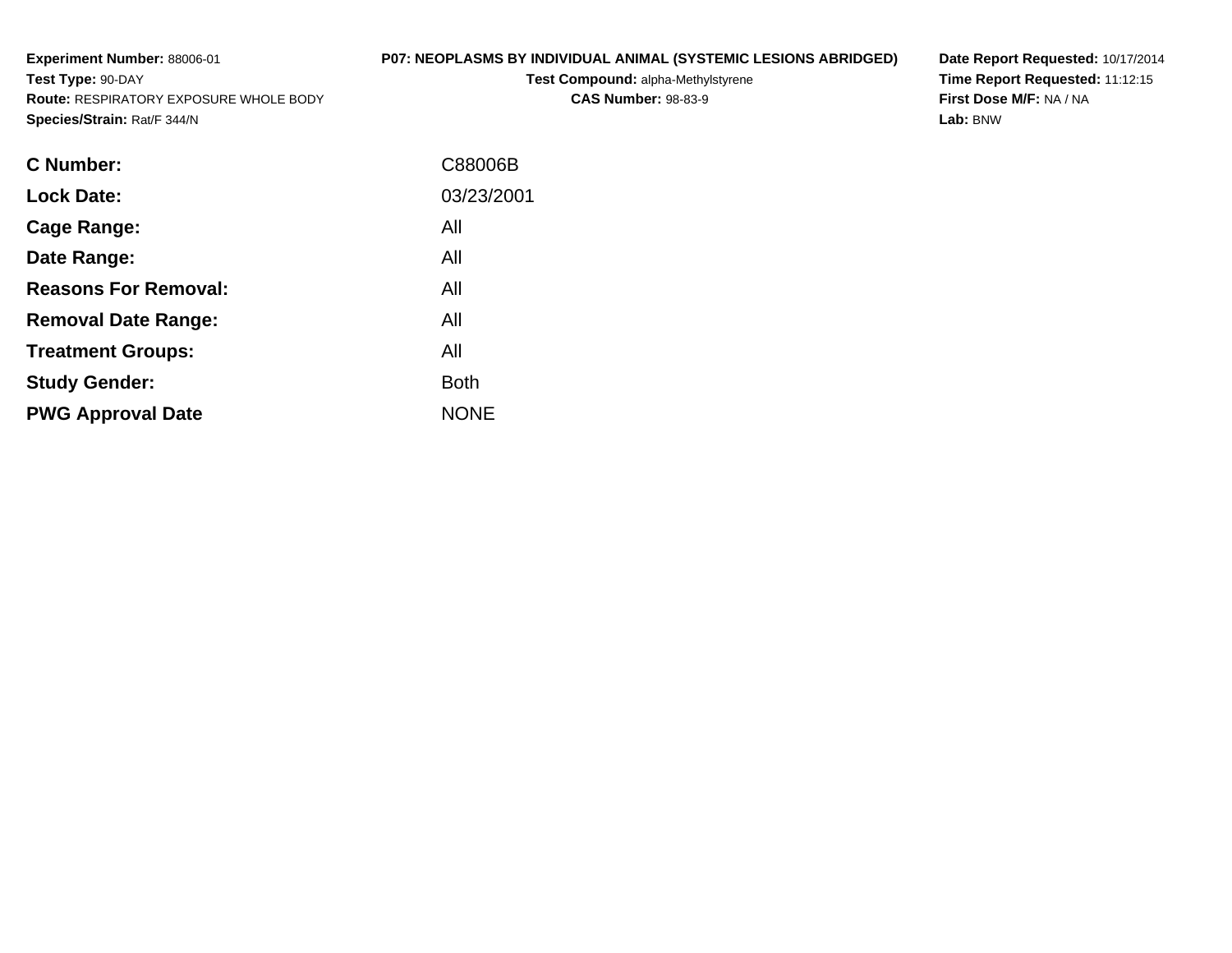**Test Type:** 90-DAY

## **P07: NEOPLASMS BY INDIVIDUAL ANIMAL (SYSTEMIC LESIONS ABRIDGED)**

**Test Compound:** alpha-Methylstyrene

**CAS Number:** 98-83-9

**Route:** RESPIRATORY EXPOSURE WHOLE BODY

| Species/Strain: Rat/F 344/N                      |                  |                            |                                                                                               |                                                                          |                                                                |                                                                                 |                                                                                       |                                                             |                                                                |                                                                       |                            |          |
|--------------------------------------------------|------------------|----------------------------|-----------------------------------------------------------------------------------------------|--------------------------------------------------------------------------|----------------------------------------------------------------|---------------------------------------------------------------------------------|---------------------------------------------------------------------------------------|-------------------------------------------------------------|----------------------------------------------------------------|-----------------------------------------------------------------------|----------------------------|----------|
| F 344/N Rat Male                                 | DAY ON TEST      | 0<br>0<br>9                | $\pmb{\theta}$<br>0<br>9                                                                      | $\pmb{\theta}$<br>0<br>9                                                 | 0<br>0<br>9                                                    | 0<br>0<br>9                                                                     | 0<br>0<br>9                                                                           | 0<br>0<br>9                                                 | 0<br>0<br>9                                                    | $\boldsymbol{\theta}$<br>$\boldsymbol{\theta}$<br>9                   | 0<br>0<br>9                |          |
| <b>CONTROL</b>                                   | <b>ANIMAL ID</b> | 3<br>0<br>0<br>0<br>0<br>1 | $\boldsymbol{\mathfrak{z}}$<br>$\mathbf 0$<br>$\mathbf 0$<br>0<br>$\pmb{0}$<br>$\overline{2}$ | $\boldsymbol{\mathfrak{z}}$<br>$\mathsf 0$<br>$\mathbf 0$<br>0<br>0<br>3 | $\boldsymbol{\mathfrak{z}}$<br>0<br>$\mathbf 0$<br>0<br>0<br>4 | $\mathfrak{z}$<br>$\mathbf 0$<br>$\mathbf 0$<br>$\mathbf 0$<br>$\mathbf 0$<br>5 | $\boldsymbol{\mathfrak{z}}$<br>$\overline{0}$<br>$\mathbf 0$<br>$\mathbf 0$<br>0<br>6 | $\mathfrak{z}$<br>$\mathbf 0$<br>$\mathbf 0$<br>0<br>0<br>7 | $\boldsymbol{\mathfrak{z}}$<br>$\mathbf 0$<br>0<br>0<br>0<br>8 | $\mathfrak{z}$<br>$\mathbf 0$<br>$\mathbf 0$<br>$\mathbf 0$<br>0<br>9 | 3<br>0<br>0<br>0<br>1<br>0 | *TOTALS  |
| <b>Alimentary System</b>                         |                  |                            |                                                                                               |                                                                          |                                                                |                                                                                 |                                                                                       |                                                             |                                                                |                                                                       |                            |          |
| Esophagus                                        |                  | +                          | +                                                                                             | +                                                                        | +                                                              | +                                                                               | +                                                                                     | +                                                           | +                                                              | +                                                                     | +                          | 10       |
| Intestine Large, Cecum<br>Intestine Large, Colon |                  | $\pmb{+}$<br>+             | $\ddot{}$<br>+                                                                                | +<br>+                                                                   | $\ddot{}$<br>+                                                 | +<br>$\ddot{}$                                                                  | $\ddot{}$<br>$\ddot{}$                                                                | $\ddot{}$<br>+                                              | +<br>$\ddot{}$                                                 | $\ddot{}$<br>+                                                        | $\ddot{}$<br>+             | 10<br>10 |
| Intestine Large, Rectum                          |                  | +                          | $\ddot{}$                                                                                     | +                                                                        | $\ddot{}$                                                      | $\ddot{}$                                                                       | $\ddot{}$                                                                             | $\ddot{}$                                                   | $\ddot{}$                                                      | $\ddot{}$                                                             | $\ddot{}$                  | 10       |
| Intestine Small, Duodenum                        |                  | $\ddot{}$                  | $\ddot{}$                                                                                     | +                                                                        | $\ddot{}$                                                      | +                                                                               | $\ddot{}$                                                                             | $\ddot{}$                                                   | $\ddot{}$                                                      | $\ddot{}$                                                             | +                          | 10       |
| Intestine Small, Ileum                           |                  | +                          | $\ddot{}$                                                                                     | +                                                                        | $\ddot{}$                                                      | +                                                                               | $\ddot{}$                                                                             | $\ddot{}$                                                   | $\ddot{}$                                                      | $\ddot{}$                                                             | $\ddot{}$                  | 10       |
| Intestine Small, Jejunum                         |                  | +                          | $\ddot{}$                                                                                     | +                                                                        | $\ddot{}$                                                      | $\ddot{}$                                                                       | $\ddot{}$                                                                             | $\ddot{}$                                                   | $\ddot{}$                                                      | $\ddot{}$                                                             | $\ddot{}$                  | 10       |
| Liver                                            |                  | +                          | $\ddot{}$                                                                                     | $\ddot{}$                                                                | $\ddot{}$                                                      | $\ddot{}$                                                                       | $\ddot{}$                                                                             | $\ddot{}$                                                   | $\ddot{}$                                                      | $\ddot{}$                                                             | +                          | 10       |
| Pancreas                                         |                  | +                          | $\ddot{}$                                                                                     | +                                                                        | $\ddot{}$                                                      | $\ddot{}$                                                                       | $\ddot{}$                                                                             | $\ddot{}$                                                   | $\ddot{}$                                                      | $\ddot{}$                                                             | +                          | 10       |
| Salivary Glands                                  |                  | +                          | $\ddot{}$                                                                                     | +                                                                        | +                                                              | $\ddot{}$                                                                       | +                                                                                     | +                                                           | $\ddot{}$                                                      | $\ddot{}$                                                             | +                          | 10       |
| Stomach, Forestomach                             |                  | $\pmb{+}$                  | $\ddot{}$                                                                                     | $\ddot{}$                                                                | $\ddot{}$                                                      | $\ddot{}$                                                                       | $\ddot{}$                                                                             | +                                                           | $\ddot{}$                                                      | $\ddot{}$                                                             | $\ddot{}$                  | 10       |
| Stomach, Glandular                               |                  | $\ddot{}$                  |                                                                                               | $\ddot{}$                                                                | $\ddot{}$                                                      | $\ddot{}$                                                                       | +                                                                                     | $\ddot{}$                                                   | $\ddot{}$                                                      | $\ddot{}$                                                             | $\ddot{}$                  | 10       |
| <b>Cardiovascular System</b>                     |                  |                            |                                                                                               |                                                                          |                                                                |                                                                                 |                                                                                       |                                                             |                                                                |                                                                       |                            |          |
| <b>Blood Vessel</b>                              |                  | +                          |                                                                                               |                                                                          |                                                                |                                                                                 | +                                                                                     |                                                             |                                                                |                                                                       | +                          | 10       |
| Heart                                            |                  | +                          | Ŧ.                                                                                            | $\ddot{}$                                                                | $\ddot{}$                                                      | $\ddot{}$                                                                       | $\ddot{}$                                                                             | $\ddot{}$                                                   | $\ddot{}$                                                      | $\ddot{}$                                                             | $\ddot{}$                  | 10       |
| <b>Endocrine System</b>                          |                  |                            |                                                                                               |                                                                          |                                                                |                                                                                 |                                                                                       |                                                             |                                                                |                                                                       |                            |          |
| <b>Adrenal Cortex</b>                            |                  | +                          | +                                                                                             | +                                                                        | +                                                              | +                                                                               | +                                                                                     | +                                                           | +                                                              | +                                                                     | +                          | 10       |
| <b>Adrenal Medulla</b>                           |                  | +                          | +                                                                                             | +                                                                        | $\ddot{}$                                                      | +                                                                               | +                                                                                     | +                                                           | +                                                              | +                                                                     | $\ddot{}$                  | 10       |
| Islets, Pancreatic                               |                  | +                          |                                                                                               | +                                                                        | +                                                              | $\ddot{}$                                                                       | $\ddot{}$                                                                             | $\ddot{}$                                                   | +                                                              | $\ddot{}$                                                             | $\ddot{}$                  | 10       |
| Parathyroid Gland                                |                  | +                          | М                                                                                             | $\ddot{}$                                                                | $\ddot{}$                                                      | +                                                                               | +                                                                                     | $\ddot{}$                                                   | $\ddot{}$                                                      | $\ddot{}$                                                             | +                          | 9        |

**Date Report Requested:** 10/17/2014**Time Report Requested:** 11:12:15**First Dose M/F:** NA / NA**Lab:** BNW

\* ..Total animals with tissue examined microscopically; Total animals with tumor **M** . Missing tissue M ..Missing tissue

+ ..Tissue examined microscopically

I ..Insufficient tissue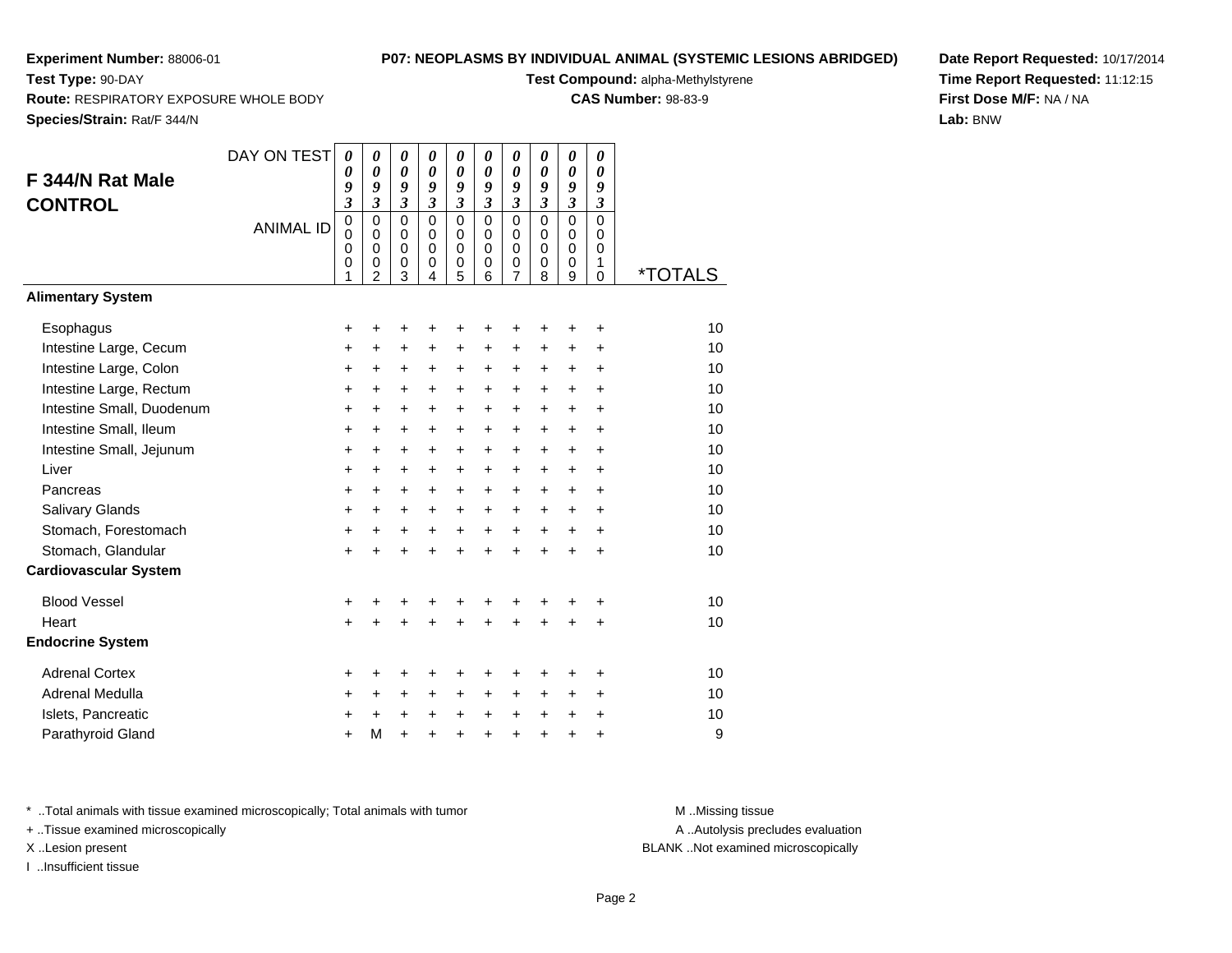**Route:** RESPIRATORY EXPOSURE WHOLE BODY

## **P07: NEOPLASMS BY INDIVIDUAL ANIMAL (SYSTEMIC LESIONS ABRIDGED)**

**Test Compound:** alpha-Methylstyrene

**CAS Number:** 98-83-9

**Species/Strain:** Rat/F 344/N

**Test Type:** 90-DAY

| F 344/N Rat Male<br><b>CONTROL</b> | DAY ON TEST<br><b>ANIMAL ID</b> | 0<br>0<br>9<br>$\overline{\mathbf{3}}$<br>$\mathbf 0$<br>0<br>$\mathbf 0$<br>0<br>1 | 0<br>$\boldsymbol{\theta}$<br>9<br>$\overline{\mathbf{3}}$<br>$\mathbf 0$<br>0<br>$\mathbf 0$<br>0<br>$\overline{c}$ | 0<br>0<br>9<br>$\overline{\mathbf{3}}$<br>0<br>0<br>$\mathbf 0$<br>0<br>3 | $\boldsymbol{\theta}$<br>$\boldsymbol{\theta}$<br>9<br>$\overline{\mathbf{3}}$<br>$\mathbf 0$<br>0<br>$\mathbf 0$<br>0<br>4 | 0<br>$\boldsymbol{\theta}$<br>9<br>3<br>$\mathbf 0$<br>0<br>$\mathbf 0$<br>0<br>5 | 0<br>$\boldsymbol{\theta}$<br>9<br>$\mathfrak{z}$<br>$\mathbf 0$<br>0<br>$\mathsf 0$<br>0<br>6 | 0<br>$\boldsymbol{\theta}$<br>9<br>$\overline{\mathbf{3}}$<br>$\mathbf 0$<br>0<br>$\mathbf 0$<br>0<br>7 | 0<br>$\boldsymbol{\theta}$<br>9<br>$\mathfrak{z}$<br>$\mathbf 0$<br>0<br>$\pmb{0}$<br>$\mathbf 0$<br>8 | 0<br>$\boldsymbol{\theta}$<br>9<br>$\mathfrak{z}$<br>$\mathbf 0$<br>0<br>$\pmb{0}$<br>$\mathbf 0$<br>9 | 0<br>$\boldsymbol{\theta}$<br>9<br>$\mathfrak{z}$<br>$\mathbf 0$<br>0<br>$\mathbf 0$<br>1<br>$\mathbf 0$ | <i><b>*TOTALS</b></i> |
|------------------------------------|---------------------------------|-------------------------------------------------------------------------------------|----------------------------------------------------------------------------------------------------------------------|---------------------------------------------------------------------------|-----------------------------------------------------------------------------------------------------------------------------|-----------------------------------------------------------------------------------|------------------------------------------------------------------------------------------------|---------------------------------------------------------------------------------------------------------|--------------------------------------------------------------------------------------------------------|--------------------------------------------------------------------------------------------------------|----------------------------------------------------------------------------------------------------------|-----------------------|
| <b>Pituitary Gland</b>             |                                 | $\ddot{}$                                                                           | $\ddot{}$                                                                                                            | $\ddot{}$                                                                 | $\ddot{}$                                                                                                                   | $\ddot{}$                                                                         | $\ddot{}$                                                                                      | $\ddot{}$                                                                                               | $\ddot{}$                                                                                              | $\ddot{}$                                                                                              | $+$                                                                                                      | 10                    |
| <b>Thyroid Gland</b>               |                                 | ÷                                                                                   | ÷                                                                                                                    | ÷                                                                         | $\ddot{}$                                                                                                                   | $\ddot{}$                                                                         | $\ddot{}$                                                                                      | $\ddot{}$                                                                                               | $\ddot{}$                                                                                              | $\ddot{}$                                                                                              | $\ddot{}$                                                                                                | 10                    |
| <b>General Body System</b>         |                                 |                                                                                     |                                                                                                                      |                                                                           |                                                                                                                             |                                                                                   |                                                                                                |                                                                                                         |                                                                                                        |                                                                                                        |                                                                                                          |                       |
| <b>NONE</b>                        |                                 |                                                                                     |                                                                                                                      |                                                                           |                                                                                                                             |                                                                                   |                                                                                                |                                                                                                         |                                                                                                        |                                                                                                        |                                                                                                          |                       |
| <b>Genital System</b>              |                                 |                                                                                     |                                                                                                                      |                                                                           |                                                                                                                             |                                                                                   |                                                                                                |                                                                                                         |                                                                                                        |                                                                                                        |                                                                                                          |                       |
| Epididymis                         |                                 | +                                                                                   | +                                                                                                                    | +                                                                         | +                                                                                                                           | +                                                                                 | +                                                                                              | +                                                                                                       | +                                                                                                      |                                                                                                        | +                                                                                                        | 9                     |
| <b>Preputial Gland</b>             |                                 | +                                                                                   | $\ddot{}$                                                                                                            | +                                                                         | $\ddot{}$                                                                                                                   | $\ddot{}$                                                                         | +                                                                                              | +                                                                                                       | $\ddot{}$                                                                                              | +                                                                                                      | $\ddot{}$                                                                                                | 10                    |
| Prostate                           |                                 | +                                                                                   | +                                                                                                                    | +                                                                         | +                                                                                                                           | +                                                                                 | +                                                                                              | +                                                                                                       | +                                                                                                      | +                                                                                                      | $\ddot{}$                                                                                                | 10                    |
| <b>Seminal Vesicle</b>             |                                 | $\ddot{}$                                                                           | +                                                                                                                    | +                                                                         | +                                                                                                                           | +                                                                                 | $\ddot{}$                                                                                      | +                                                                                                       | $\ddot{}$                                                                                              | $\ddot{}$                                                                                              | $\ddot{}$                                                                                                | 10                    |
| <b>Testes</b>                      |                                 | $\ddot{}$                                                                           |                                                                                                                      | $\ddot{}$                                                                 | +                                                                                                                           | $\ddot{}$                                                                         | $\ddot{}$                                                                                      | $\ddot{}$                                                                                               | $\ddot{}$                                                                                              | $\ddot{}$                                                                                              | $\ddot{}$                                                                                                | 10                    |
| <b>Hematopoietic System</b>        |                                 |                                                                                     |                                                                                                                      |                                                                           |                                                                                                                             |                                                                                   |                                                                                                |                                                                                                         |                                                                                                        |                                                                                                        |                                                                                                          |                       |
| <b>Bone Marrow</b>                 |                                 | +                                                                                   | +                                                                                                                    | +                                                                         | +                                                                                                                           | +                                                                                 | +                                                                                              | +                                                                                                       | +                                                                                                      | +                                                                                                      | +                                                                                                        | 10                    |
| Lymph Node, Bronchial              |                                 | M                                                                                   | М                                                                                                                    | $\ddot{}$                                                                 | $\ddot{}$                                                                                                                   | M                                                                                 | M                                                                                              | M                                                                                                       | M                                                                                                      | M                                                                                                      | $\ddot{}$                                                                                                | 3                     |
| Lymph Node, Mandibular             |                                 | M                                                                                   | M                                                                                                                    | $\ddot{}$                                                                 | М                                                                                                                           | м                                                                                 | м                                                                                              | м                                                                                                       | м                                                                                                      | м                                                                                                      | м                                                                                                        | 1                     |
| Lymph Node, Mediastinal            |                                 | M                                                                                   | $\ddot{}$                                                                                                            | +                                                                         | $\ddot{}$                                                                                                                   | M                                                                                 | $\ddot{}$                                                                                      | $+$                                                                                                     | м                                                                                                      | $+$                                                                                                    | M                                                                                                        | 6                     |
| Lymph Node, Mesenteric             |                                 | $\ddot{}$                                                                           | $\ddot{}$                                                                                                            | +                                                                         | $\ddot{}$                                                                                                                   | $\ddot{}$                                                                         | $\ddot{}$                                                                                      | $\ddot{}$                                                                                               | +                                                                                                      | $\ddot{}$                                                                                              | $\ddot{}$                                                                                                | 10                    |
| Spleen                             |                                 | $\ddot{}$                                                                           | $\ddot{}$                                                                                                            | $\pm$                                                                     | +                                                                                                                           | +                                                                                 | $\ddot{}$                                                                                      | +                                                                                                       | $\ddot{}$                                                                                              | $\ddot{}$                                                                                              | $\ddot{}$                                                                                                | 10                    |
| Thymus                             |                                 | $\ddot{}$                                                                           | $\ddot{}$                                                                                                            | ÷                                                                         | $\ddot{}$                                                                                                                   | $\ddot{}$                                                                         | $\ddot{}$                                                                                      | $\ddot{}$                                                                                               | $\ddot{}$                                                                                              | $\ddot{}$                                                                                              | $\ddot{}$                                                                                                | 10                    |
| <b>Integumentary System</b>        |                                 |                                                                                     |                                                                                                                      |                                                                           |                                                                                                                             |                                                                                   |                                                                                                |                                                                                                         |                                                                                                        |                                                                                                        |                                                                                                          |                       |
| <b>Mammary Gland</b>               |                                 |                                                                                     |                                                                                                                      |                                                                           |                                                                                                                             |                                                                                   |                                                                                                |                                                                                                         | +                                                                                                      |                                                                                                        | M                                                                                                        | 9                     |
| Skin                               |                                 | +                                                                                   |                                                                                                                      | +                                                                         | +                                                                                                                           | +                                                                                 | +                                                                                              | +                                                                                                       | +                                                                                                      | +                                                                                                      | +                                                                                                        | 10                    |

**Date Report Requested:** 10/17/2014**Time Report Requested:** 11:12:15**First Dose M/F:** NA / NA**Lab:** BNW

\* ..Total animals with tissue examined microscopically; Total animals with tumor **M** . Missing tissue M ..Missing tissue

+ ..Tissue examined microscopically

I ..Insufficient tissue

A ..Autolysis precludes evaluation

X ..Lesion present BLANK ..Not examined microscopically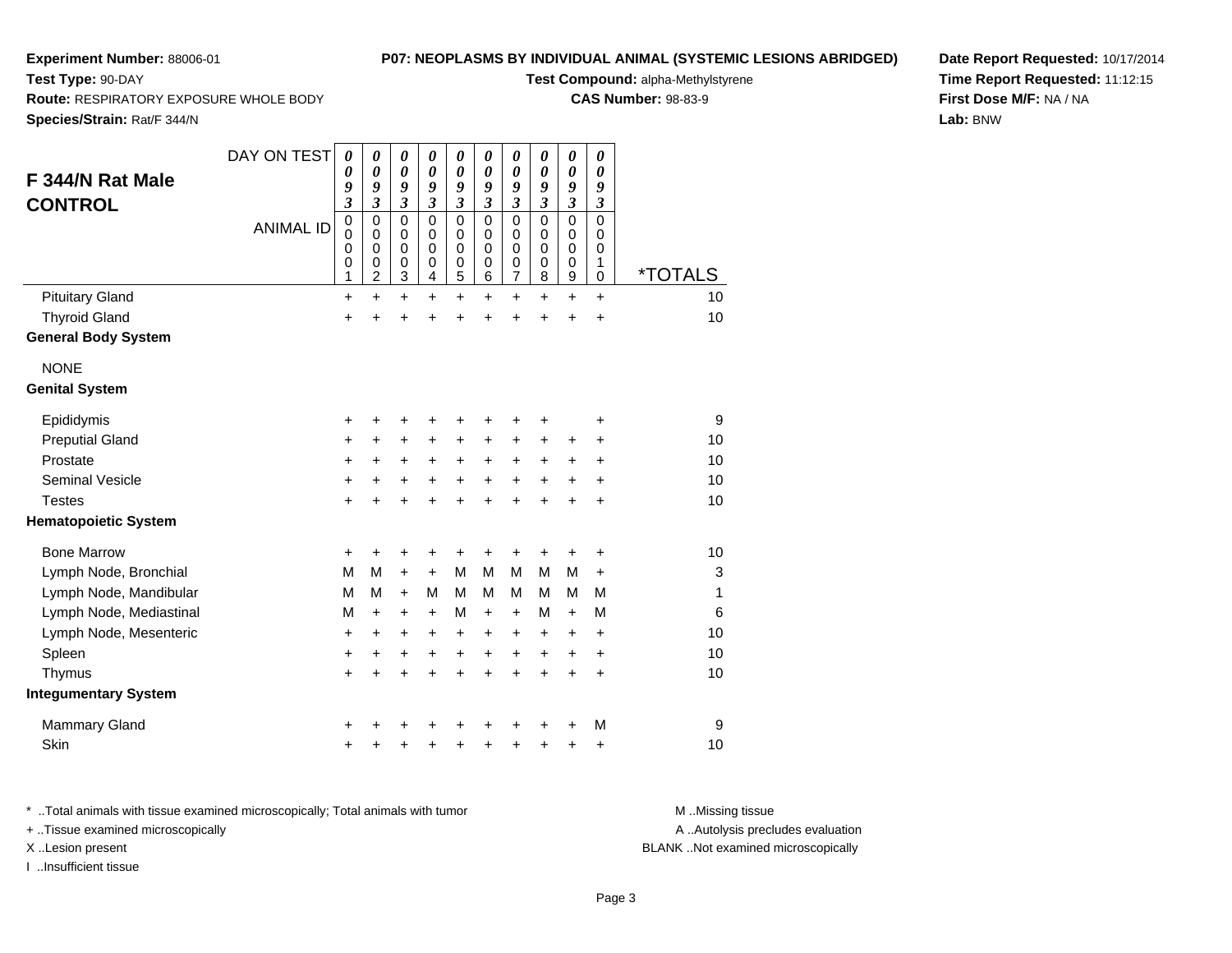**Route:** RESPIRATORY EXPOSURE WHOLE BODY

## **P07: NEOPLASMS BY INDIVIDUAL ANIMAL (SYSTEMIC LESIONS ABRIDGED)**

**Test Compound:** alpha-Methylstyrene

**CAS Number:** 98-83-9

**Species/Strain:** Rat/F 344/N

**Test Type:** 90-DAY

**Date Report Requested:** 10/17/2014**Time Report Requested:** 11:12:15**First Dose M/F:** NA / NA**Lab:** BNW

| F 344/N Rat Male<br><b>CONTROL</b>                | DAY ON TEST<br><b>ANIMAL ID</b> | 0<br>0<br>9<br>3<br>0<br>$\mathbf 0$<br>0<br>0 | 0<br>0<br>9<br>3<br>$\mathbf 0$<br>0<br>0<br>0 | 0<br>$\boldsymbol{\theta}$<br>9<br>3<br>$\mathbf 0$<br>$\pmb{0}$<br>0<br>$\mathbf 0$ | 0<br>$\boldsymbol{\theta}$<br>9<br>3<br>$\mathbf 0$<br>$\pmb{0}$<br>$\mathbf 0$<br>0 | 0<br>0<br>9<br>3<br>$\mathbf 0$<br>$\mathbf 0$<br>0<br>0 | 0<br>0<br>9<br>3<br>$\mathbf 0$<br>$\pmb{0}$<br>$\mathbf 0$<br>0 | 0<br>0<br>9<br>3<br>$\mathbf 0$<br>$\mathbf 0$<br>$\mathbf 0$<br>0 | 0<br>$\boldsymbol{\theta}$<br>9<br>$\mathfrak{z}$<br>$\mathbf 0$<br>$\pmb{0}$<br>$\mathbf 0$<br>$\mathbf 0$ | 0<br>$\boldsymbol{\theta}$<br>9<br>$\mathfrak{z}$<br>0<br>$\mathbf 0$<br>0<br>0 | 0<br>0<br>9<br>3<br>0<br>0<br>0<br>1 |                       |
|---------------------------------------------------|---------------------------------|------------------------------------------------|------------------------------------------------|--------------------------------------------------------------------------------------|--------------------------------------------------------------------------------------|----------------------------------------------------------|------------------------------------------------------------------|--------------------------------------------------------------------|-------------------------------------------------------------------------------------------------------------|---------------------------------------------------------------------------------|--------------------------------------|-----------------------|
|                                                   |                                 | 1                                              | $\overline{2}$                                 | 3                                                                                    | 4                                                                                    | 5                                                        | 6                                                                | 7                                                                  | 8                                                                                                           | 9                                                                               | 0                                    | <i><b>*TOTALS</b></i> |
| Skin<br><b>Musculoskeletal System</b>             |                                 | $\ddot{}$                                      | $\ddot{}$                                      | $\ddot{}$                                                                            | $\ddot{}$                                                                            | $\ddot{}$                                                | $\ddot{}$                                                        | $\ddot{}$                                                          | $\ddot{}$                                                                                                   | $\ddot{}$                                                                       | $\ddot{}$                            | 10                    |
| Bone                                              |                                 | $\ddot{}$                                      |                                                |                                                                                      |                                                                                      |                                                          |                                                                  | +                                                                  | +                                                                                                           | +                                                                               | +                                    | 10                    |
| <b>Nervous System</b>                             |                                 |                                                |                                                |                                                                                      |                                                                                      |                                                          |                                                                  |                                                                    |                                                                                                             |                                                                                 |                                      |                       |
| <b>Brain</b>                                      |                                 | $\ddot{}$                                      |                                                | +                                                                                    |                                                                                      |                                                          | +                                                                | +                                                                  | +                                                                                                           | +                                                                               | +                                    | 10                    |
| <b>Respiratory System</b>                         |                                 |                                                |                                                |                                                                                      |                                                                                      |                                                          |                                                                  |                                                                    |                                                                                                             |                                                                                 |                                      |                       |
| Larynx                                            |                                 | +                                              |                                                |                                                                                      |                                                                                      |                                                          | +                                                                | +                                                                  | +                                                                                                           | +                                                                               | +                                    | 10                    |
| Lung                                              |                                 | $\ddot{}$                                      | +                                              | +                                                                                    | $\ddot{}$                                                                            | +                                                        | +                                                                | +                                                                  | $\ddot{}$                                                                                                   | +                                                                               | +                                    | 10                    |
| Nose                                              |                                 | +                                              | $\pm$                                          | +                                                                                    | +                                                                                    | $\ddot{}$                                                | +                                                                | +                                                                  | +                                                                                                           | +                                                                               | +                                    | 10                    |
| Pleura                                            |                                 | $\ddot{}$                                      | $\ddot{}$                                      | +                                                                                    | $\ddot{}$                                                                            | $+$                                                      | +                                                                | +                                                                  | +                                                                                                           | $\ddot{}$                                                                       | +                                    | 10                    |
| Trachea                                           |                                 | $\ddot{}$                                      |                                                | +                                                                                    |                                                                                      | +                                                        | $\ddot{}$                                                        | +                                                                  | $\ddot{}$                                                                                                   | +                                                                               | +                                    | 10                    |
| <b>Special Senses System</b>                      |                                 |                                                |                                                |                                                                                      |                                                                                      |                                                          |                                                                  |                                                                    |                                                                                                             |                                                                                 |                                      |                       |
| Eye                                               |                                 | $\ddot{}$                                      |                                                | +                                                                                    |                                                                                      | +                                                        | +                                                                | +                                                                  | +                                                                                                           | +                                                                               | +                                    | 10                    |
| Harderian Gland                                   |                                 | $\ddot{}$                                      |                                                |                                                                                      |                                                                                      |                                                          | $\ddot{}$                                                        | $\ddot{}$                                                          | $\ddot{}$                                                                                                   | +                                                                               | $\ddot{}$                            | 10                    |
| <b>Urinary System</b>                             |                                 |                                                |                                                |                                                                                      |                                                                                      |                                                          |                                                                  |                                                                    |                                                                                                             |                                                                                 |                                      |                       |
| Kidney                                            |                                 | $\ddot{}$                                      |                                                | +                                                                                    |                                                                                      |                                                          | +                                                                | +                                                                  | +                                                                                                           | +                                                                               | +                                    | 10                    |
| <b>Urinary Bladder</b><br><b>SYSTEMIC LESIONS</b> |                                 | $\ddot{}$                                      |                                                |                                                                                      |                                                                                      |                                                          | ÷                                                                | +                                                                  |                                                                                                             | +                                                                               | +                                    | 10                    |
| Multiple Organ                                    |                                 | +                                              |                                                |                                                                                      |                                                                                      |                                                          |                                                                  | ٠                                                                  |                                                                                                             | +                                                                               | +                                    | 10                    |

\* ..Total animals with tissue examined microscopically; Total animals with tumor **M** . Missing tissue M ..Missing tissue

+ ..Tissue examined microscopically

I ..Insufficient tissue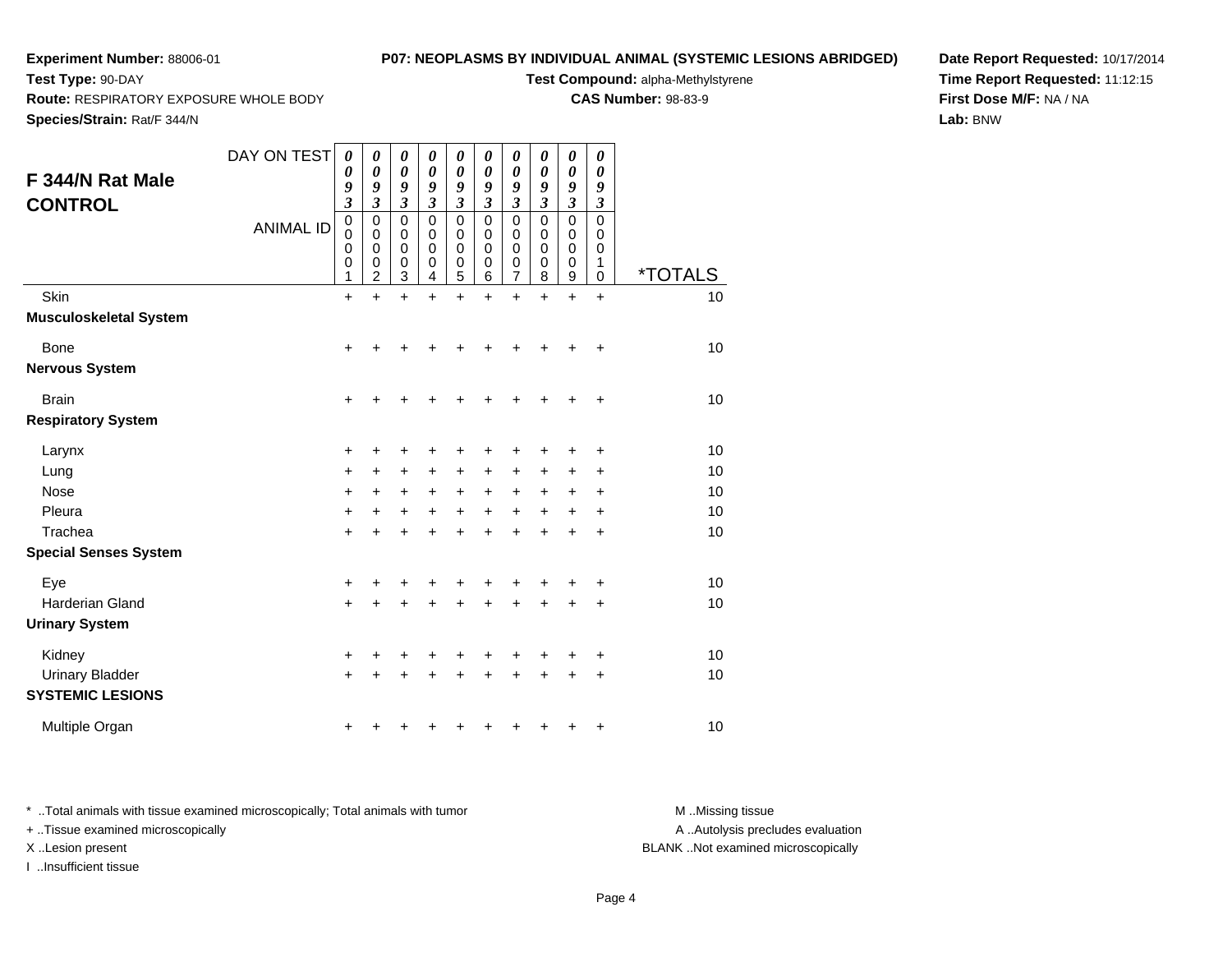# **P07: NEOPLASMS BY INDIVIDUAL ANIMAL (SYSTEMIC LESIONS ABRIDGED)**

**Test Compound:** alpha-Methylstyrene**CAS Number:** 98-83-9

**Route:** RESPIRATORY EXPOSURE WHOLE BODY

**Species/Strain:** Rat/F 344/N

**Test Type:** 90-DAY

**Date Report Requested:** 10/17/2014**Time Report Requested:** 11:12:15**First Dose M/F:** NA / NA**Lab:** BNW

| <b>opecies/otrain.</b> Rauf 344/N                      |                  |                                                                             |                                                                         |                                                                     |                                                                |                                                                       |                                                                |                                                                                |                                                                |                                                                       |                                                         |                |
|--------------------------------------------------------|------------------|-----------------------------------------------------------------------------|-------------------------------------------------------------------------|---------------------------------------------------------------------|----------------------------------------------------------------|-----------------------------------------------------------------------|----------------------------------------------------------------|--------------------------------------------------------------------------------|----------------------------------------------------------------|-----------------------------------------------------------------------|---------------------------------------------------------|----------------|
| F 344/N Rat Male<br><b>75 PPM</b>                      | DAY ON TEST      | $\boldsymbol{\theta}$<br>$\pmb{\theta}$<br>9<br>$\overline{\mathbf{3}}$     | $\boldsymbol{\theta}$<br>$\boldsymbol{\theta}$<br>9<br>$\mathfrak{z}$   | $\pmb{\theta}$<br>$\pmb{\theta}$<br>9<br>$\overline{\mathbf{3}}$    | $\pmb{\theta}$<br>$\pmb{\theta}$<br>9<br>$\mathfrak{z}$        | $\boldsymbol{\theta}$<br>$\boldsymbol{\theta}$<br>9<br>$\mathfrak{z}$ | $\boldsymbol{\theta}$<br>$\pmb{\theta}$<br>9<br>$\mathfrak{z}$ | $\boldsymbol{\theta}$<br>$\boldsymbol{\theta}$<br>9<br>$\overline{\mathbf{3}}$ | $\boldsymbol{\theta}$<br>$\pmb{\theta}$<br>9<br>$\mathfrak{z}$ | $\boldsymbol{\theta}$<br>$\boldsymbol{\theta}$<br>9<br>$\mathfrak{z}$ | 0<br>0<br>9<br>$\boldsymbol{\beta}$                     |                |
|                                                        | <b>ANIMAL ID</b> | $\mathbf 0$<br>$\mathsf 0$<br>$\boldsymbol{2}$<br>$\pmb{0}$<br>$\mathbf{1}$ | $\pmb{0}$<br>$\pmb{0}$<br>$\overline{c}$<br>$\pmb{0}$<br>$\overline{2}$ | $\overline{0}$<br>$\pmb{0}$<br>$\boldsymbol{2}$<br>$\mathbf 0$<br>3 | $\mathbf 0$<br>$\mathbf 0$<br>$\overline{2}$<br>$\pmb{0}$<br>4 | $\overline{0}$<br>$\pmb{0}$<br>$\overline{c}$<br>$\pmb{0}$<br>5       | $\overline{0}$<br>$\pmb{0}$<br>$\sqrt{2}$<br>$\pmb{0}$<br>6    | $\mathsf 0$<br>$\pmb{0}$<br>$\boldsymbol{2}$<br>$\mathsf 0$<br>$\overline{7}$  | $\mathbf 0$<br>$\pmb{0}$<br>$\boldsymbol{2}$<br>$\pmb{0}$<br>8 | $\mathbf 0$<br>$\pmb{0}$<br>$\overline{c}$<br>$\pmb{0}$<br>9          | $\overline{0}$<br>$\pmb{0}$<br>$\overline{c}$<br>1<br>0 | <u>*TOTALS</u> |
| <b>Alimentary System</b>                               |                  |                                                                             |                                                                         |                                                                     |                                                                |                                                                       |                                                                |                                                                                |                                                                |                                                                       |                                                         |                |
| Liver<br><b>Cardiovascular System</b>                  |                  |                                                                             |                                                                         |                                                                     |                                                                |                                                                       |                                                                |                                                                                |                                                                |                                                                       | $\ddot{}$                                               | 10             |
| <b>NONE</b><br><b>Endocrine System</b>                 |                  |                                                                             |                                                                         |                                                                     |                                                                |                                                                       |                                                                |                                                                                |                                                                |                                                                       |                                                         |                |
| <b>NONE</b><br><b>General Body System</b>              |                  |                                                                             |                                                                         |                                                                     |                                                                |                                                                       |                                                                |                                                                                |                                                                |                                                                       |                                                         |                |
| <b>NONE</b><br><b>Genital System</b>                   |                  |                                                                             |                                                                         |                                                                     |                                                                |                                                                       |                                                                |                                                                                |                                                                |                                                                       |                                                         |                |
| <b>NONE</b><br><b>Hematopoietic System</b>             |                  |                                                                             |                                                                         |                                                                     |                                                                |                                                                       |                                                                |                                                                                |                                                                |                                                                       |                                                         |                |
| Lymph Node, Mediastinal<br><b>Integumentary System</b> |                  |                                                                             |                                                                         |                                                                     |                                                                |                                                                       | $\ddot{}$                                                      |                                                                                |                                                                |                                                                       |                                                         | 1              |
| <b>NONE</b><br><b>Musculoskeletal System</b>           |                  |                                                                             |                                                                         |                                                                     |                                                                |                                                                       |                                                                |                                                                                |                                                                |                                                                       |                                                         |                |
| <b>NONE</b><br><b>Nervous System</b>                   |                  |                                                                             |                                                                         |                                                                     |                                                                |                                                                       |                                                                |                                                                                |                                                                |                                                                       |                                                         |                |
| <b>NONE</b>                                            |                  |                                                                             |                                                                         |                                                                     |                                                                |                                                                       |                                                                |                                                                                |                                                                |                                                                       |                                                         |                |
|                                                        |                  |                                                                             |                                                                         |                                                                     |                                                                |                                                                       |                                                                |                                                                                |                                                                |                                                                       |                                                         |                |

\* ..Total animals with tissue examined microscopically; Total animals with tumor **M** . Missing tissue M ..Missing tissue

+ ..Tissue examined microscopically

I ..Insufficient tissue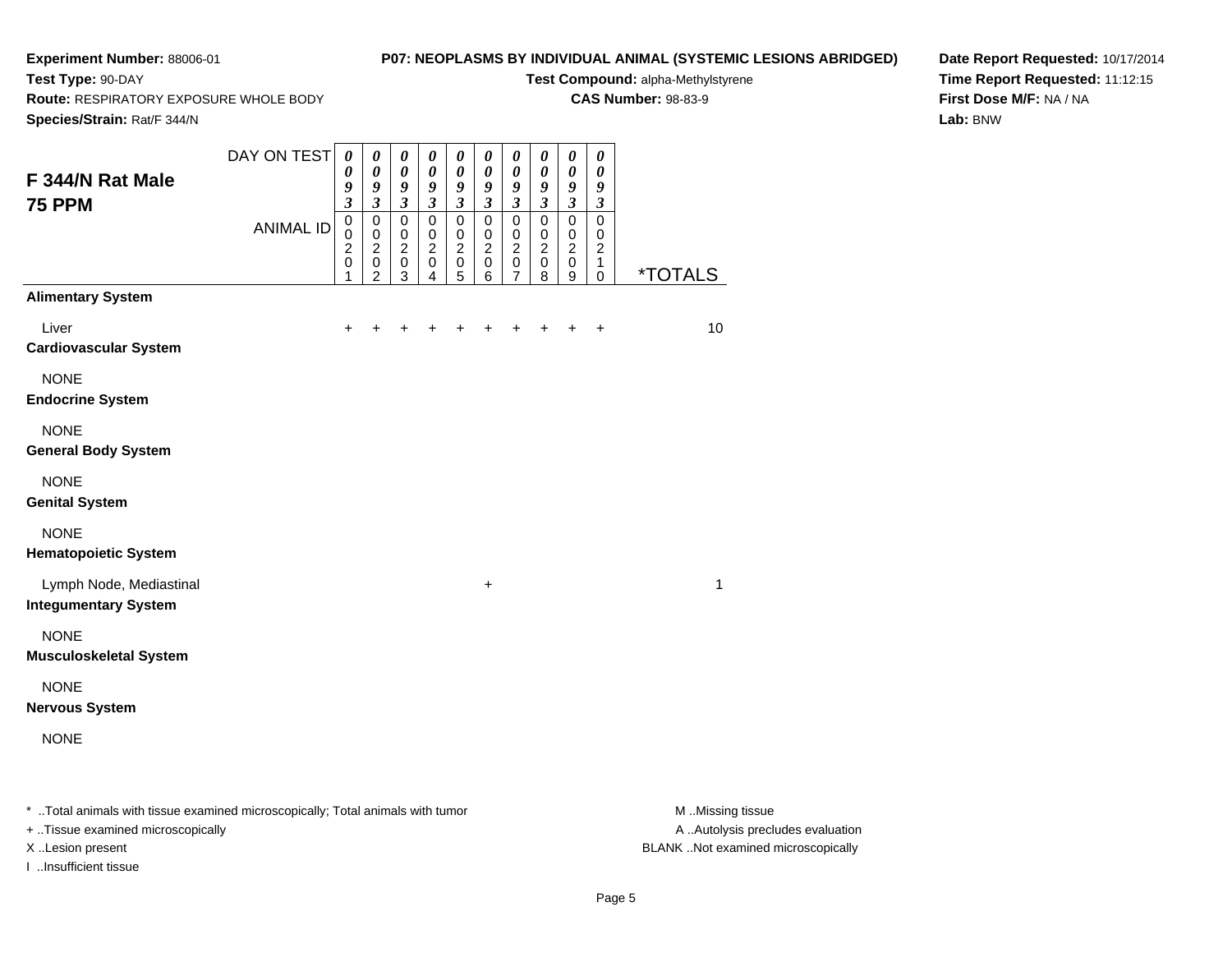## **P07: NEOPLASMS BY INDIVIDUAL ANIMAL (SYSTEMIC LESIONS ABRIDGED)**

**Test Compound:** alpha-Methylstyrene**CAS Number:** 98-83-9

**Route:** RESPIRATORY EXPOSURE WHOLE BODY

**Species/Strain:** Rat/F 344/N

**Test Type:** 90-DAY

**Date Report Requested:** 10/17/2014**Time Report Requested:** 11:12:15**First Dose M/F:** NA / NA**Lab:** BNW

| F 344/N Rat Male<br><b>75 PPM</b>    | DAY ON TEST<br><b>ANIMAL ID</b> | 0<br>0<br>9<br>3<br>$\mathbf 0$<br>$\mathbf 0$<br>$\overline{2}$<br>$\mathbf 0$<br>1 | 0<br>$\boldsymbol{\theta}$<br>9<br>3<br>0<br>$\mathbf 0$<br>$\overline{2}$<br>$\mathbf 0$<br>$\mathfrak{p}$ | 0<br>$\boldsymbol{\theta}$<br>9<br>3<br>0<br>$\pmb{0}$<br>$\boldsymbol{2}$<br>$\mathbf 0$<br>3 | 0<br>$\boldsymbol{\theta}$<br>9<br>3<br>0<br>0<br>$\overline{c}$<br>0<br>4 | 0<br>0<br>9<br>3<br>0<br>0<br>$\frac{2}{0}$<br>5 | 0<br>0<br>9<br>3<br>0<br>0<br>$\overline{\mathbf{c}}$<br>$\mathbf 0$<br>6 | 0<br>$\boldsymbol{\theta}$<br>9<br>3<br>0<br>0<br>$\overline{c}$<br>$\mathbf 0$<br>7 | 0<br>$\boldsymbol{\theta}$<br>9<br>$\boldsymbol{\beta}$<br>$\Omega$<br>0<br>$\overline{2}$<br>$\mathbf 0$<br>8 | 0<br>0<br>9<br>$\mathfrak{z}$<br>0<br>0<br>$\overline{2}$<br>$\mathbf 0$<br>9 | 0<br>0<br>9<br>3<br>0<br>0<br>$\overline{2}$<br>1<br>0 | <i><b>*TOTALS</b></i> |
|--------------------------------------|---------------------------------|--------------------------------------------------------------------------------------|-------------------------------------------------------------------------------------------------------------|------------------------------------------------------------------------------------------------|----------------------------------------------------------------------------|--------------------------------------------------|---------------------------------------------------------------------------|--------------------------------------------------------------------------------------|----------------------------------------------------------------------------------------------------------------|-------------------------------------------------------------------------------|--------------------------------------------------------|-----------------------|
| <b>Respiratory System</b>            |                                 |                                                                                      |                                                                                                             |                                                                                                |                                                                            |                                                  |                                                                           |                                                                                      |                                                                                                                |                                                                               |                                                        |                       |
| Nose<br><b>Special Senses System</b> |                                 | $+$                                                                                  | +                                                                                                           | +                                                                                              |                                                                            |                                                  |                                                                           |                                                                                      | $\div$                                                                                                         | $\div$                                                                        | $\ddot{}$                                              | 10                    |
| Eye<br><b>Urinary System</b>         |                                 |                                                                                      |                                                                                                             |                                                                                                |                                                                            | ÷                                                |                                                                           |                                                                                      |                                                                                                                |                                                                               |                                                        | 1                     |
| Kidney<br><b>SYSTEMIC LESIONS</b>    |                                 | $\pm$                                                                                |                                                                                                             |                                                                                                |                                                                            |                                                  |                                                                           | ÷                                                                                    | $+$                                                                                                            | $\div$                                                                        | $\ddot{}$                                              | 10                    |
| Multiple Organ                       |                                 | ٠                                                                                    |                                                                                                             |                                                                                                |                                                                            |                                                  |                                                                           |                                                                                      |                                                                                                                |                                                                               | ٠                                                      | 10                    |

\* ..Total animals with tissue examined microscopically; Total animals with tumor **M** . Missing tissue M ..Missing tissue

+ ..Tissue examined microscopically

I ..Insufficient tissue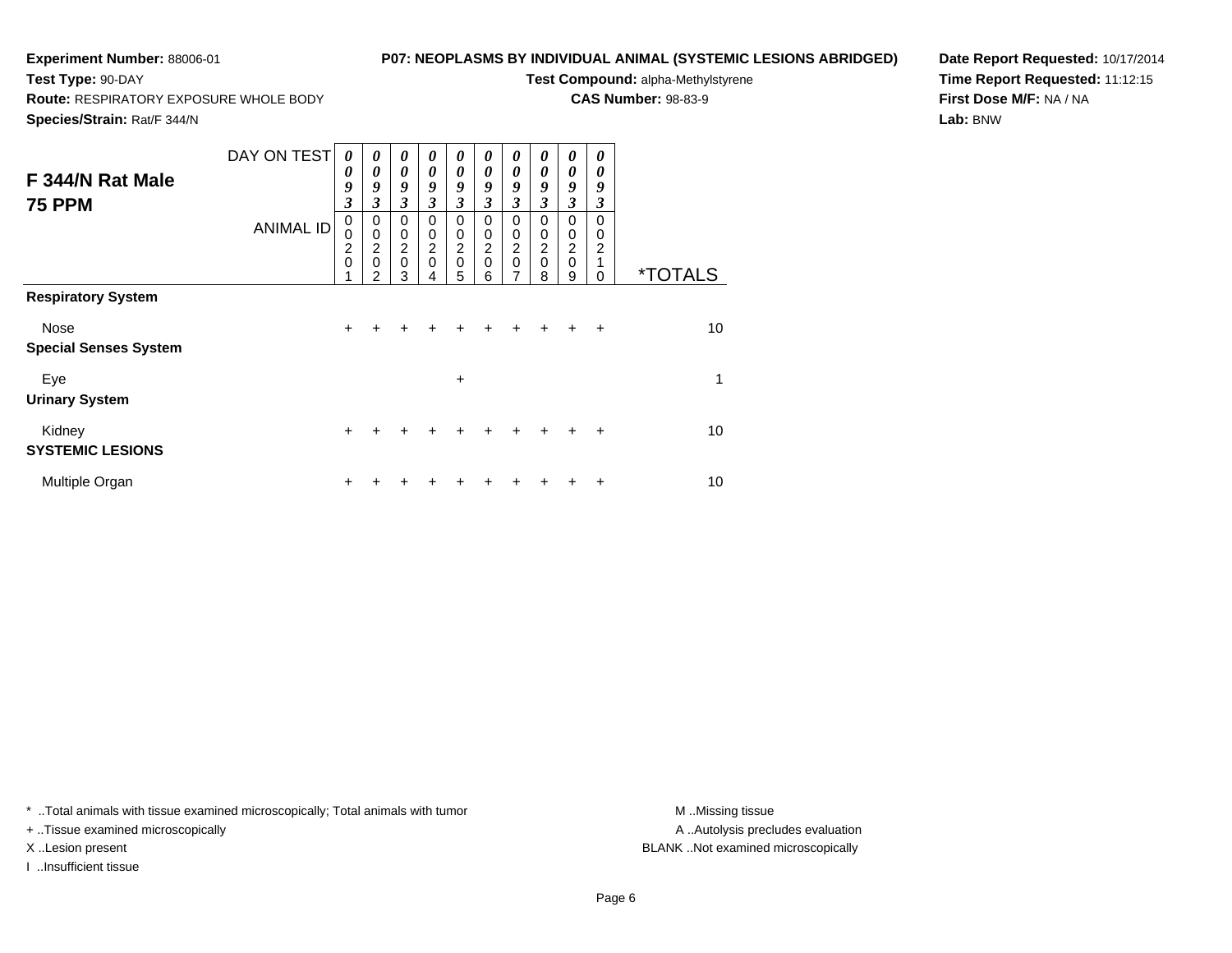# **P07: NEOPLASMS BY INDIVIDUAL ANIMAL (SYSTEMIC LESIONS ABRIDGED)**

**Test Compound:** alpha-Methylstyrene**CAS Number:** 98-83-9

**Route:** RESPIRATORY EXPOSURE WHOLE BODY

**Species/Strain:** Rat/F 344/N

**Test Type:** 90-DAY

**Date Report Requested:** 10/17/2014**Time Report Requested:** 11:12:15**First Dose M/F:** NA / NA**Lab:** BNW

| Species/Strain: Rat/F 344/N                                                    |                  |                                                                          |                                                                                             |                                                                                |                                                                                  |                                                                                         |                                                                                  |                                                                      |                                                                                |                                                                                  |                                                              |                       |
|--------------------------------------------------------------------------------|------------------|--------------------------------------------------------------------------|---------------------------------------------------------------------------------------------|--------------------------------------------------------------------------------|----------------------------------------------------------------------------------|-----------------------------------------------------------------------------------------|----------------------------------------------------------------------------------|----------------------------------------------------------------------|--------------------------------------------------------------------------------|----------------------------------------------------------------------------------|--------------------------------------------------------------|-----------------------|
| F 344/N Rat Male                                                               | DAY ON TEST      | $\boldsymbol{\theta}$<br>$\boldsymbol{\theta}$<br>9                      | $\boldsymbol{\theta}$<br>$\pmb{\theta}$<br>9                                                | $\pmb{\theta}$<br>$\pmb{\theta}$<br>9                                          | $\boldsymbol{\theta}$<br>$\pmb{\theta}$<br>9                                     | $\boldsymbol{\theta}$<br>$\pmb{\theta}$<br>9                                            | $\pmb{\theta}$<br>$\pmb{\theta}$<br>9                                            | $\pmb{\theta}$<br>$\boldsymbol{\theta}$<br>$\boldsymbol{g}$          | 0<br>$\pmb{\theta}$<br>9                                                       | 0<br>$\pmb{\theta}$<br>$\boldsymbol{9}$                                          | $\pmb{\theta}$<br>$\pmb{\theta}$<br>9                        |                       |
| <b>150 PPM</b>                                                                 | <b>ANIMAL ID</b> | $\mathfrak{z}$<br>$\mathbf 0$<br>0<br>$\overline{4}$<br>$\mathbf 0$<br>1 | $\mathfrak{z}$<br>$\pmb{0}$<br>$\mathbf 0$<br>$\overline{4}$<br>$\pmb{0}$<br>$\overline{2}$ | $\mathfrak{z}$<br>$\pmb{0}$<br>$\mathbf 0$<br>$\overline{4}$<br>$\pmb{0}$<br>3 | $\mathfrak{z}$<br>$\mathbf 0$<br>$\mathbf 0$<br>$\overline{4}$<br>$\pmb{0}$<br>4 | $\overline{\mathbf{3}}$<br>$\pmb{0}$<br>$\mathbf 0$<br>$\overline{4}$<br>$\pmb{0}$<br>5 | $\mathfrak{z}$<br>$\pmb{0}$<br>$\mathbf 0$<br>$\overline{4}$<br>$\mathbf 0$<br>6 | $\mathfrak{z}$<br>$\pmb{0}$<br>0<br>$\overline{4}$<br>$\pmb{0}$<br>7 | $\boldsymbol{\mathfrak{z}}$<br>$\pmb{0}$<br>$\pmb{0}$<br>4<br>$\mathbf 0$<br>8 | $\mathfrak{z}$<br>$\pmb{0}$<br>$\mathbf 0$<br>$\overline{4}$<br>$\mathbf 0$<br>9 | $\boldsymbol{\mathfrak{z}}$<br>$\pmb{0}$<br>0<br>4<br>1<br>0 | <i><b>*TOTALS</b></i> |
| <b>Alimentary System</b>                                                       |                  |                                                                          |                                                                                             |                                                                                |                                                                                  |                                                                                         |                                                                                  |                                                                      |                                                                                |                                                                                  |                                                              |                       |
| Liver<br><b>Cardiovascular System</b>                                          |                  | $\ddot{}$                                                                | +                                                                                           |                                                                                | +                                                                                |                                                                                         | +                                                                                | ٠                                                                    | $\ddot{}$                                                                      | +                                                                                | $\ddot{}$                                                    | 10                    |
| <b>NONE</b><br><b>Endocrine System</b>                                         |                  |                                                                          |                                                                                             |                                                                                |                                                                                  |                                                                                         |                                                                                  |                                                                      |                                                                                |                                                                                  |                                                              |                       |
| <b>NONE</b><br><b>General Body System</b>                                      |                  |                                                                          |                                                                                             |                                                                                |                                                                                  |                                                                                         |                                                                                  |                                                                      |                                                                                |                                                                                  |                                                              |                       |
| <b>NONE</b><br><b>Genital System</b>                                           |                  |                                                                          |                                                                                             |                                                                                |                                                                                  |                                                                                         |                                                                                  |                                                                      |                                                                                |                                                                                  |                                                              |                       |
| <b>NONE</b><br><b>Hematopoietic System</b>                                     |                  |                                                                          |                                                                                             |                                                                                |                                                                                  |                                                                                         |                                                                                  |                                                                      |                                                                                |                                                                                  |                                                              |                       |
| <b>NONE</b><br><b>Integumentary System</b>                                     |                  |                                                                          |                                                                                             |                                                                                |                                                                                  |                                                                                         |                                                                                  |                                                                      |                                                                                |                                                                                  |                                                              |                       |
| <b>NONE</b><br><b>Musculoskeletal System</b>                                   |                  |                                                                          |                                                                                             |                                                                                |                                                                                  |                                                                                         |                                                                                  |                                                                      |                                                                                |                                                                                  |                                                              |                       |
| <b>NONE</b><br><b>Nervous System</b>                                           |                  |                                                                          |                                                                                             |                                                                                |                                                                                  |                                                                                         |                                                                                  |                                                                      |                                                                                |                                                                                  |                                                              |                       |
| <b>NONE</b>                                                                    |                  |                                                                          |                                                                                             |                                                                                |                                                                                  |                                                                                         |                                                                                  |                                                                      |                                                                                |                                                                                  |                                                              |                       |
| * Total animals with tissue examined microscopically; Total animals with tumor |                  |                                                                          |                                                                                             |                                                                                |                                                                                  |                                                                                         |                                                                                  |                                                                      |                                                                                |                                                                                  |                                                              | M.Missing tissue      |

+ ..Tissue examined microscopically

I ..Insufficient tissue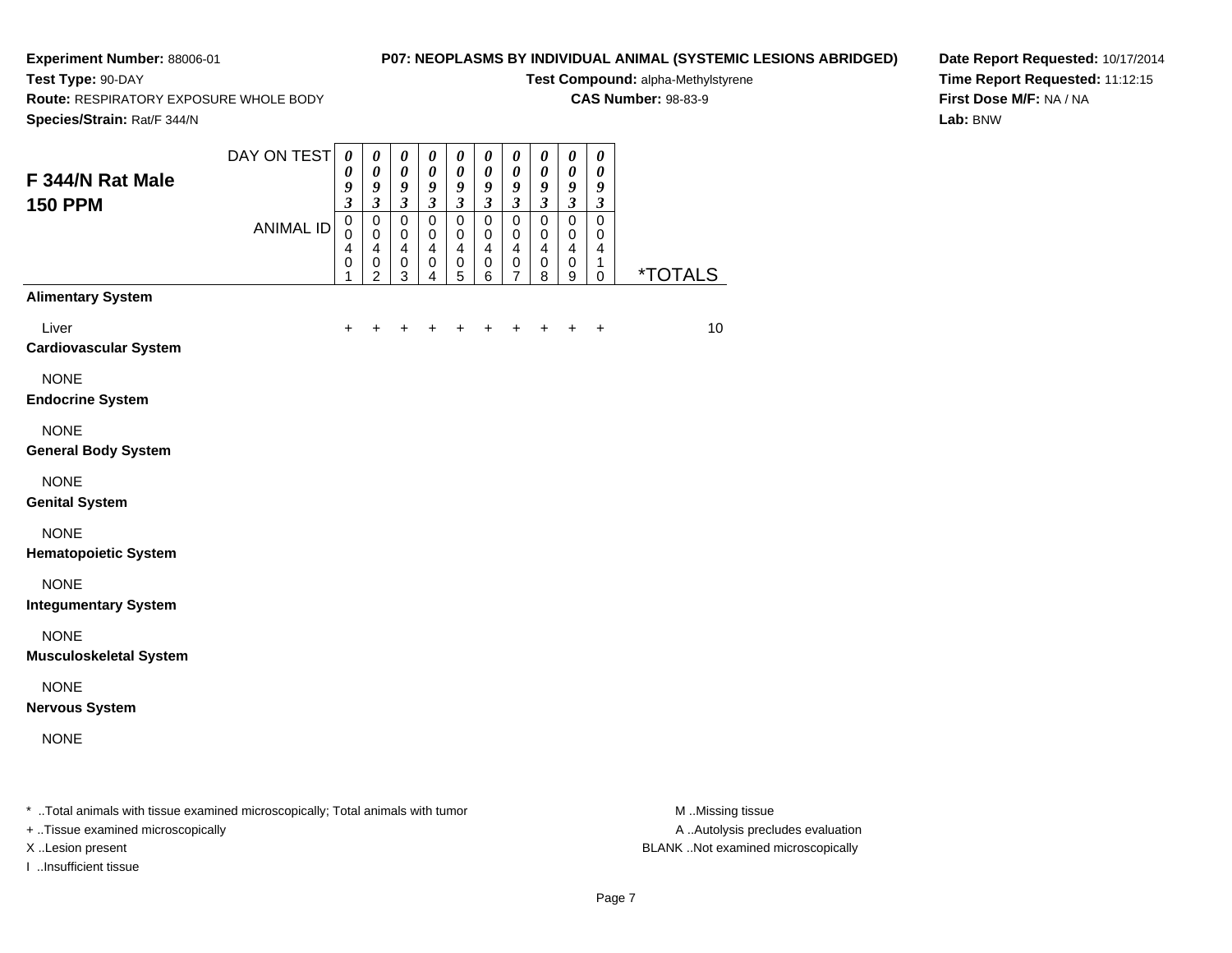## **P07: NEOPLASMS BY INDIVIDUAL ANIMAL (SYSTEMIC LESIONS ABRIDGED)**

**Test Compound:** alpha-Methylstyrene**CAS Number:** 98-83-9

**Route:** RESPIRATORY EXPOSURE WHOLE BODY

**Species/Strain:** Rat/F 344/N

**Test Type:** 90-DAY

**Date Report Requested:** 10/17/2014**Time Report Requested:** 11:12:15**First Dose M/F:** NA / NA**Lab:** BNW

| F 344/N Rat Male<br><b>150 PPM</b>                                   | DAY ON TEST<br><b>ANIMAL ID</b> | 0<br>0<br>9<br>$\mathfrak{z}$<br>$\mathbf 0$<br>0<br>4<br>$\mathbf 0$<br>1 | 0<br>0<br>9<br>$\mathfrak{z}$<br>0<br>$\mathbf 0$<br>4<br>$\mathbf 0$<br>$\mathfrak{p}$ | 0<br>$\boldsymbol{\theta}$<br>9<br>$\boldsymbol{\beta}$<br>0<br>$\pmb{0}$<br>$\overline{\mathbf{4}}$<br>$\pmb{0}$<br>3 | 0<br>$\boldsymbol{\theta}$<br>9<br>3<br>0<br>$\mathbf 0$<br>$\overline{4}$<br>0<br>4 | 0<br>$\pmb{\theta}$<br>9<br>3<br>0<br>0<br>$\overline{\mathbf{4}}$<br>0<br>5 | 0<br>0<br>9<br>3<br>0<br>0<br>4<br>$\mathbf 0$<br>6 | 0<br>$\boldsymbol{\theta}$<br>9<br>3<br>0<br>0<br>4<br>$\mathbf 0$<br>7 | 0<br>0<br>9<br>$\mathfrak{z}$<br>$\Omega$<br>$\mathbf 0$<br>$\overline{4}$<br>$\mathbf 0$<br>8 | 0<br>0<br>9<br>$\mathfrak{z}$<br>0<br>0<br>$\overline{4}$<br>$\mathbf 0$<br>9 | 0<br>0<br>9<br>3<br>$\Omega$<br>$\Omega$<br>4<br>$\Omega$ | <i><b>*TOTALS</b></i> |
|----------------------------------------------------------------------|---------------------------------|----------------------------------------------------------------------------|-----------------------------------------------------------------------------------------|------------------------------------------------------------------------------------------------------------------------|--------------------------------------------------------------------------------------|------------------------------------------------------------------------------|-----------------------------------------------------|-------------------------------------------------------------------------|------------------------------------------------------------------------------------------------|-------------------------------------------------------------------------------|-----------------------------------------------------------|-----------------------|
| <b>Respiratory System</b><br>Nose                                    |                                 | $+$                                                                        | +                                                                                       | +                                                                                                                      |                                                                                      |                                                                              | ÷                                                   |                                                                         | $+$                                                                                            | $+$                                                                           | $\ddot{}$                                                 | 10                    |
| <b>Special Senses System</b><br><b>NONE</b><br><b>Urinary System</b> |                                 |                                                                            |                                                                                         |                                                                                                                        |                                                                                      |                                                                              |                                                     |                                                                         |                                                                                                |                                                                               |                                                           |                       |
| Kidney<br><b>SYSTEMIC LESIONS</b>                                    |                                 | $\pm$                                                                      |                                                                                         |                                                                                                                        |                                                                                      |                                                                              |                                                     |                                                                         |                                                                                                |                                                                               | $\ddot{}$                                                 | 10                    |
| Multiple Organ                                                       |                                 | ٠                                                                          |                                                                                         |                                                                                                                        |                                                                                      |                                                                              |                                                     |                                                                         |                                                                                                |                                                                               | ÷                                                         | 10                    |

\* ..Total animals with tissue examined microscopically; Total animals with tumor **M** . Missing tissue M ..Missing tissue

+ ..Tissue examined microscopically

I ..Insufficient tissue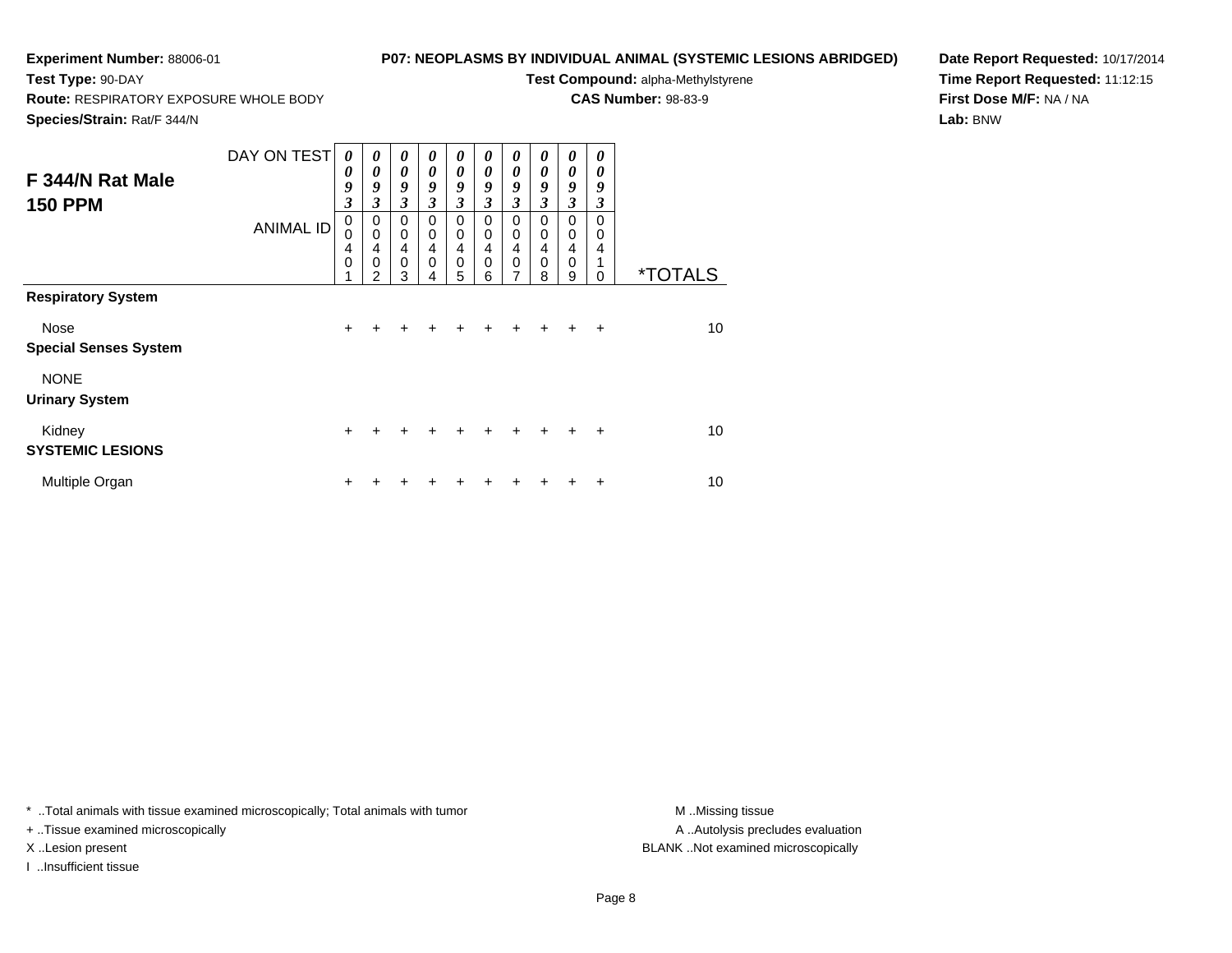**Test Type:** 90-DAY

# **P07: NEOPLASMS BY INDIVIDUAL ANIMAL (SYSTEMIC LESIONS ABRIDGED)**

**Test Compound:** alpha-Methylstyrene**CAS Number:** 98-83-9

**Route:** RESPIRATORY EXPOSURE WHOLE BODY

**Date Report Requested:** 10/17/2014**Time Report Requested:** 11:12:15**First Dose M/F:** NA / NA**Lab:** BNW

| Species/Strain: Rat/F 344/N                                                    |                  |                                                                       |                                                                               |                                                         |                                                                        |                                                                             |                                                                                     |                                                                               |                                                         |                                                         |                                                                |                       |
|--------------------------------------------------------------------------------|------------------|-----------------------------------------------------------------------|-------------------------------------------------------------------------------|---------------------------------------------------------|------------------------------------------------------------------------|-----------------------------------------------------------------------------|-------------------------------------------------------------------------------------|-------------------------------------------------------------------------------|---------------------------------------------------------|---------------------------------------------------------|----------------------------------------------------------------|-----------------------|
| F 344/N Rat Male<br><b>300 PPM</b>                                             | DAY ON TEST      | $\boldsymbol{\theta}$<br>$\boldsymbol{\theta}$<br>9<br>$\mathfrak{z}$ | $\pmb{\theta}$<br>$\boldsymbol{\theta}$<br>$\boldsymbol{g}$<br>$\mathfrak{z}$ | $\pmb{\theta}$<br>$\pmb{\theta}$<br>9<br>$\mathfrak{z}$ | $\pmb{\theta}$<br>$\pmb{\theta}$<br>$\boldsymbol{g}$<br>$\mathfrak{z}$ | $\pmb{\theta}$<br>$\boldsymbol{\theta}$<br>9<br>$\boldsymbol{\mathfrak{z}}$ | $\pmb{\theta}$<br>$\pmb{\theta}$<br>$\boldsymbol{g}$<br>$\boldsymbol{\mathfrak{z}}$ | $\pmb{\theta}$<br>$\boldsymbol{\theta}$<br>$\boldsymbol{g}$<br>$\mathfrak{z}$ | $\pmb{\theta}$<br>0<br>9<br>$\boldsymbol{\mathfrak{z}}$ | $\pmb{\theta}$<br>$\pmb{\theta}$<br>9<br>$\mathfrak{z}$ | $\pmb{\theta}$<br>$\boldsymbol{\theta}$<br>9<br>$\mathfrak{z}$ |                       |
|                                                                                | <b>ANIMAL ID</b> | $\mathbf 0$<br>$\mathbf 0$<br>6<br>$\,0\,$<br>1                       | $\mathbf 0$<br>$\mathbf 0$<br>$\,6$<br>$\pmb{0}$<br>$\overline{2}$            | $\pmb{0}$<br>$\mathbf 0$<br>$\,6$<br>0<br>3             | $\mathsf 0$<br>$\mathbf 0$<br>$\,6$<br>0<br>4                          | $\mathbf 0$<br>$\mathbf 0$<br>$\,6$<br>$\,0\,$<br>5                         | $\pmb{0}$<br>$\mathbf 0$<br>6<br>0<br>6                                             | $\pmb{0}$<br>$\mathbf 0$<br>6<br>0<br>7                                       | $\mathsf 0$<br>0<br>6<br>0<br>8                         | $\pmb{0}$<br>0<br>$\,6$<br>$\pmb{0}$<br>9               | $\mathbf 0$<br>0<br>6<br>1<br>0                                | <i><b>*TOTALS</b></i> |
| <b>Alimentary System</b>                                                       |                  |                                                                       |                                                                               |                                                         |                                                                        |                                                                             |                                                                                     |                                                                               |                                                         |                                                         |                                                                |                       |
| Liver<br><b>Cardiovascular System</b>                                          |                  |                                                                       |                                                                               |                                                         |                                                                        |                                                                             |                                                                                     |                                                                               |                                                         |                                                         | $\ddot{}$                                                      | 10                    |
| <b>NONE</b><br><b>Endocrine System</b>                                         |                  |                                                                       |                                                                               |                                                         |                                                                        |                                                                             |                                                                                     |                                                                               |                                                         |                                                         |                                                                |                       |
| <b>NONE</b><br><b>General Body System</b>                                      |                  |                                                                       |                                                                               |                                                         |                                                                        |                                                                             |                                                                                     |                                                                               |                                                         |                                                         |                                                                |                       |
| <b>NONE</b><br><b>Genital System</b>                                           |                  |                                                                       |                                                                               |                                                         |                                                                        |                                                                             |                                                                                     |                                                                               |                                                         |                                                         |                                                                |                       |
| <b>NONE</b><br><b>Hematopoietic System</b>                                     |                  |                                                                       |                                                                               |                                                         |                                                                        |                                                                             |                                                                                     |                                                                               |                                                         |                                                         |                                                                |                       |
| <b>NONE</b><br><b>Integumentary System</b>                                     |                  |                                                                       |                                                                               |                                                         |                                                                        |                                                                             |                                                                                     |                                                                               |                                                         |                                                         |                                                                |                       |
| <b>NONE</b><br><b>Musculoskeletal System</b>                                   |                  |                                                                       |                                                                               |                                                         |                                                                        |                                                                             |                                                                                     |                                                                               |                                                         |                                                         |                                                                |                       |
| <b>NONE</b><br><b>Nervous System</b>                                           |                  |                                                                       |                                                                               |                                                         |                                                                        |                                                                             |                                                                                     |                                                                               |                                                         |                                                         |                                                                |                       |
| <b>NONE</b>                                                                    |                  |                                                                       |                                                                               |                                                         |                                                                        |                                                                             |                                                                                     |                                                                               |                                                         |                                                         |                                                                |                       |
| * Total animals with tissue examined microscopically; Total animals with tumor |                  |                                                                       |                                                                               |                                                         |                                                                        |                                                                             |                                                                                     |                                                                               |                                                         |                                                         |                                                                | M.Missing tissue      |

+ ..Tissue examined microscopically

I ..Insufficient tissue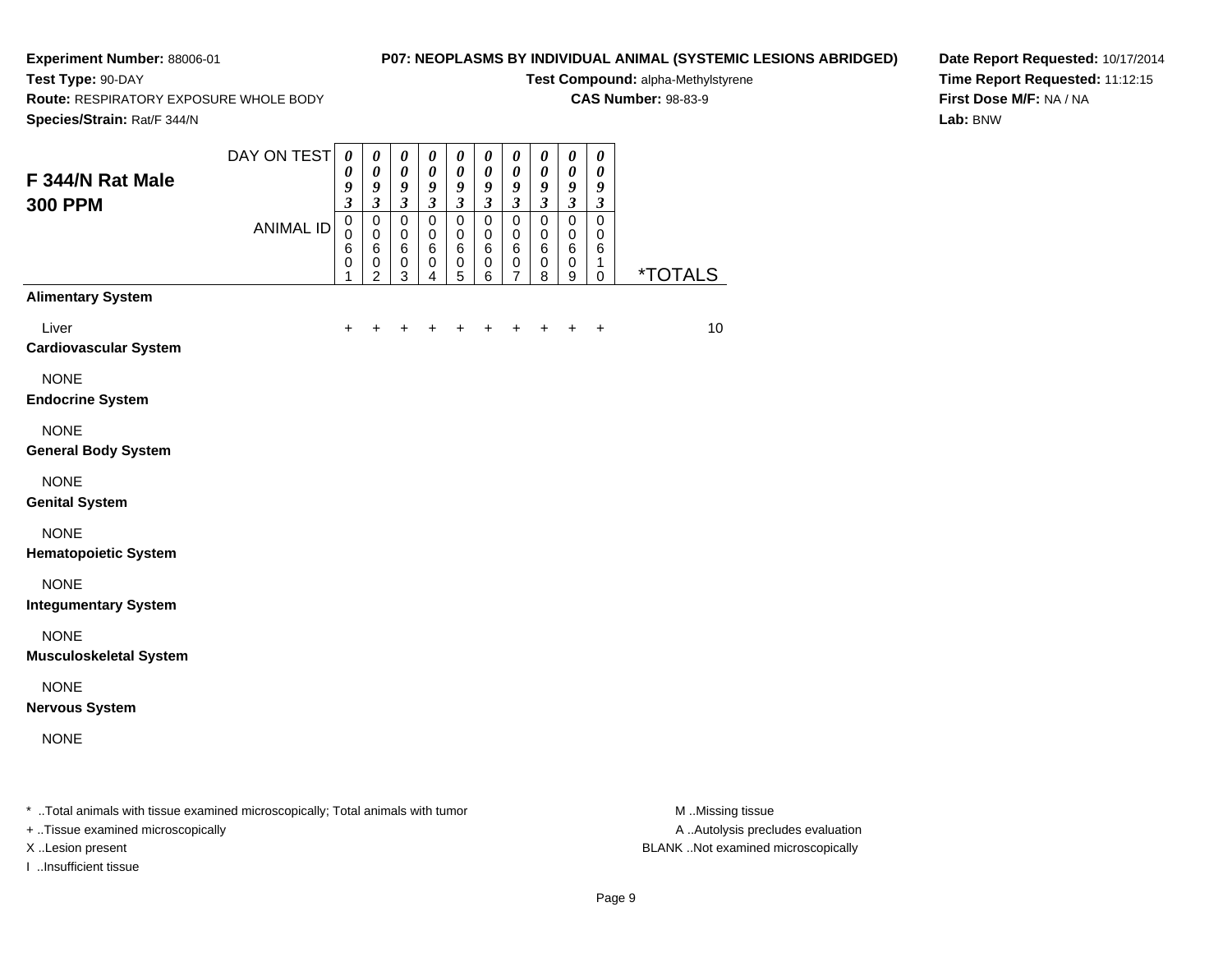## **P07: NEOPLASMS BY INDIVIDUAL ANIMAL (SYSTEMIC LESIONS ABRIDGED)**

**Test Compound:** alpha-Methylstyrene**CAS Number:** 98-83-9

**Route:** RESPIRATORY EXPOSURE WHOLE BODY

**Species/Strain:** Rat/F 344/N

**Test Type:** 90-DAY

**Date Report Requested:** 10/17/2014**Time Report Requested:** 11:12:15**First Dose M/F:** NA / NA**Lab:** BNW

| F 344/N Rat Male<br><b>300 PPM</b>                                       | DAY ON TEST<br><b>ANIMAL ID</b> | 0<br>0<br>9<br>$\boldsymbol{\beta}$<br>$\pmb{0}$<br>0<br>6<br>$\mathbf 0$<br>1 | $\boldsymbol{\theta}$<br>0<br>9<br>3<br>$\mathbf 0$<br>$\mathbf 0$<br>6<br>$\mathbf 0$<br>$\mathfrak{p}$ | $\boldsymbol{\theta}$<br>$\boldsymbol{\theta}$<br>9<br>3<br>0<br>$\mathbf 0$<br>$\,6$<br>$\mathbf 0$<br>3 | 0<br>0<br>9<br>$\mathfrak{z}$<br>0<br>0<br>6<br>0<br>4 | 0<br>0<br>9<br>3<br>0<br>0<br>6<br>0<br>5 | 0<br>0<br>9<br>3<br>0<br>$\mathbf 0$<br>6<br>$\Omega$<br>6 | 0<br>$\boldsymbol{\theta}$<br>9<br>3<br>0<br>$\mathbf 0$<br>$6\phantom{1}6$<br>$\mathbf 0$<br>7 | 0<br>0<br>9<br>3<br>$\Omega$<br>$\mathbf 0$<br>6<br>$\Omega$<br>8 | 0<br>$\boldsymbol{\theta}$<br>9<br>3<br>0<br>0<br>$6\phantom{1}6$<br>$\mathbf 0$<br>9 | 0<br>0<br>9<br>3<br>$\Omega$<br>$\Omega$<br>6<br>1<br>0 | <i><b>*TOTALS</b></i> |
|--------------------------------------------------------------------------|---------------------------------|--------------------------------------------------------------------------------|----------------------------------------------------------------------------------------------------------|-----------------------------------------------------------------------------------------------------------|--------------------------------------------------------|-------------------------------------------|------------------------------------------------------------|-------------------------------------------------------------------------------------------------|-------------------------------------------------------------------|---------------------------------------------------------------------------------------|---------------------------------------------------------|-----------------------|
| <b>Respiratory System</b><br><b>Nose</b><br><b>Special Senses System</b> |                                 | $+$                                                                            | $\div$                                                                                                   | +                                                                                                         |                                                        |                                           | $\div$                                                     | $\ddot{}$                                                                                       | $+$                                                               | $+$                                                                                   | $\ddot{}$                                               | 10                    |
| <b>NONE</b><br><b>Urinary System</b>                                     |                                 |                                                                                |                                                                                                          |                                                                                                           |                                                        |                                           |                                                            |                                                                                                 |                                                                   |                                                                                       |                                                         |                       |
| Kidney<br><b>SYSTEMIC LESIONS</b>                                        |                                 | $+$                                                                            |                                                                                                          |                                                                                                           |                                                        |                                           |                                                            |                                                                                                 |                                                                   |                                                                                       | $\ddot{}$                                               | 10                    |
| Multiple Organ                                                           |                                 | ٠                                                                              |                                                                                                          |                                                                                                           |                                                        |                                           |                                                            |                                                                                                 |                                                                   |                                                                                       | ÷                                                       | 10                    |

\* ..Total animals with tissue examined microscopically; Total animals with tumor **M** . Missing tissue M ..Missing tissue

+ ..Tissue examined microscopically

I ..Insufficient tissue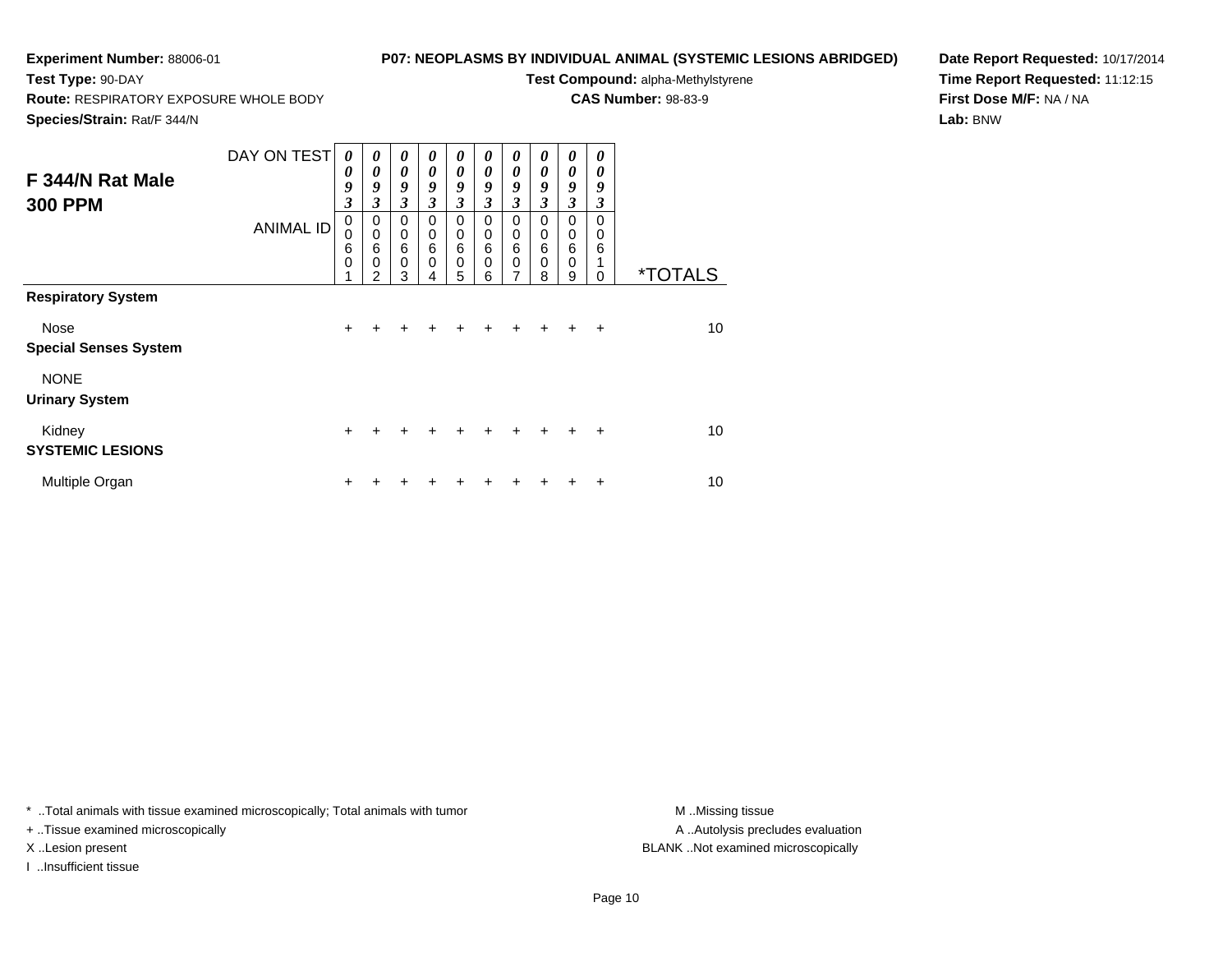## **P07: NEOPLASMS BY INDIVIDUAL ANIMAL (SYSTEMIC LESIONS ABRIDGED)**

**Test Compound:** alpha-Methylstyrene**CAS Number:** 98-83-9

**Route:** RESPIRATORY EXPOSURE WHOLE BODY

**Species/Strain:** Rat/F 344/N

**Test Type:** 90-DAY

**Date Report Requested:** 10/17/2014**Time Report Requested:** 11:12:15**First Dose M/F:** NA / NA**Lab:** BNW

| F 344/N Rat Male<br><b>600 PPM</b>                 | DAY ON TEST<br><b>ANIMAL ID</b> | $\boldsymbol{\theta}$<br>0<br>9<br>$\mathfrak{z}$<br>$\pmb{0}$<br>$\pmb{0}$<br>$\bf 8$<br>$\pmb{0}$ | $\boldsymbol{\theta}$<br>$\boldsymbol{\theta}$<br>9<br>$\mathfrak{Z}$<br>$\pmb{0}$<br>$\pmb{0}$<br>8<br>$\pmb{0}$ | $\pmb{\theta}$<br>$\pmb{\theta}$<br>$\boldsymbol{g}$<br>$\mathfrak{z}$<br>$\mathsf 0$<br>$\pmb{0}$<br>$\,8\,$<br>$\pmb{0}$ | $\pmb{\theta}$<br>$\boldsymbol{\theta}$<br>$\boldsymbol{g}$<br>$\mathfrak{z}$<br>$\pmb{0}$<br>$\mathbf 0$<br>$\bf 8$<br>$\pmb{0}$ | $\boldsymbol{\theta}$<br>$\pmb{\theta}$<br>$\boldsymbol{g}$<br>$\mathfrak{z}$<br>$\pmb{0}$<br>$\pmb{0}$<br>$\bf 8$<br>$\pmb{0}$ | $\pmb{\theta}$<br>$\boldsymbol{\theta}$<br>$\boldsymbol{9}$<br>$\mathfrak{z}$<br>$\pmb{0}$<br>$\mathbf 0$<br>8<br>$\mathbf 0$ | $\pmb{\theta}$<br>$\pmb{\theta}$<br>9<br>$\mathfrak{z}$<br>$\mathsf 0$<br>$\pmb{0}$<br>$\bf 8$<br>$\frac{0}{7}$ | $\pmb{\theta}$<br>$\boldsymbol{\theta}$<br>$\boldsymbol{g}$<br>$\mathfrak{z}$<br>$\mathsf 0$<br>$\mathbf 0$<br>$\,8\,$<br>$\mathbf 0$ | $\boldsymbol{\theta}$<br>$\boldsymbol{\theta}$<br>$\boldsymbol{g}$<br>$\mathfrak{z}$<br>$\overline{0}$<br>$\pmb{0}$<br>$\, 8$<br>$\,0\,$ | $\boldsymbol{\theta}$<br>$\boldsymbol{\theta}$<br>$\boldsymbol{g}$<br>$\boldsymbol{\beta}$<br>$\mathsf 0$<br>$\mathbf 0$<br>8<br>$\mathbf{1}$ |                    |
|----------------------------------------------------|---------------------------------|-----------------------------------------------------------------------------------------------------|-------------------------------------------------------------------------------------------------------------------|----------------------------------------------------------------------------------------------------------------------------|-----------------------------------------------------------------------------------------------------------------------------------|---------------------------------------------------------------------------------------------------------------------------------|-------------------------------------------------------------------------------------------------------------------------------|-----------------------------------------------------------------------------------------------------------------|---------------------------------------------------------------------------------------------------------------------------------------|------------------------------------------------------------------------------------------------------------------------------------------|-----------------------------------------------------------------------------------------------------------------------------------------------|--------------------|
| <b>Alimentary System</b>                           |                                 | 1                                                                                                   | $\overline{2}$                                                                                                    | 3                                                                                                                          | 4                                                                                                                                 | 5                                                                                                                               | 6                                                                                                                             |                                                                                                                 | 8                                                                                                                                     | 9                                                                                                                                        | $\mathbf 0$                                                                                                                                   | <u>*TOTALS</u>     |
| Liver<br>Mesentery<br><b>Cardiovascular System</b> |                                 | $\ddot{}$                                                                                           | +<br>+                                                                                                            |                                                                                                                            |                                                                                                                                   |                                                                                                                                 |                                                                                                                               |                                                                                                                 |                                                                                                                                       |                                                                                                                                          | $\ddot{}$                                                                                                                                     | 10<br>$\mathbf{1}$ |
| <b>NONE</b><br><b>Endocrine System</b>             |                                 |                                                                                                     |                                                                                                                   |                                                                                                                            |                                                                                                                                   |                                                                                                                                 |                                                                                                                               |                                                                                                                 |                                                                                                                                       |                                                                                                                                          |                                                                                                                                               |                    |
| <b>NONE</b><br><b>General Body System</b>          |                                 |                                                                                                     |                                                                                                                   |                                                                                                                            |                                                                                                                                   |                                                                                                                                 |                                                                                                                               |                                                                                                                 |                                                                                                                                       |                                                                                                                                          |                                                                                                                                               |                    |
| <b>NONE</b><br><b>Genital System</b>               |                                 |                                                                                                     |                                                                                                                   |                                                                                                                            |                                                                                                                                   |                                                                                                                                 |                                                                                                                               |                                                                                                                 |                                                                                                                                       |                                                                                                                                          |                                                                                                                                               |                    |
| <b>NONE</b><br><b>Hematopoietic System</b>         |                                 |                                                                                                     |                                                                                                                   |                                                                                                                            |                                                                                                                                   |                                                                                                                                 |                                                                                                                               |                                                                                                                 |                                                                                                                                       |                                                                                                                                          |                                                                                                                                               |                    |
| <b>NONE</b><br><b>Integumentary System</b>         |                                 |                                                                                                     |                                                                                                                   |                                                                                                                            |                                                                                                                                   |                                                                                                                                 |                                                                                                                               |                                                                                                                 |                                                                                                                                       |                                                                                                                                          |                                                                                                                                               |                    |
| <b>NONE</b><br><b>Musculoskeletal System</b>       |                                 |                                                                                                     |                                                                                                                   |                                                                                                                            |                                                                                                                                   |                                                                                                                                 |                                                                                                                               |                                                                                                                 |                                                                                                                                       |                                                                                                                                          |                                                                                                                                               |                    |
| <b>NONE</b><br><b>Nervous System</b>               |                                 |                                                                                                     |                                                                                                                   |                                                                                                                            |                                                                                                                                   |                                                                                                                                 |                                                                                                                               |                                                                                                                 |                                                                                                                                       |                                                                                                                                          |                                                                                                                                               |                    |

\* ..Total animals with tissue examined microscopically; Total animals with tumor **M** . Missing tissue M ..Missing tissue

+ ..Tissue examined microscopically

I ..Insufficient tissue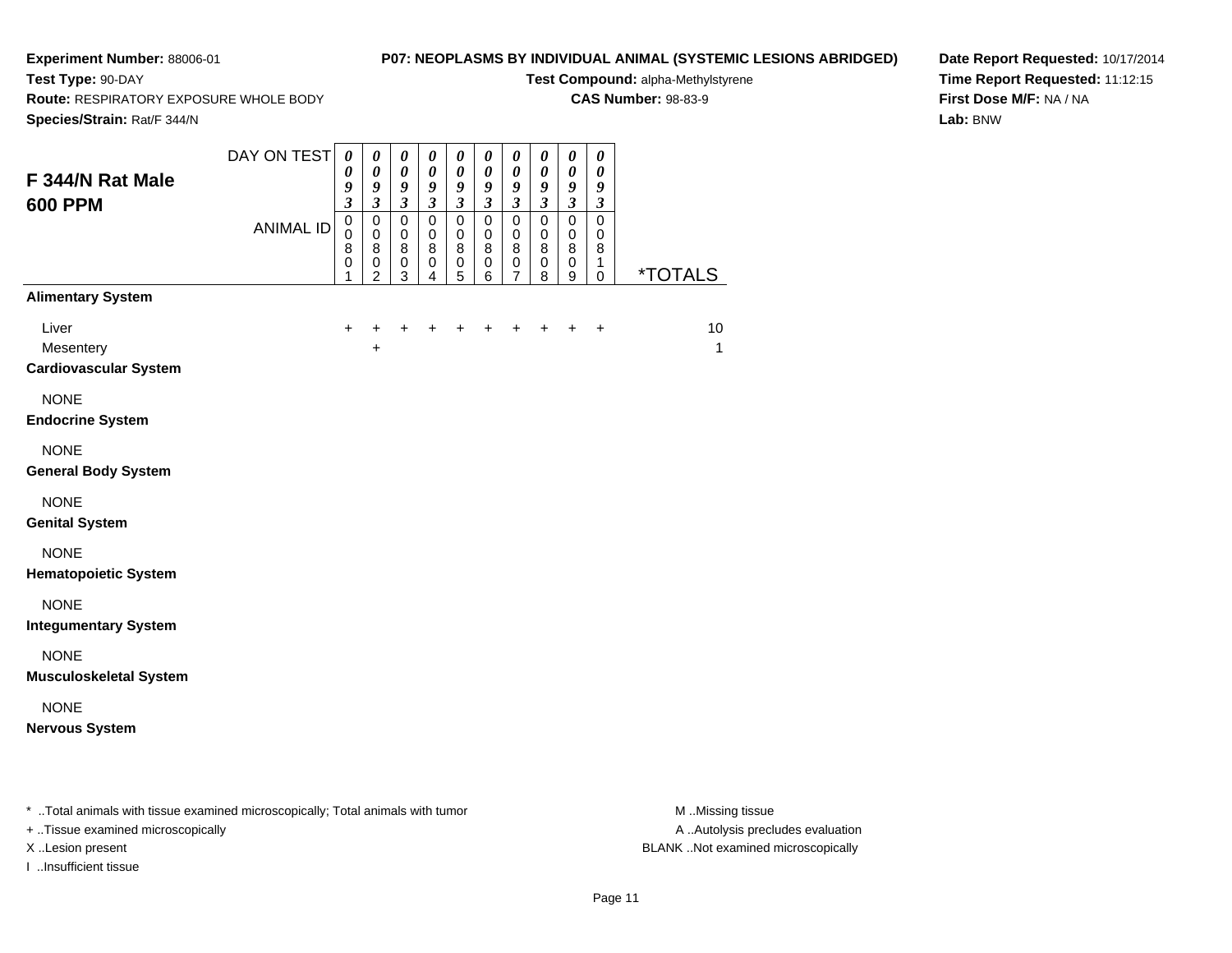**Route:** RESPIRATORY EXPOSURE WHOLE BODY

## **P07: NEOPLASMS BY INDIVIDUAL ANIMAL (SYSTEMIC LESIONS ABRIDGED)**

**Test Compound:** alpha-Methylstyrene

**CAS Number:** 98-83-9

**Species/Strain:** Rat/F 344/N

**Test Type:** 90-DAY

**Date Report Requested:** 10/17/2014**Time Report Requested:** 11:12:15**First Dose M/F:** NA / NA**Lab:** BNW

|                              | DAY ON TEST      | 0           | 0              | 0                     | 0                     | 0                     | 0           | 0                     | 0         | 0                       | 0         |                       |
|------------------------------|------------------|-------------|----------------|-----------------------|-----------------------|-----------------------|-------------|-----------------------|-----------|-------------------------|-----------|-----------------------|
| F 344/N Rat Male             |                  | 0           | 0              | $\boldsymbol{\theta}$ | $\boldsymbol{\theta}$ | 0                     | 0           | $\boldsymbol{\theta}$ | 0         | 0                       | 0         |                       |
|                              |                  | 9           | 9              | 9                     | 9                     | 9                     | 9           | 9                     | 9         | 9                       | 9         |                       |
| <b>600 PPM</b>               |                  | 3           | $\mathfrak{z}$ | $\mathfrak{z}$        | $\mathfrak{z}$        | $\mathfrak{z}$        | 3           | $\mathfrak{z}$        | 3         | $\overline{\mathbf{3}}$ | 3         |                       |
|                              | <b>ANIMAL ID</b> | 0           | $\pmb{0}$      | $\mathbf 0$           | $\mathbf 0$           | $\mathbf 0$           | $\mathbf 0$ | $\mathbf 0$           | $\Omega$  | 0                       | 0         |                       |
|                              |                  | 0<br>8      | $\pmb{0}$<br>8 | $\pmb{0}$<br>$\, 8$   | $\pmb{0}$<br>$\, 8$   | $\mathbf 0$<br>$\bf8$ | 0<br>8      | 0<br>8                | 0<br>8    | $_{\rm 0}^{\rm 0}$      | 0<br>8    |                       |
|                              |                  | $\mathbf 0$ | $\mathbf 0$    | $\mathbf 0$           | $\mathbf 0$           | $\pmb{0}$             | $\mathbf 0$ | $\mathbf 0$           | 0         | $\mathbf 0$             |           |                       |
|                              |                  |             | $\mathfrak{p}$ | 3                     | 4                     | 5                     | 6           | $\overline{7}$        | 8         | 9                       | 0         | <i><b>*TOTALS</b></i> |
| <b>NONE</b>                  |                  |             |                |                       |                       |                       |             |                       |           |                         |           |                       |
| <b>Respiratory System</b>    |                  |             |                |                       |                       |                       |             |                       |           |                         |           |                       |
| Nose                         |                  | $\ddot{}$   | +              | $\ddot{}$             | $\ddot{}$             | $+$                   | $+$         | $\ddot{}$             | $+$       | $+$                     | $\ddot{}$ | 10                    |
| <b>Special Senses System</b> |                  |             |                |                       |                       |                       |             |                       |           |                         |           |                       |
| <b>NONE</b>                  |                  |             |                |                       |                       |                       |             |                       |           |                         |           |                       |
| <b>Urinary System</b>        |                  |             |                |                       |                       |                       |             |                       |           |                         |           |                       |
| Kidney                       |                  | $\ddot{}$   | +              | $\div$                | $\div$                | $\div$                | $\ddot{}$   | $\div$                | $\ddot{}$ | $\div$                  | $\ddot{}$ | 10                    |
| <b>SYSTEMIC LESIONS</b>      |                  |             |                |                       |                       |                       |             |                       |           |                         |           |                       |
| Multiple Organ               |                  | ٠           |                |                       |                       |                       |             |                       |           |                         | ٠         | 10                    |

\* ..Total animals with tissue examined microscopically; Total animals with tumor **M** . Missing tissue M ..Missing tissue

+ ..Tissue examined microscopically

I ..Insufficient tissue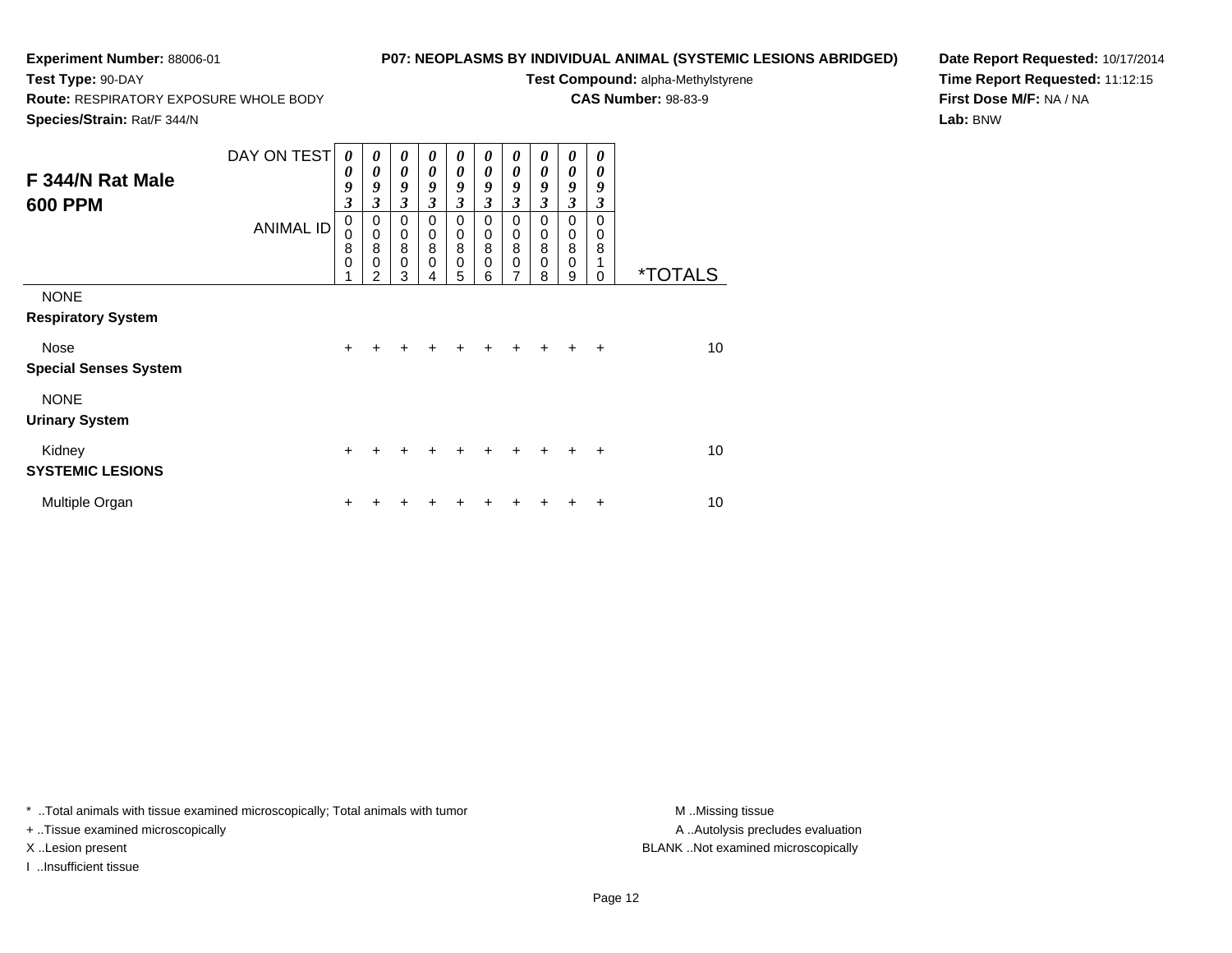**Test Type:** 90-DAY

## **P07: NEOPLASMS BY INDIVIDUAL ANIMAL (SYSTEMIC LESIONS ABRIDGED)**

**Test Compound:** alpha-Methylstyrene

**CAS Number:** 98-83-9

**Species/Strain:** Rat/F 344/N

**Route:** RESPIRATORY EXPOSURE WHOLE BODY

| Date Report Requested: 10/17/2014 |
|-----------------------------------|
| Time Report Requested: 11:12:15   |
| <b>First Dose M/F: NA / NA</b>    |
| Lab: BNW                          |

|                              | DAY ON TEST      | 0                       | $\boldsymbol{\theta}$      | $\boldsymbol{\theta}$       | $\boldsymbol{\theta}$      | 0                           | 0                        | $\boldsymbol{\theta}$      | 0                        | 0                          | $\pmb{\theta}$       |                       |
|------------------------------|------------------|-------------------------|----------------------------|-----------------------------|----------------------------|-----------------------------|--------------------------|----------------------------|--------------------------|----------------------------|----------------------|-----------------------|
| F 344/N Rat Male             |                  | 0<br>9                  | $\boldsymbol{\theta}$<br>9 | $\boldsymbol{\theta}$<br>9  | $\boldsymbol{\theta}$<br>9 | 0<br>9                      | 0<br>9                   | $\boldsymbol{\theta}$<br>9 | 0<br>9                   | $\boldsymbol{\theta}$<br>9 | 0<br>9               |                       |
| <b>1000 PPM</b>              |                  | $\overline{\mathbf{3}}$ | $\overline{\mathbf{3}}$    | $\mathfrak{z}$              | $\mathfrak{z}$             | $\boldsymbol{\mathfrak{z}}$ | $\mathfrak{z}$           | $\mathfrak{z}$             | $\overline{\mathbf{3}}$  | $\overline{\mathbf{3}}$    | $\boldsymbol{\beta}$ |                       |
|                              | <b>ANIMAL ID</b> | 0                       | $\mathbf 0$                | $\mathbf 0$                 | $\mathbf 0$                | 0                           | $\mathbf 0$              | $\mathbf 0$                | $\mathbf 0$              | $\mathbf 0$                | $\mathbf 0$          |                       |
|                              |                  | 1<br>0                  | 1<br>$\mathbf 0$           | $\mathbf{1}$<br>$\mathbf 0$ | $\mathbf{1}$<br>$\Omega$   | 1<br>$\mathbf 0$            | $\mathbf{1}$<br>$\Omega$ | 1<br>$\mathbf 0$           | $\mathbf{1}$<br>$\Omega$ | 1<br>$\mathbf 0$           | 1<br>$\Omega$        |                       |
|                              |                  | 0<br>1                  | 0<br>$\overline{2}$        | $\pmb{0}$<br>3              | 0<br>$\overline{4}$        | 0<br>5                      | 0<br>6                   | 0<br>$\overline{7}$        | 0<br>8                   | 0<br>$\boldsymbol{9}$      | 1<br>0               | <i><b>*TOTALS</b></i> |
| <b>Alimentary System</b>     |                  |                         |                            |                             |                            |                             |                          |                            |                          |                            |                      |                       |
| Esophagus                    |                  | +                       | +                          | +                           | +                          | +                           | ٠                        | +                          | +                        | ÷                          | ÷                    | 10                    |
| Intestine Large, Cecum       |                  | +                       | +                          | +                           | $\ddot{}$                  | $\ddot{}$                   | $\ddot{}$                | $\ddot{}$                  | $\ddot{}$                | $\ddot{}$                  | +                    | 10                    |
| Intestine Large, Colon       |                  | +                       | +                          | $\ddot{}$                   | +                          | +                           | +                        | +                          | +                        | +                          | $\ddot{}$            | 10                    |
| Intestine Large, Rectum      |                  | +                       | +                          | +                           | +                          | +                           | +                        | +                          | +                        | $\ddot{}$                  | $\ddot{}$            | 10                    |
| Intestine Small, Duodenum    |                  | $\ddot{}$               | $\ddot{}$                  | $\ddot{}$                   | +                          | +                           | $\ddot{}$                | +                          | +                        | $\ddot{}$                  | $\ddot{}$            | 10                    |
| Intestine Small, Ileum       |                  | $\ddot{}$               | +                          | $\ddot{}$                   | $\ddot{}$                  | $\ddot{}$                   | $\ddot{}$                | $\ddot{}$                  | $\ddot{}$                | $\ddot{}$                  | $\ddot{}$            | 10                    |
| Intestine Small, Jejunum     |                  | $\ddot{}$               | $\ddot{}$                  | $\ddot{}$                   | $\ddot{}$                  | $\ddot{}$                   | $\ddot{}$                | $\ddot{}$                  | $+$                      | $+$                        | $\ddot{}$            | 10                    |
| Liver                        |                  | $\ddot{}$               | $\ddot{}$                  | $\ddot{}$                   | $\ddot{}$                  | $\ddot{}$                   | $\ddot{}$                | $\ddot{}$                  | $\ddot{}$                | $\ddot{}$                  | $\ddot{}$            | 10                    |
| Pancreas                     |                  | $\ddot{}$               | +                          | $\ddot{}$                   | $\ddot{}$                  | $\ddot{}$                   | $\ddot{}$                | $\ddot{}$                  | $+$                      | $+$                        | $\ddot{}$            | 10                    |
| Salivary Glands              |                  | $\ddot{}$               | $\ddot{}$                  | $\ddot{}$                   | $+$                        | $\ddot{}$                   | $\ddot{}$                | $\ddot{}$                  | $+$                      | $+$                        | $\ddot{}$            | 10                    |
| Stomach, Forestomach         |                  | +                       | $\ddot{}$                  | $\ddot{}$                   | $\ddot{}$                  | $\ddot{}$                   | $\ddot{}$                | $\ddot{}$                  | $+$                      | $\ddot{}$                  | $\ddot{}$            | 10                    |
| Stomach, Glandular           |                  | $\ddot{}$               |                            | $\ddot{}$                   | ÷                          | $\ddot{}$                   | $\ddot{}$                | $\ddot{}$                  | $\ddot{}$                | $\ddot{}$                  | $\ddot{}$            | 10                    |
| <b>Cardiovascular System</b> |                  |                         |                            |                             |                            |                             |                          |                            |                          |                            |                      |                       |
| <b>Blood Vessel</b>          |                  | +                       |                            |                             |                            | +                           | +                        |                            |                          | +                          | +                    | 10                    |
| Heart                        |                  | $\ddot{}$               | $\ddot{}$                  |                             |                            | $\ddot{}$                   | $\ddot{}$                | $\ddot{}$                  | $\ddot{}$                | $\ddot{}$                  | $\ddot{}$            | 10                    |
| <b>Endocrine System</b>      |                  |                         |                            |                             |                            |                             |                          |                            |                          |                            |                      |                       |
| <b>Adrenal Cortex</b>        |                  | +                       | +                          | ٠                           |                            | ٠                           | +                        | ٠                          | ٠                        | +                          | +                    | 10                    |
| Adrenal Medulla              |                  | +                       | +                          | +                           | $\ddot{}$                  | $\ddot{}$                   | +                        | +                          | $\ddot{}$                | +                          | $\ddot{}$            | 10                    |
| Islets, Pancreatic           |                  | ٠                       | +                          | $\ddot{}$                   | $\ddot{}$                  | $\ddot{}$                   | $\ddot{}$                | $\ddot{}$                  | $\ddot{}$                | $\ddot{}$                  | $\ddot{}$            | 10                    |
| Parathyroid Gland            |                  | +                       | +                          | M                           | $\ddot{}$                  | $\ddot{}$                   | M                        | M                          | $\ddot{}$                | +                          | $\ddot{}$            | $\overline{7}$        |

\* ..Total animals with tissue examined microscopically; Total animals with tumor **M** ..Missing tissue M ..Missing tissue

+ ..Tissue examined microscopically

I ..Insufficient tissue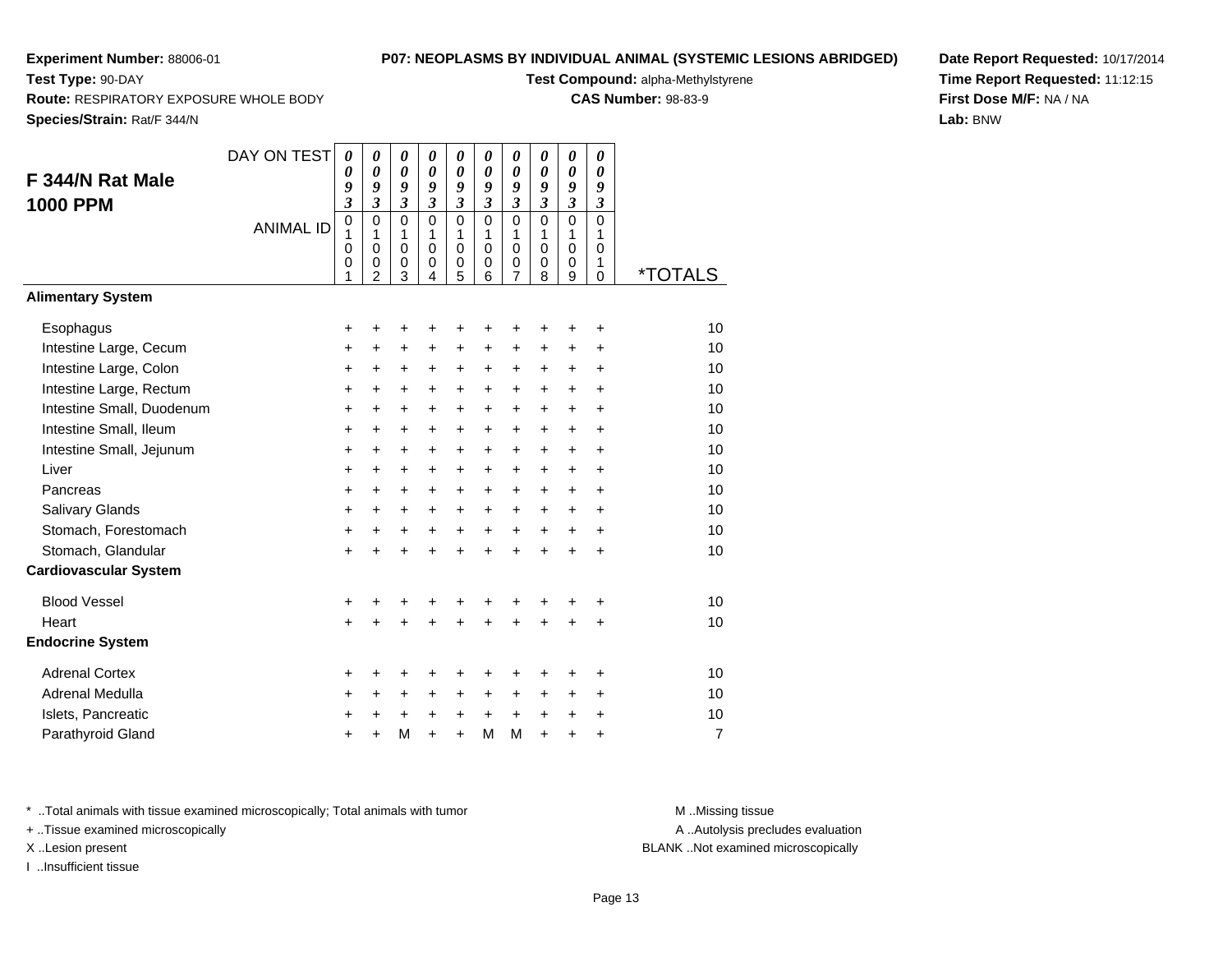**Route:** RESPIRATORY EXPOSURE WHOLE BODY

## **P07: NEOPLASMS BY INDIVIDUAL ANIMAL (SYSTEMIC LESIONS ABRIDGED)**

**Test Compound:** alpha-Methylstyrene

**CAS Number:** 98-83-9

**Species/Strain:** Rat/F 344/N

**Test Type:** 90-DAY

| <b>Species/Strain:</b> Rat/F 344/N   |                  |                                                |                                                                                            |                                                              |                                                     |                                                                |                                                            |                                                               |                                              |                                                            |                                                                                  |                       |
|--------------------------------------|------------------|------------------------------------------------|--------------------------------------------------------------------------------------------|--------------------------------------------------------------|-----------------------------------------------------|----------------------------------------------------------------|------------------------------------------------------------|---------------------------------------------------------------|----------------------------------------------|------------------------------------------------------------|----------------------------------------------------------------------------------|-----------------------|
| F 344/N Rat Male                     | DAY ON TEST      | 0<br>0<br>9                                    | $\boldsymbol{\theta}$<br>0<br>9                                                            | $\pmb{\theta}$<br>0<br>9                                     | $\boldsymbol{\theta}$<br>$\boldsymbol{\theta}$<br>9 | 0<br>0<br>9                                                    | 0<br>0<br>9                                                | 0<br>0<br>9                                                   | 0<br>0<br>9                                  | 0<br>0<br>9                                                | 0<br>0<br>9                                                                      |                       |
| 1000 PPM                             | <b>ANIMAL ID</b> | 3<br>$\mathbf 0$<br>1<br>0<br>$\mathbf 0$<br>1 | $\overline{\mathbf{3}}$<br>$\mathbf 0$<br>1<br>0<br>$\mathbf 0$<br>$\overline{\mathbf{c}}$ | 3<br>0<br>1<br>0<br>$\mathbf 0$<br>$\ensuremath{\mathsf{3}}$ | $\mathfrak{z}$<br>0<br>1<br>$\mathbf 0$<br>0<br>4   | $\boldsymbol{\mathfrak{z}}$<br>$\mathbf 0$<br>1<br>0<br>0<br>5 | $\overline{\mathbf{3}}$<br>$\mathbf 0$<br>1<br>0<br>0<br>6 | $\overline{\mathbf{3}}$<br>0<br>1<br>0<br>0<br>$\overline{7}$ | 3<br>$\mathbf 0$<br>1<br>0<br>$\pmb{0}$<br>8 | $\overline{\mathbf{3}}$<br>$\mathbf 0$<br>1<br>0<br>0<br>9 | $\boldsymbol{\mathfrak{z}}$<br>$\mathbf 0$<br>1<br>$\mathbf 0$<br>1<br>$\pmb{0}$ | <i><b>*TOTALS</b></i> |
| <b>Pituitary Gland</b>               |                  | $\ddot{}$                                      | +                                                                                          | $\ddot{}$                                                    | +                                                   | $\ddot{}$                                                      | +                                                          | $\ddot{}$                                                     | $\ddot{}$                                    | $\ddot{}$                                                  | $\ddot{}$                                                                        | 10                    |
| <b>Thyroid Gland</b>                 |                  | +                                              | $\ddot{}$                                                                                  | +                                                            | +                                                   | +                                                              | $\ddot{}$                                                  | +                                                             | +                                            | +                                                          | +                                                                                | 10                    |
| <b>General Body System</b>           |                  |                                                |                                                                                            |                                                              |                                                     |                                                                |                                                            |                                                               |                                              |                                                            |                                                                                  |                       |
| <b>NONE</b><br><b>Genital System</b> |                  |                                                |                                                                                            |                                                              |                                                     |                                                                |                                                            |                                                               |                                              |                                                            |                                                                                  |                       |
| Epididymis                           |                  | +                                              | +                                                                                          | +                                                            | +                                                   | +                                                              | +                                                          | +                                                             |                                              | +                                                          | +                                                                                | 10                    |
| <b>Preputial Gland</b>               |                  | +                                              | +                                                                                          | +                                                            | +                                                   | +                                                              | +                                                          | +                                                             | +                                            | +                                                          | +                                                                                | 10                    |
| Prostate                             |                  | +                                              | $\ddot{}$                                                                                  | +                                                            | +                                                   | $\ddot{}$                                                      | $\ddot{}$                                                  | $\ddot{}$                                                     | +                                            | +                                                          | +                                                                                | 10                    |
| <b>Seminal Vesicle</b>               |                  | +                                              | +                                                                                          | +                                                            | $\ddot{}$                                           | $\ddot{}$                                                      | $\ddot{}$                                                  | $\ddot{}$                                                     | $\ddot{}$                                    | $\ddot{}$                                                  | $\ddot{}$                                                                        | 10                    |
| <b>Testes</b>                        |                  | ÷                                              | +                                                                                          | +                                                            |                                                     | $\ddot{}$                                                      | +                                                          | $\ddot{}$                                                     | ÷                                            | $\ddot{}$                                                  | $\ddot{}$                                                                        | 10                    |
| <b>Hematopoietic System</b>          |                  |                                                |                                                                                            |                                                              |                                                     |                                                                |                                                            |                                                               |                                              |                                                            |                                                                                  |                       |
| <b>Bone Marrow</b>                   |                  | +                                              | +                                                                                          | +                                                            | +                                                   | +                                                              | +                                                          | +                                                             | ÷                                            | +                                                          | +                                                                                | 10                    |
| Lymph Node, Bronchial                |                  | ÷                                              | M                                                                                          | M                                                            | M                                                   | $+$                                                            | M                                                          | M                                                             | M                                            | M                                                          | M                                                                                | 2                     |
| Lymph Node, Mandibular               |                  | M                                              | M                                                                                          | M                                                            | M                                                   | M                                                              | М                                                          | M                                                             | М                                            | M                                                          | M                                                                                | $\mathbf 0$           |
| Lymph Node, Mediastinal              |                  | M                                              | M                                                                                          | +                                                            | +                                                   | $\ddot{}$                                                      | +                                                          | +                                                             | M                                            | $\ddot{}$                                                  | $\ddot{}$                                                                        | $\overline{7}$        |
| Lymph Node, Mesenteric               |                  | +                                              | +                                                                                          | +                                                            | +                                                   | +                                                              | +                                                          | +                                                             | $\ddot{}$                                    | +                                                          | +                                                                                | 10                    |
| Spleen                               |                  | ٠                                              | $\ddot{}$                                                                                  | +                                                            | $\ddot{}$                                           | $\ddot{}$                                                      | $\ddot{}$                                                  | +                                                             | $\ddot{}$                                    | $\ddot{}$                                                  | +                                                                                | 10                    |
| Thymus                               |                  | +                                              | +                                                                                          | +                                                            | +                                                   | $\ddot{}$                                                      | $\ddot{}$                                                  | $\ddot{}$                                                     | $\ddot{}$                                    | $\ddot{}$                                                  | $\ddot{}$                                                                        | 10                    |
| <b>Integumentary System</b>          |                  |                                                |                                                                                            |                                                              |                                                     |                                                                |                                                            |                                                               |                                              |                                                            |                                                                                  |                       |
| Mammary Gland                        |                  |                                                |                                                                                            | M                                                            | +                                                   | M                                                              | +                                                          |                                                               |                                              |                                                            | M                                                                                | $\overline{7}$        |
| Skin                                 |                  | +                                              | +                                                                                          | +                                                            | +                                                   | +                                                              | +                                                          | +                                                             | +                                            | +                                                          | +                                                                                | 10                    |
|                                      |                  |                                                |                                                                                            |                                                              |                                                     |                                                                |                                                            |                                                               |                                              |                                                            |                                                                                  |                       |

**Date Report Requested:** 10/17/2014**Time Report Requested:** 11:12:15**First Dose M/F:** NA / NA**Lab:** BNW

\* ..Total animals with tissue examined microscopically; Total animals with tumor **M** . Missing tissue M ..Missing tissue

+ ..Tissue examined microscopically

I ..Insufficient tissue

A ..Autolysis precludes evaluation

X ..Lesion present BLANK ..Not examined microscopically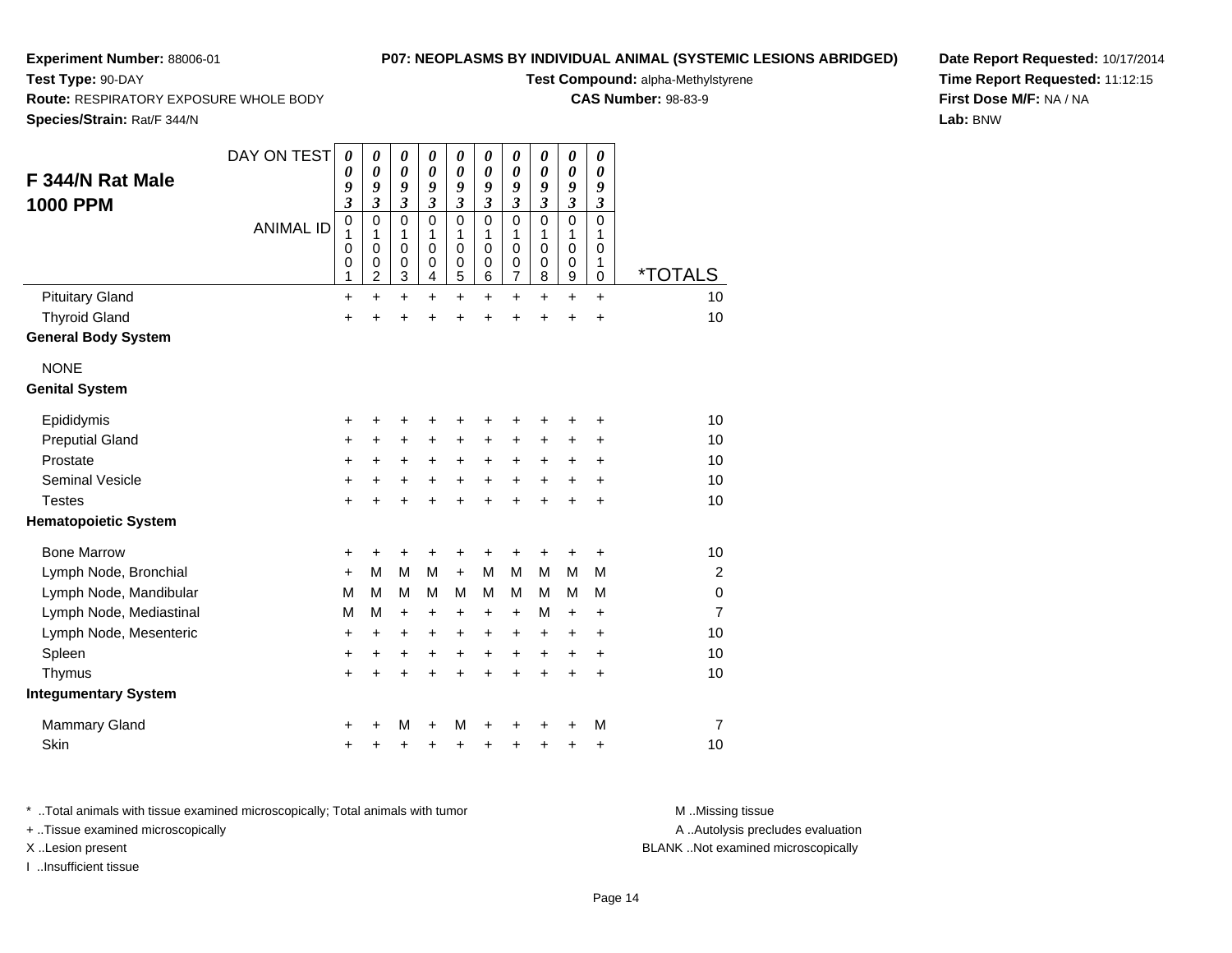**Route:** RESPIRATORY EXPOSURE WHOLE BODY

## **P07: NEOPLASMS BY INDIVIDUAL ANIMAL (SYSTEMIC LESIONS ABRIDGED)**

**Test Compound:** alpha-Methylstyrene

**CAS Number:** 98-83-9

**Species/Strain:** Rat/F 344/N

**Test Type:** 90-DAY

| F 344/N Rat Male                                               | DAY ON TEST      | 0<br>0<br>9                          | 0<br>0<br>9                             | 0<br>0<br>9                | 0<br>0<br>9                                      | 0<br>0<br>9                | 0<br>0<br>9                          | 0<br>0<br>9                | 0<br>0<br>9                          | 0<br>0<br>9                                      | 0<br>0<br>9                |                       |
|----------------------------------------------------------------|------------------|--------------------------------------|-----------------------------------------|----------------------------|--------------------------------------------------|----------------------------|--------------------------------------|----------------------------|--------------------------------------|--------------------------------------------------|----------------------------|-----------------------|
| <b>1000 PPM</b>                                                | <b>ANIMAL ID</b> | 3<br>0<br>1<br>0<br>0<br>1           | 3<br>0<br>1<br>0<br>0<br>$\overline{2}$ | 3<br>0<br>1<br>0<br>0<br>3 | $\overline{\mathbf{3}}$<br>0<br>1<br>0<br>0<br>4 | 3<br>0<br>1<br>0<br>0<br>5 | 3<br>0<br>1<br>$\mathbf 0$<br>0<br>6 | 3<br>0<br>1<br>0<br>0<br>7 | 3<br>0<br>1<br>$\mathbf 0$<br>0<br>8 | $\overline{\mathbf{3}}$<br>0<br>1<br>0<br>0<br>9 | 3<br>0<br>1<br>0<br>1<br>0 | <i><b>*TOTALS</b></i> |
| Skin                                                           |                  | $\ddot{}$                            | $\ddot{}$                               | $\ddot{}$                  | $\ddot{}$                                        | $\ddot{}$                  | $\ddot{}$                            | $\ddot{}$                  | $\ddot{}$                            | $\ddot{}$                                        | $\ddot{}$                  | 10                    |
| <b>Musculoskeletal System</b><br>Bone<br><b>Nervous System</b> |                  | +                                    | +                                       | +                          | +                                                | +                          |                                      | +                          | +                                    | +                                                | +                          | 10                    |
| <b>Brain</b><br><b>Respiratory System</b>                      |                  | +                                    | +                                       | +                          | +                                                | +                          |                                      | ٠                          | +                                    | +                                                | $\ddot{}$                  | 10                    |
| Larynx<br>Lung<br>Nose<br>Pleura<br>Trachea                    |                  | +<br>$\ddot{}$<br>$\pm$<br>$\ddot{}$ | +<br>$\ddot{}$<br>+<br>$\ddot{}$        | +<br>+<br>+<br>+           | +<br>+<br>$\ddot{}$<br>$\ddot{}$                 | +<br>+<br>+<br>$\ddot{}$   | +<br>+<br>$\ddot{}$                  | ٠<br>+<br>+<br>$\ddot{}$   | +<br>+<br>+<br>+                     | +<br>+<br>+<br>$\ddot{}$                         | +<br>+<br>+<br>+           | 10<br>10<br>10<br>10  |
| <b>Special Senses System</b>                                   |                  | +                                    | +                                       | +                          | +                                                |                            |                                      | +                          | +                                    | +                                                | +                          | 10                    |
| Eye<br><b>Harderian Gland</b><br><b>Urinary System</b>         |                  | +<br>+                               | +                                       | +                          | +<br>+                                           | +                          |                                      | +<br>+                     | +<br>+                               | +<br>$\ddot{}$                                   | +<br>+                     | 10<br>10              |
| Kidney<br><b>Urinary Bladder</b><br><b>SYSTEMIC LESIONS</b>    |                  | +<br>+                               | +                                       | +                          | +                                                | +                          | +                                    | +<br>+                     | +<br>+                               | +<br>+                                           | +<br>+                     | 10<br>10              |
| Multiple Organ                                                 |                  | +                                    | +                                       |                            |                                                  |                            |                                      | ٠                          | +                                    | +                                                | +                          | 10                    |

**Date Report Requested:** 10/17/2014**Time Report Requested:** 11:12:15**First Dose M/F:** NA / NA**Lab:** BNW

\* ..Total animals with tissue examined microscopically; Total animals with tumor **M** . Missing tissue M ..Missing tissue + ..Tissue examined microscopically X ..Lesion present BLANK ..Not examined microscopically

I ..Insufficient tissue

A ..Autolysis precludes evaluation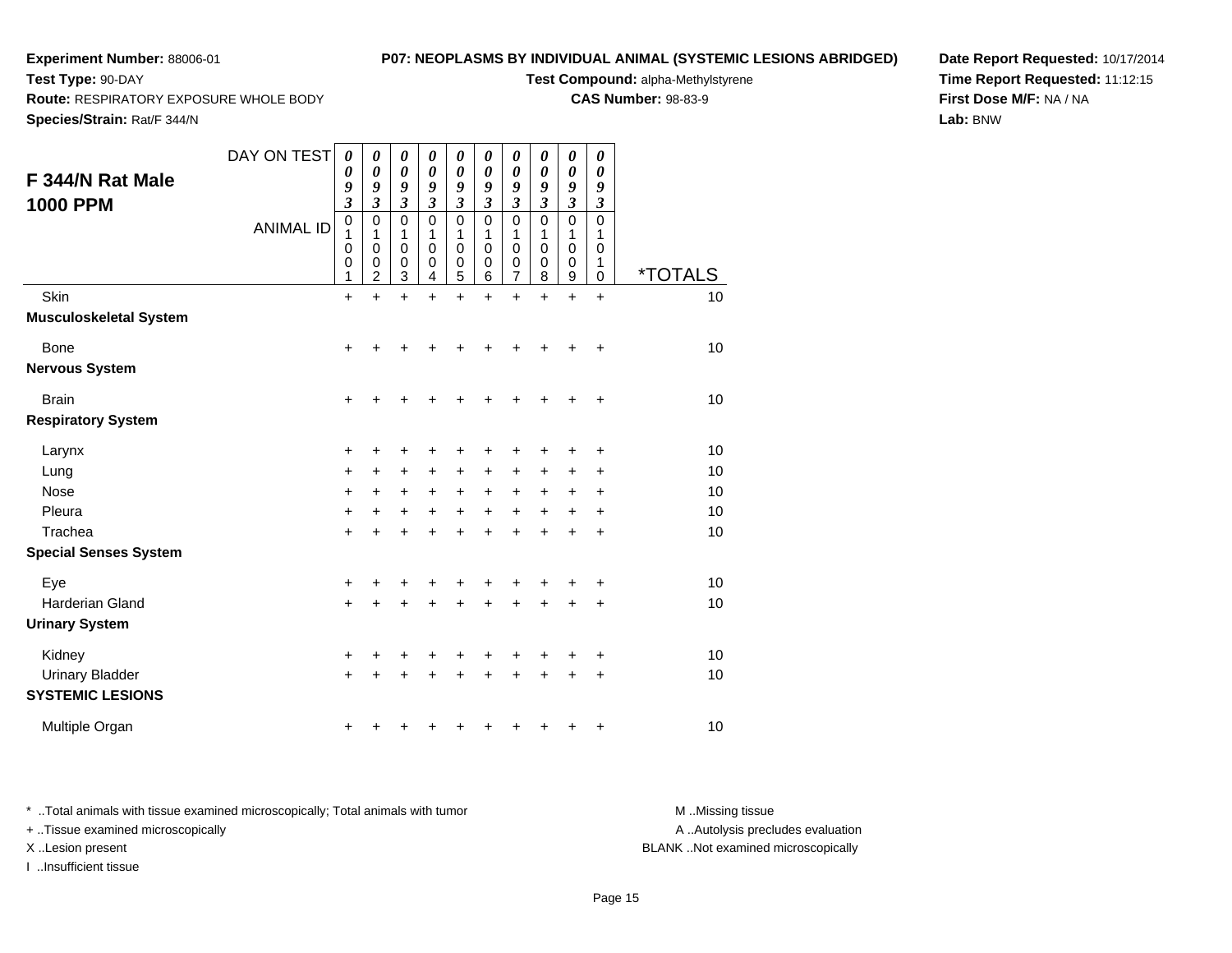**Experiment Number:** 88006-01**Test Type:** 90-DAY **Route:** RESPIRATORY EXPOSURE WHOLE BODY**Species/Strain:** Rat/F 344/N

**P07: NEOPLASMS BY INDIVIDUAL ANIMAL (SYSTEMIC LESIONS ABRIDGED)**

**Test Compound:** alpha-Methylstyrene**CAS Number:** 98-83-9

**Date Report Requested:** 10/17/2014**Time Report Requested:** 11:12:15**First Dose M/F:** NA / NA**Lab:** BNW

\*\*\*END OF MALE DATA\*\*\*

\* ..Total animals with tissue examined microscopically; Total animals with tumor **M** . Missing tissue M ..Missing tissue

+ ..Tissue examined microscopically

I ..Insufficient tissue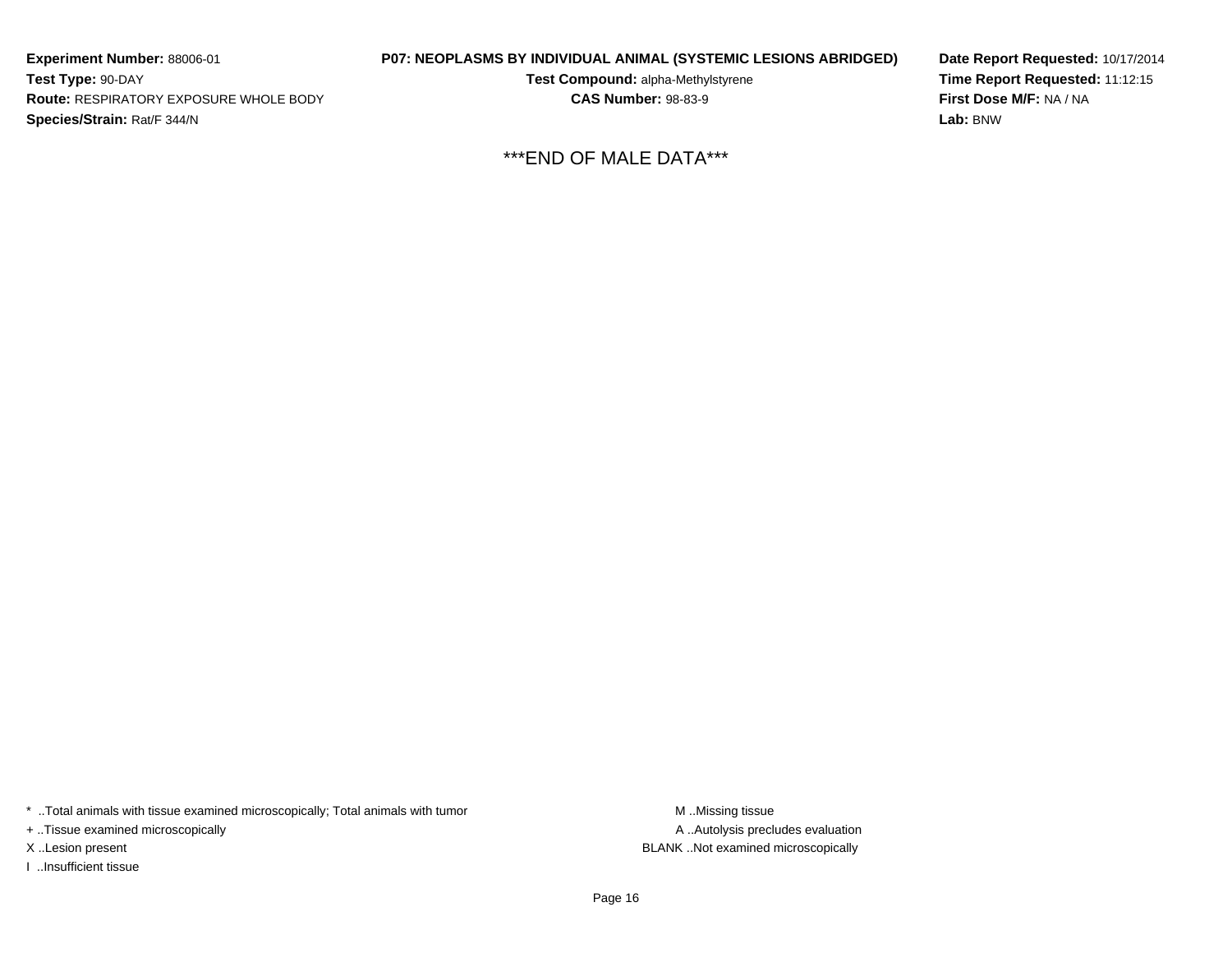**Route:** RESPIRATORY EXPOSURE WHOLE BODY

## **P07: NEOPLASMS BY INDIVIDUAL ANIMAL (SYSTEMIC LESIONS ABRIDGED)**

**Test Compound:** alpha-Methylstyrene

**CAS Number:** 98-83-9

**Species/Strain:** Rat/F 344/N

**Test Type:** 90-DAY

**Date Report Requested:** 10/17/2014**Time Report Requested:** 11:12:15**First Dose M/F:** NA / NA**Lab:** BNW

| <b>F 344/N Rat Female</b><br><b>CONTROL</b> | DAY ON TEST      | $\boldsymbol{\theta}$<br>0<br>9<br>$\overline{\mathbf{3}}$ | $\boldsymbol{\theta}$<br>$\boldsymbol{\theta}$<br>9<br>$\mathfrak{z}$ | $\boldsymbol{\theta}$<br>$\boldsymbol{\theta}$<br>$\boldsymbol{g}$<br>$\mathfrak{z}$ | $\boldsymbol{\theta}$<br>$\boldsymbol{\theta}$<br>$\boldsymbol{g}$<br>$\mathfrak{z}$ | 0<br>$\boldsymbol{\theta}$<br>9<br>$\boldsymbol{\beta}$ | 0<br>$\boldsymbol{\theta}$<br>9<br>$\mathfrak{z}$ | 0<br>$\boldsymbol{\theta}$<br>9<br>$\boldsymbol{\beta}$ | 0<br>0<br>9<br>$\mathfrak{z}$                | 0<br>$\boldsymbol{\theta}$<br>9<br>$\boldsymbol{\mathfrak{z}}$ | 0<br>0<br>9<br>$\boldsymbol{\beta}$ |                       |
|---------------------------------------------|------------------|------------------------------------------------------------|-----------------------------------------------------------------------|--------------------------------------------------------------------------------------|--------------------------------------------------------------------------------------|---------------------------------------------------------|---------------------------------------------------|---------------------------------------------------------|----------------------------------------------|----------------------------------------------------------------|-------------------------------------|-----------------------|
|                                             | <b>ANIMAL ID</b> | $\mathbf 0$<br>0<br>1<br>0                                 | $\Omega$<br>$\Omega$<br>1<br>0                                        | $\Omega$<br>$\mathbf 0$<br>1<br>$\mathbf 0$                                          | $\Omega$<br>$\mathbf 0$<br>$\mathbf{1}$<br>0                                         | $\Omega$<br>$\mathbf 0$<br>1<br>0                       | $\mathbf{0}$<br>$\Omega$<br>$\mathbf{1}$<br>0     | $\mathbf 0$<br>$\mathbf 0$<br>$\mathbf{1}$<br>0         | $\Omega$<br>$\mathbf 0$<br>$\mathbf{1}$<br>0 | $\overline{0}$<br>$\mathbf 0$<br>1<br>0                        | $\Omega$<br>0<br>$\mathbf{1}$<br>1  |                       |
|                                             |                  | 1                                                          | $\overline{2}$                                                        | 3                                                                                    | 4                                                                                    | 5                                                       | 6                                                 | $\overline{7}$                                          | 8                                            | 9                                                              | $\mathbf 0$                         | <i><b>*TOTALS</b></i> |
| <b>Alimentary System</b>                    |                  |                                                            |                                                                       |                                                                                      |                                                                                      |                                                         |                                                   |                                                         |                                              |                                                                |                                     |                       |
| Esophagus                                   |                  | +                                                          | +                                                                     | +                                                                                    | +                                                                                    | +                                                       | +                                                 | +                                                       | +                                            | +                                                              | +                                   | 10                    |
| Intestine Large, Cecum                      |                  | +                                                          | +                                                                     | $\ddot{}$                                                                            | +                                                                                    | +                                                       | $\ddot{}$                                         | $\ddot{}$                                               | +                                            | +                                                              | +                                   | 10                    |
| Intestine Large, Colon                      |                  | +                                                          | +                                                                     | $\ddot{}$                                                                            | +                                                                                    | +                                                       | +                                                 | $\ddot{}$                                               | +                                            | +                                                              | $\ddot{}$                           | 10                    |
| Intestine Large, Rectum                     |                  | $\ddot{}$                                                  | $\ddot{}$                                                             | $\ddot{}$                                                                            | $+$                                                                                  | $\ddot{}$                                               | $\ddot{}$                                         | $\ddot{}$                                               | $\ddot{}$                                    | $\ddot{}$                                                      | $\ddot{}$                           | 10                    |
| Intestine Small, Duodenum                   |                  | $\ddot{}$                                                  | $+$                                                                   | $\ddot{}$                                                                            | $\ddot{}$                                                                            | $+$                                                     | $\ddot{}$                                         | $+$                                                     | $+$                                          | $+$                                                            | $\ddot{}$                           | 10                    |
| Intestine Small, Ileum                      |                  | $\ddot{}$                                                  | $\ddot{}$                                                             | $\ddot{}$                                                                            | $\ddot{}$                                                                            | $\ddot{}$                                               | $\ddot{}$                                         | $+$                                                     | $\ddot{}$                                    | $\ddot{}$                                                      | $\ddot{}$                           | 10                    |
| Intestine Small, Jejunum                    |                  | +                                                          | $\ddot{}$                                                             | +                                                                                    | $\ddot{}$                                                                            | +                                                       | $\ddot{}$                                         | $\ddot{}$                                               | +                                            | +                                                              | $\ddot{}$                           | 10                    |
| Liver                                       |                  | $\ddot{}$                                                  | $\ddot{}$                                                             | $+$                                                                                  | $\ddot{}$                                                                            | $\ddot{}$                                               | $\ddot{}$                                         | $\ddot{}$                                               | $+$                                          | $\ddot{}$                                                      | $\ddot{}$                           | 10                    |
| Mesentery                                   |                  |                                                            |                                                                       |                                                                                      |                                                                                      |                                                         |                                                   | $\ddot{}$                                               |                                              |                                                                |                                     | 1                     |
| Pancreas                                    |                  | +                                                          | +                                                                     | +                                                                                    | +                                                                                    | +                                                       | $\ddot{}$                                         | $\pm$                                                   | +                                            | +                                                              | $\ddot{}$                           | 10                    |
| Salivary Glands                             |                  | $\ddot{}$                                                  | $\ddot{}$                                                             | $\ddot{}$                                                                            | $\ddot{}$                                                                            | $\ddot{}$                                               | $\ddot{}$                                         | $+$                                                     | $+$                                          | $\ddot{}$                                                      | $\ddot{}$                           | 10                    |
| Stomach, Forestomach                        |                  | $\ddot{}$                                                  | $\ddot{}$                                                             | +                                                                                    | $\ddot{}$                                                                            | $\ddot{}$                                               | $\ddot{}$                                         | $\ddot{}$                                               | $\ddot{}$                                    | $\ddot{}$                                                      | +                                   | 10                    |
| Stomach, Glandular                          |                  | $\ddot{}$                                                  | ÷                                                                     |                                                                                      | $\ddot{}$                                                                            | $\ddot{}$                                               | $\ddot{}$                                         | $\ddot{}$                                               | ÷                                            | $\ddot{}$                                                      | $\ddot{}$                           | 10                    |
| <b>Cardiovascular System</b>                |                  |                                                            |                                                                       |                                                                                      |                                                                                      |                                                         |                                                   |                                                         |                                              |                                                                |                                     |                       |
| <b>Blood Vessel</b>                         |                  | +                                                          | +                                                                     |                                                                                      |                                                                                      | +                                                       |                                                   |                                                         |                                              |                                                                | +                                   | 10                    |
| Heart                                       |                  | $\ddot{}$                                                  | $\ddot{}$                                                             | $\ddotmark$                                                                          | $\ddot{}$                                                                            | $\ddot{}$                                               | $\ddot{}$                                         | $\ddot{}$                                               | $\ddot{}$                                    | $\ddot{}$                                                      | $\ddot{}$                           | 10                    |
| <b>Endocrine System</b>                     |                  |                                                            |                                                                       |                                                                                      |                                                                                      |                                                         |                                                   |                                                         |                                              |                                                                |                                     |                       |
| <b>Adrenal Cortex</b>                       |                  | +                                                          | +                                                                     | +                                                                                    | +                                                                                    | +                                                       | +                                                 | +                                                       | +                                            | +                                                              | +                                   | 10                    |
| Adrenal Medulla                             |                  | +                                                          | +                                                                     | $\ddot{}$                                                                            | $\ddot{}$                                                                            | +                                                       | $\ddot{}$                                         | +                                                       | $\ddot{}$                                    | $\ddot{}$                                                      | $\ddot{}$                           | 10                    |
| Islets, Pancreatic                          |                  | +                                                          | +                                                                     | $\ddot{}$                                                                            | $\ddot{}$                                                                            | $\ddot{}$                                               | $\ddot{}$                                         | +                                                       | $\ddot{}$                                    | +                                                              | +                                   | 10                    |

\* ..Total animals with tissue examined microscopically; Total animals with tumor **M** . Missing tissue M ..Missing tissue

+ ..Tissue examined microscopically

I ..Insufficient tissue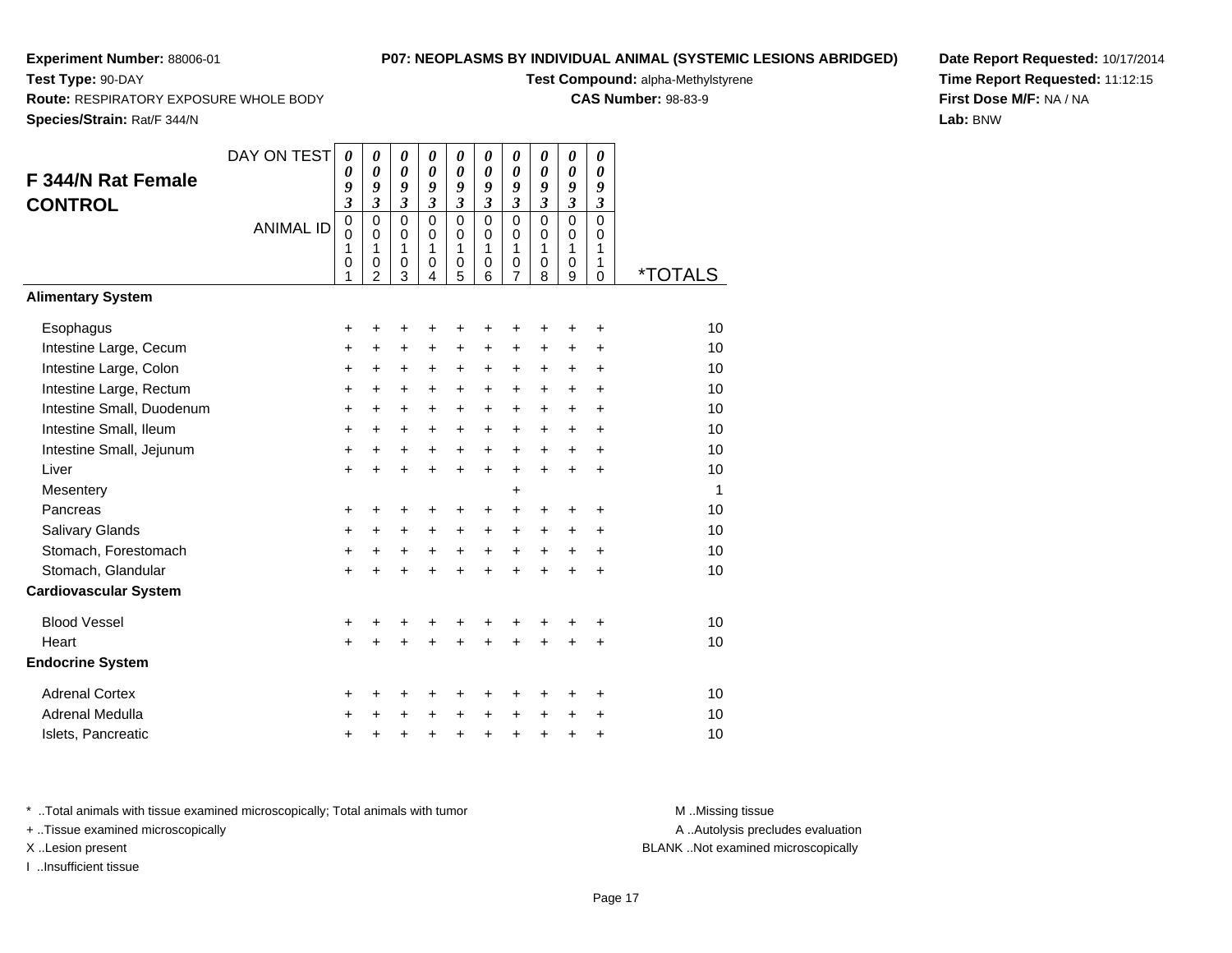**Route:** RESPIRATORY EXPOSURE WHOLE BODY

## **P07: NEOPLASMS BY INDIVIDUAL ANIMAL (SYSTEMIC LESIONS ABRIDGED)**

**Test Compound:** alpha-Methylstyrene

**CAS Number:** 98-83-9

**Species/Strain:** Rat/F 344/N

**Test Type:** 90-DAY

| F 344/N Rat Female<br><b>CONTROL</b> | DAY ON TEST<br><b>ANIMAL ID</b> | $\boldsymbol{\theta}$<br>$\boldsymbol{\theta}$<br>9<br>$\boldsymbol{\mathfrak{z}}$<br>$\mathbf 0$<br>$\mathbf 0$<br>1<br>$\pmb{0}$<br>1 | 0<br>0<br>9<br>$\boldsymbol{\mathfrak{z}}$<br>$\mathsf 0$<br>$\Omega$<br>1<br>0<br>$\overline{c}$ | 0<br>0<br>9<br>$\mathfrak{z}$<br>0<br>$\mathbf 0$<br>1<br>0<br>3 | 0<br>$\boldsymbol{\theta}$<br>9<br>$\mathfrak{z}$<br>$\mathbf 0$<br>$\Omega$<br>1<br>$\mathbf 0$<br>4 | 0<br>$\boldsymbol{\theta}$<br>9<br>$\mathfrak{z}$<br>$\mathbf 0$<br>$\mathbf 0$<br>1<br>0<br>5 | 0<br>0<br>9<br>$\boldsymbol{\mathfrak{z}}$<br>$\mathbf 0$<br>$\mathbf 0$<br>1<br>$\mathbf 0$<br>6 | 0<br>0<br>9<br>$\mathfrak{z}$<br>$\mathbf 0$<br>0<br>1<br>0<br>7 | 0<br>$\boldsymbol{\theta}$<br>9<br>$\mathfrak{z}$<br>$\mathbf 0$<br>$\mathbf 0$<br>$\mathbf{1}$<br>$\mathbf 0$<br>8 | 0<br>0<br>9<br>$\mathfrak{z}$<br>$\mathbf 0$<br>0<br>1<br>$\mathbf 0$<br>9 | 0<br>$\boldsymbol{\theta}$<br>9<br>$\boldsymbol{\beta}$<br>$\mathbf 0$<br>$\mathbf 0$<br>1<br>1<br>$\pmb{0}$ | <i><b>*TOTALS</b></i> |
|--------------------------------------|---------------------------------|-----------------------------------------------------------------------------------------------------------------------------------------|---------------------------------------------------------------------------------------------------|------------------------------------------------------------------|-------------------------------------------------------------------------------------------------------|------------------------------------------------------------------------------------------------|---------------------------------------------------------------------------------------------------|------------------------------------------------------------------|---------------------------------------------------------------------------------------------------------------------|----------------------------------------------------------------------------|--------------------------------------------------------------------------------------------------------------|-----------------------|
| Parathyroid Gland                    |                                 | $\ddot{}$                                                                                                                               | $\ddot{}$                                                                                         | $+$                                                              | M                                                                                                     | $\ddot{}$                                                                                      | $\ddot{}$                                                                                         | $\ddot{}$                                                        | $\ddot{}$                                                                                                           | $\ddot{}$                                                                  | $\ddot{}$                                                                                                    | 9                     |
| <b>Pituitary Gland</b>               |                                 | $\ddot{}$                                                                                                                               | $\ddot{}$                                                                                         | $\ddot{}$                                                        | $\ddot{}$                                                                                             | $\ddot{}$                                                                                      | $\ddot{}$                                                                                         | $\ddot{}$                                                        | $\ddot{}$                                                                                                           | $\ddot{}$                                                                  | $\ddot{}$                                                                                                    | 10                    |
| <b>Thyroid Gland</b>                 |                                 | $\ddot{}$                                                                                                                               | $\ddot{}$                                                                                         | $\ddot{}$                                                        | $\ddot{}$                                                                                             | $\ddot{}$                                                                                      | $\ddot{}$                                                                                         | Ŧ.                                                               | $\ddot{}$                                                                                                           | $\ddot{}$                                                                  | $\ddot{}$                                                                                                    | 10                    |
| <b>General Body System</b>           |                                 |                                                                                                                                         |                                                                                                   |                                                                  |                                                                                                       |                                                                                                |                                                                                                   |                                                                  |                                                                                                                     |                                                                            |                                                                                                              |                       |
| <b>NONE</b>                          |                                 |                                                                                                                                         |                                                                                                   |                                                                  |                                                                                                       |                                                                                                |                                                                                                   |                                                                  |                                                                                                                     |                                                                            |                                                                                                              |                       |
| <b>Genital System</b>                |                                 |                                                                                                                                         |                                                                                                   |                                                                  |                                                                                                       |                                                                                                |                                                                                                   |                                                                  |                                                                                                                     |                                                                            |                                                                                                              |                       |
| <b>Clitoral Gland</b>                |                                 | +                                                                                                                                       |                                                                                                   | +                                                                |                                                                                                       |                                                                                                |                                                                                                   |                                                                  |                                                                                                                     | +                                                                          | +                                                                                                            | 10                    |
| Ovary                                |                                 | +                                                                                                                                       |                                                                                                   | +                                                                | +                                                                                                     | $\ddot{}$                                                                                      |                                                                                                   | $\ddot{}$                                                        | $\ddot{}$                                                                                                           | $\ddot{}$                                                                  | +                                                                                                            | 10                    |
| Uterus                               |                                 | $\ddot{}$                                                                                                                               | +                                                                                                 | $\ddot{}$                                                        | $\ddot{}$                                                                                             | $\ddot{}$                                                                                      | $\ddot{}$                                                                                         | +                                                                | $\ddot{}$                                                                                                           | $\ddot{}$                                                                  | +                                                                                                            | 10                    |
| <b>Hematopoietic System</b>          |                                 |                                                                                                                                         |                                                                                                   |                                                                  |                                                                                                       |                                                                                                |                                                                                                   |                                                                  |                                                                                                                     |                                                                            |                                                                                                              |                       |
| <b>Bone Marrow</b>                   |                                 | $\ddot{}$                                                                                                                               | +                                                                                                 | +                                                                |                                                                                                       |                                                                                                |                                                                                                   |                                                                  |                                                                                                                     | +                                                                          | +                                                                                                            | 10                    |
| Lymph Node                           |                                 |                                                                                                                                         |                                                                                                   |                                                                  | +                                                                                                     |                                                                                                |                                                                                                   |                                                                  |                                                                                                                     |                                                                            |                                                                                                              | 1                     |
| Lymph Node, Bronchial                |                                 | $+$                                                                                                                                     | М                                                                                                 | M                                                                | $+$                                                                                                   | M                                                                                              | M                                                                                                 | M                                                                | M                                                                                                                   | M                                                                          | M                                                                                                            | 2                     |
| Lymph Node, Mandibular               |                                 | M                                                                                                                                       | М                                                                                                 | M                                                                | M                                                                                                     | M                                                                                              | M                                                                                                 | M                                                                | M                                                                                                                   | М                                                                          | м                                                                                                            | 0                     |
| Lymph Node, Mediastinal              |                                 | $\ddot{}$                                                                                                                               | $\ddot{}$                                                                                         | +                                                                | $\ddot{}$                                                                                             | $\ddot{}$                                                                                      | $\ddot{}$                                                                                         | +                                                                | $\ddot{}$                                                                                                           | $\ddot{}$                                                                  | M                                                                                                            | 9                     |
| Lymph Node, Mesenteric               |                                 | $\ddot{}$                                                                                                                               | $\ddot{}$                                                                                         | +                                                                | $\ddot{}$                                                                                             | $\ddot{}$                                                                                      | $\ddot{}$                                                                                         | $\pm$                                                            | $\ddot{}$                                                                                                           | +                                                                          | $\ddot{}$                                                                                                    | 10                    |
| Spleen                               |                                 | $\ddot{}$                                                                                                                               | +                                                                                                 | +                                                                | $\ddot{}$                                                                                             | $\ddot{}$                                                                                      | $\ddot{}$                                                                                         | +                                                                | $\ddot{}$                                                                                                           | $\ddot{}$                                                                  | +                                                                                                            | 10                    |
| Thymus                               |                                 | $\ddot{}$                                                                                                                               | $\ddot{}$                                                                                         | $\ddot{}$                                                        | $\ddot{}$                                                                                             | $\ddot{}$                                                                                      | $\ddot{}$                                                                                         | $\ddot{}$                                                        | $\ddot{}$                                                                                                           | $\ddot{}$                                                                  | $\ddot{}$                                                                                                    | 10                    |
| <b>Integumentary System</b>          |                                 |                                                                                                                                         |                                                                                                   |                                                                  |                                                                                                       |                                                                                                |                                                                                                   |                                                                  |                                                                                                                     |                                                                            |                                                                                                              |                       |
| <b>Mammary Gland</b>                 |                                 | +                                                                                                                                       |                                                                                                   |                                                                  |                                                                                                       |                                                                                                |                                                                                                   |                                                                  |                                                                                                                     |                                                                            | +                                                                                                            | 10                    |
| Skin                                 |                                 | +                                                                                                                                       |                                                                                                   | +                                                                | +                                                                                                     | +                                                                                              | +                                                                                                 | +                                                                | ٠                                                                                                                   | +                                                                          | +                                                                                                            | 10                    |

**Date Report Requested:** 10/17/2014**Time Report Requested:** 11:12:16**First Dose M/F:** NA / NA**Lab:** BNW

\* ..Total animals with tissue examined microscopically; Total animals with tumor **M** . Missing tissue M ..Missing tissue + ..Tissue examined microscopically X ..Lesion present BLANK ..Not examined microscopically

I ..Insufficient tissue

A ..Autolysis precludes evaluation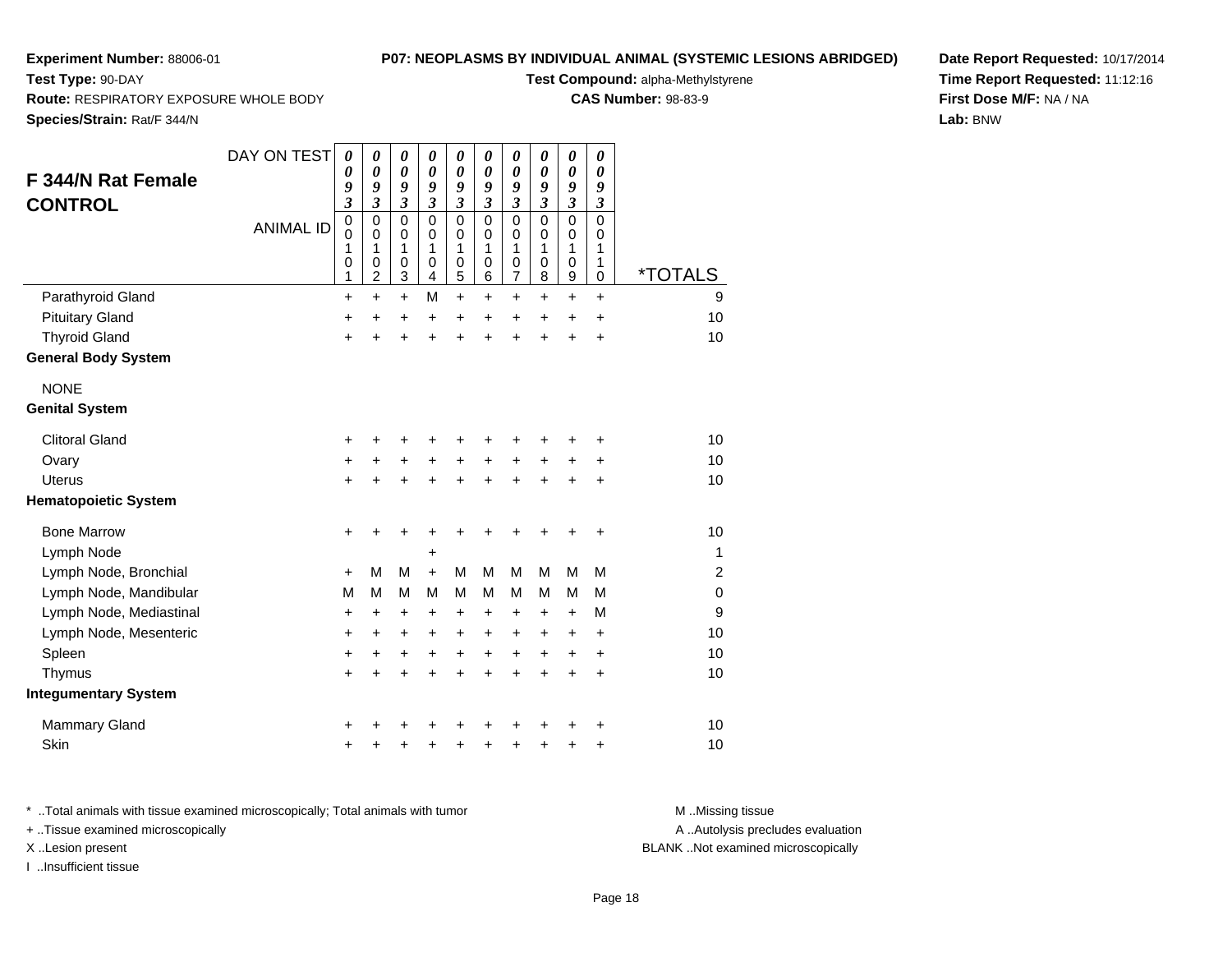## **P07: NEOPLASMS BY INDIVIDUAL ANIMAL (SYSTEMIC LESIONS ABRIDGED)**

**Test Compound:** alpha-Methylstyrene

**CAS Number:** 98-83-9

**Date Report Requested:** 10/17/2014**Time Report Requested:** 11:12:16**First Dose M/F:** NA / NA**Lab:** BNW

**Route:** RESPIRATORY EXPOSURE WHOLE BODY

**Species/Strain:** Rat/F 344/N

**Test Type:** 90-DAY

| F 344/N Rat Female<br><b>CONTROL</b>              | DAY ON TEST<br><b>ANIMAL ID</b> | 0<br>0<br>9<br>$\overline{\mathbf{3}}$<br>$\mathbf 0$<br>$\mathbf 0$<br>1<br>0<br>1 | 0<br>$\boldsymbol{\theta}$<br>9<br>$\mathfrak{z}$<br>$\mathbf 0$<br>$\mathbf 0$<br>1<br>0<br>$\overline{2}$ | $\pmb{\theta}$<br>$\boldsymbol{\theta}$<br>9<br>$\overline{\mathbf{3}}$<br>$\mathbf 0$<br>0<br>1<br>0<br>$\overline{3}$ | 0<br>0<br>9<br>$\mathfrak{z}$<br>0<br>0<br>1<br>0<br>$\overline{4}$ | $\pmb{\theta}$<br>0<br>9<br>$\overline{\mathbf{3}}$<br>$\mathbf 0$<br>0<br>1<br>$\boldsymbol{0}$<br>5 | 0<br>$\boldsymbol{\theta}$<br>9<br>3<br>0<br>0<br>1<br>0<br>6 | 0<br>0<br>9<br>3<br>$\mathbf 0$<br>$\mathbf 0$<br>1<br>0<br>7 | 0<br>0<br>9<br>$\mathfrak{z}$<br>$\pmb{0}$<br>0<br>1<br>0<br>8 | 0<br>0<br>9<br>$\mathfrak{z}$<br>$\mathbf 0$<br>$\mathbf 0$<br>1<br>$\mathbf 0$<br>9 | 0<br>0<br>9<br>$\boldsymbol{\beta}$<br>$\mathbf 0$<br>0<br>1<br>1<br>0 | <i><b>*TOTALS</b></i> |
|---------------------------------------------------|---------------------------------|-------------------------------------------------------------------------------------|-------------------------------------------------------------------------------------------------------------|-------------------------------------------------------------------------------------------------------------------------|---------------------------------------------------------------------|-------------------------------------------------------------------------------------------------------|---------------------------------------------------------------|---------------------------------------------------------------|----------------------------------------------------------------|--------------------------------------------------------------------------------------|------------------------------------------------------------------------|-----------------------|
| Skin<br><b>Musculoskeletal System</b>             |                                 | $\ddot{}$                                                                           | $\ddot{}$                                                                                                   | $\ddot{}$                                                                                                               | $\ddot{}$                                                           | $\ddot{}$                                                                                             | $\ddot{}$                                                     | $\ddot{}$                                                     | $\ddot{}$                                                      | $\ddot{}$                                                                            | $\ddot{}$                                                              | 10                    |
| Bone<br><b>Nervous System</b>                     |                                 | $\ddot{}$                                                                           | +                                                                                                           |                                                                                                                         |                                                                     |                                                                                                       |                                                               |                                                               |                                                                |                                                                                      | +                                                                      | 10                    |
| <b>Brain</b>                                      |                                 | +                                                                                   |                                                                                                             |                                                                                                                         |                                                                     |                                                                                                       |                                                               |                                                               |                                                                |                                                                                      | +                                                                      | 10                    |
| <b>Respiratory System</b>                         |                                 |                                                                                     |                                                                                                             |                                                                                                                         |                                                                     |                                                                                                       |                                                               |                                                               |                                                                |                                                                                      |                                                                        |                       |
| Larynx                                            |                                 | $\ddot{}$                                                                           | +                                                                                                           | +                                                                                                                       | +                                                                   | +                                                                                                     | ٠                                                             | ٠                                                             |                                                                |                                                                                      | +                                                                      | 10                    |
| Lung                                              |                                 | $\ddot{}$                                                                           | +                                                                                                           | $\ddot{}$                                                                                                               | +                                                                   | +                                                                                                     | +                                                             | +                                                             | +                                                              | +                                                                                    | ٠                                                                      | 10                    |
| Nose                                              |                                 | +                                                                                   | +                                                                                                           | +                                                                                                                       | +                                                                   | +                                                                                                     | +                                                             | +                                                             | +                                                              | +                                                                                    | +                                                                      | 10                    |
| Pleura                                            |                                 | $\ddot{}$                                                                           | $\ddot{}$                                                                                                   | $\ddot{}$                                                                                                               | $\ddot{}$                                                           | $\ddot{}$                                                                                             | $\ddot{}$                                                     | $\ddot{}$                                                     |                                                                | $\ddot{}$                                                                            | +                                                                      | 10                    |
| Trachea                                           |                                 | $\ddot{}$                                                                           | +                                                                                                           | $\ddot{}$                                                                                                               | +                                                                   | +                                                                                                     | +                                                             | +                                                             |                                                                |                                                                                      | ٠                                                                      | 10                    |
| <b>Special Senses System</b>                      |                                 |                                                                                     |                                                                                                             |                                                                                                                         |                                                                     |                                                                                                       |                                                               |                                                               |                                                                |                                                                                      |                                                                        |                       |
| Eye                                               |                                 | +                                                                                   | +                                                                                                           | +                                                                                                                       |                                                                     | +                                                                                                     |                                                               |                                                               |                                                                |                                                                                      | ٠                                                                      | 10                    |
| <b>Harderian Gland</b>                            |                                 | $\ddot{}$                                                                           | +                                                                                                           | +                                                                                                                       | +                                                                   | +                                                                                                     | +                                                             |                                                               |                                                                |                                                                                      | +                                                                      | 10                    |
| <b>Urinary System</b>                             |                                 |                                                                                     |                                                                                                             |                                                                                                                         |                                                                     |                                                                                                       |                                                               |                                                               |                                                                |                                                                                      |                                                                        |                       |
| Kidney                                            |                                 | +                                                                                   | +                                                                                                           | +                                                                                                                       |                                                                     | +                                                                                                     |                                                               |                                                               |                                                                |                                                                                      | +                                                                      | 10                    |
| <b>Urinary Bladder</b><br><b>SYSTEMIC LESIONS</b> |                                 | $\ddot{}$                                                                           |                                                                                                             |                                                                                                                         |                                                                     |                                                                                                       |                                                               |                                                               |                                                                |                                                                                      | +                                                                      | 10                    |
| Multiple Organ                                    |                                 | +                                                                                   |                                                                                                             |                                                                                                                         |                                                                     |                                                                                                       |                                                               |                                                               |                                                                |                                                                                      | +                                                                      | 10                    |

\* ..Total animals with tissue examined microscopically; Total animals with tumor **M** . Missing tissue M ..Missing tissue + ..Tissue examined microscopically X ..Lesion present BLANK ..Not examined microscopically

I ..Insufficient tissue

A ..Autolysis precludes evaluation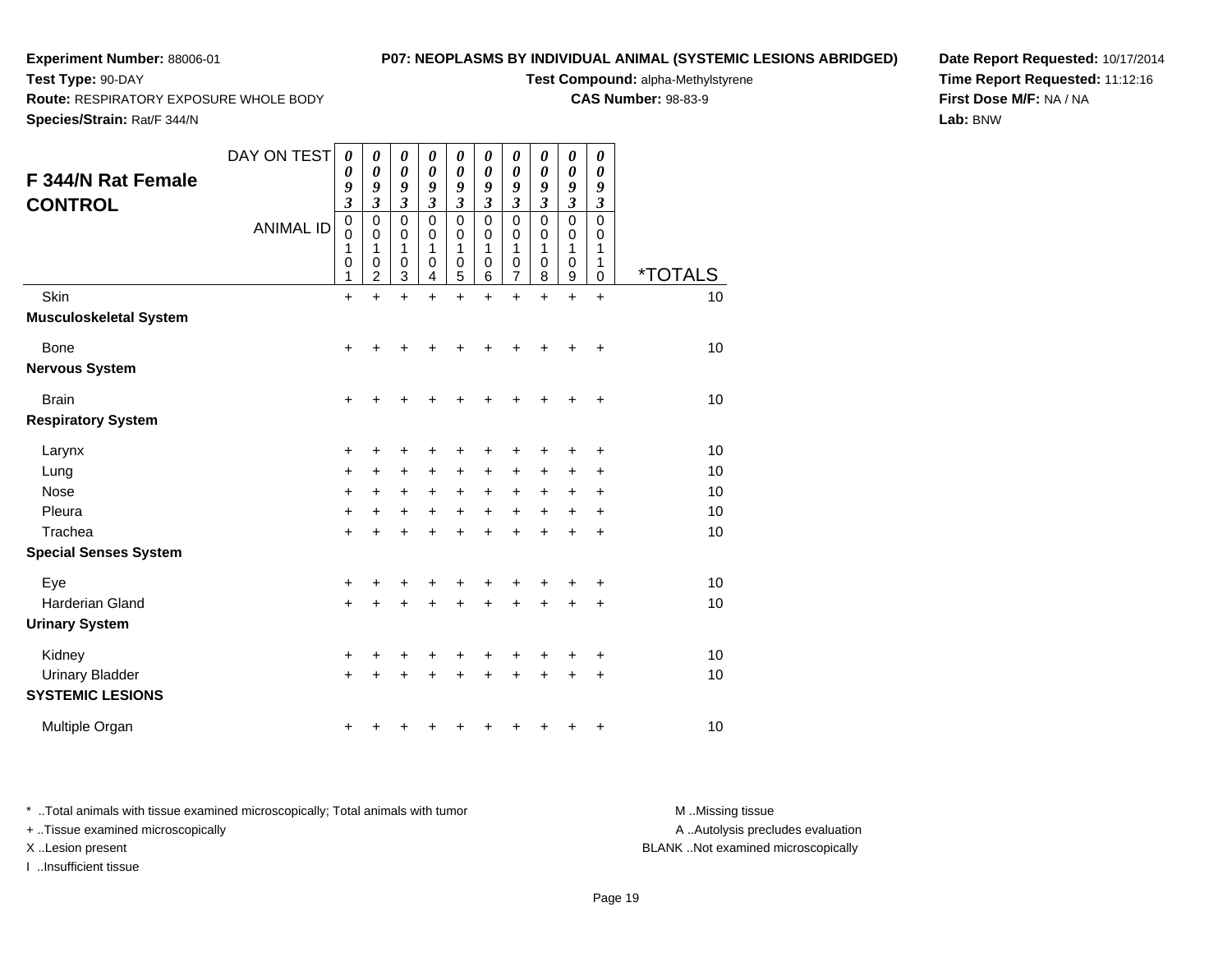# **P07: NEOPLASMS BY INDIVIDUAL ANIMAL (SYSTEMIC LESIONS ABRIDGED)**

**Test Compound:** alpha-Methylstyrene**CAS Number:** 98-83-9

**Route:** RESPIRATORY EXPOSURE WHOLE BODY

**Species/Strain:** Rat/F 344/N

**Test Type:** 90-DAY

**Date Report Requested:** 10/17/2014**Time Report Requested:** 11:12:16**First Dose M/F:** NA / NA**Lab:** BNW

| F 344/N Rat Female<br><b>75 PPM</b>                                              | DAY ON TEST      | 0<br>$\boldsymbol{\theta}$<br>9<br>$\mathfrak{z}$ | 0<br>0<br>9<br>$\overline{\mathbf{3}}$                                         | $\boldsymbol{\theta}$<br>$\pmb{\theta}$<br>9<br>$\mathfrak{z}$ | $\pmb{\theta}$<br>$\pmb{\theta}$<br>9<br>$\mathfrak{z}$             | $\boldsymbol{\theta}$<br>$\boldsymbol{\theta}$<br>9<br>$\mathfrak{z}$     | 0<br>$\boldsymbol{\theta}$<br>9<br>$\mathfrak{z}$            | 0<br>$\boldsymbol{\theta}$<br>9<br>$\overline{\mathbf{3}}$                               | 0<br>$\boldsymbol{\theta}$<br>9<br>$\boldsymbol{\mathfrak{z}}$        | 0<br>$\pmb{\theta}$<br>9<br>$\overline{\mathbf{3}}$            | $\pmb{\theta}$<br>0<br>9<br>$\boldsymbol{\beta}$    |                       |
|----------------------------------------------------------------------------------|------------------|---------------------------------------------------|--------------------------------------------------------------------------------|----------------------------------------------------------------|---------------------------------------------------------------------|---------------------------------------------------------------------------|--------------------------------------------------------------|------------------------------------------------------------------------------------------|-----------------------------------------------------------------------|----------------------------------------------------------------|-----------------------------------------------------|-----------------------|
|                                                                                  | <b>ANIMAL ID</b> | $\mathbf 0$<br>$\mathbf 0$<br>3<br>0<br>1         | $\mathbf 0$<br>$\mathbf 0$<br>$\ensuremath{\mathsf{3}}$<br>0<br>$\overline{2}$ | $\pmb{0}$<br>$\pmb{0}$<br>$\overline{3}$<br>$\pmb{0}$<br>3     | 0<br>$\pmb{0}$<br>$\mathbf 3$<br>$\boldsymbol{0}$<br>$\overline{4}$ | $\mathbf 0$<br>$\mathbf 0$<br>$\ensuremath{\mathsf{3}}$<br>$\pmb{0}$<br>5 | $\mathbf 0$<br>$\mathbf 0$<br>$\mathbf{3}$<br>$\pmb{0}$<br>6 | $\mathbf 0$<br>$\mathbf 0$<br>$\ensuremath{\mathsf{3}}$<br>$\mathbf 0$<br>$\overline{7}$ | $\pmb{0}$<br>$\mathbf 0$<br>$\ensuremath{\mathsf{3}}$<br>$\,0\,$<br>8 | $\mathsf 0$<br>$\pmb{0}$<br>$\overline{3}$<br>$\mathsf 0$<br>9 | $\mathbf 0$<br>$\mathbf 0$<br>3<br>1<br>$\mathbf 0$ | <i><b>*TOTALS</b></i> |
| <b>Alimentary System</b>                                                         |                  |                                                   |                                                                                |                                                                |                                                                     |                                                                           |                                                              |                                                                                          |                                                                       |                                                                |                                                     |                       |
| Liver<br><b>Cardiovascular System</b>                                            |                  | $\ddot{}$                                         | ٠                                                                              |                                                                | +                                                                   |                                                                           |                                                              | +                                                                                        |                                                                       |                                                                | $\ddot{}$                                           | 10                    |
| <b>NONE</b><br><b>Endocrine System</b>                                           |                  |                                                   |                                                                                |                                                                |                                                                     |                                                                           |                                                              |                                                                                          |                                                                       |                                                                |                                                     |                       |
| <b>NONE</b><br><b>General Body System</b>                                        |                  |                                                   |                                                                                |                                                                |                                                                     |                                                                           |                                                              |                                                                                          |                                                                       |                                                                |                                                     |                       |
| <b>NONE</b><br><b>Genital System</b>                                             |                  |                                                   |                                                                                |                                                                |                                                                     |                                                                           |                                                              |                                                                                          |                                                                       |                                                                |                                                     |                       |
| Ovary<br><b>Hematopoietic System</b>                                             |                  |                                                   |                                                                                |                                                                |                                                                     |                                                                           | $\ddot{}$                                                    |                                                                                          |                                                                       |                                                                |                                                     | $\mathbf{1}$          |
| Lymph Node, Mediastinal<br>Lymph Node, Mesenteric<br><b>Integumentary System</b> |                  |                                                   |                                                                                |                                                                |                                                                     |                                                                           |                                                              | +                                                                                        |                                                                       | +                                                              |                                                     | 1<br>1                |
| <b>NONE</b><br><b>Musculoskeletal System</b>                                     |                  |                                                   |                                                                                |                                                                |                                                                     |                                                                           |                                                              |                                                                                          |                                                                       |                                                                |                                                     |                       |
| <b>NONE</b><br><b>Nervous System</b>                                             |                  |                                                   |                                                                                |                                                                |                                                                     |                                                                           |                                                              |                                                                                          |                                                                       |                                                                |                                                     |                       |

\* ..Total animals with tissue examined microscopically; Total animals with tumor **M** . Missing tissue M ..Missing tissue

+ ..Tissue examined microscopically

I ..Insufficient tissue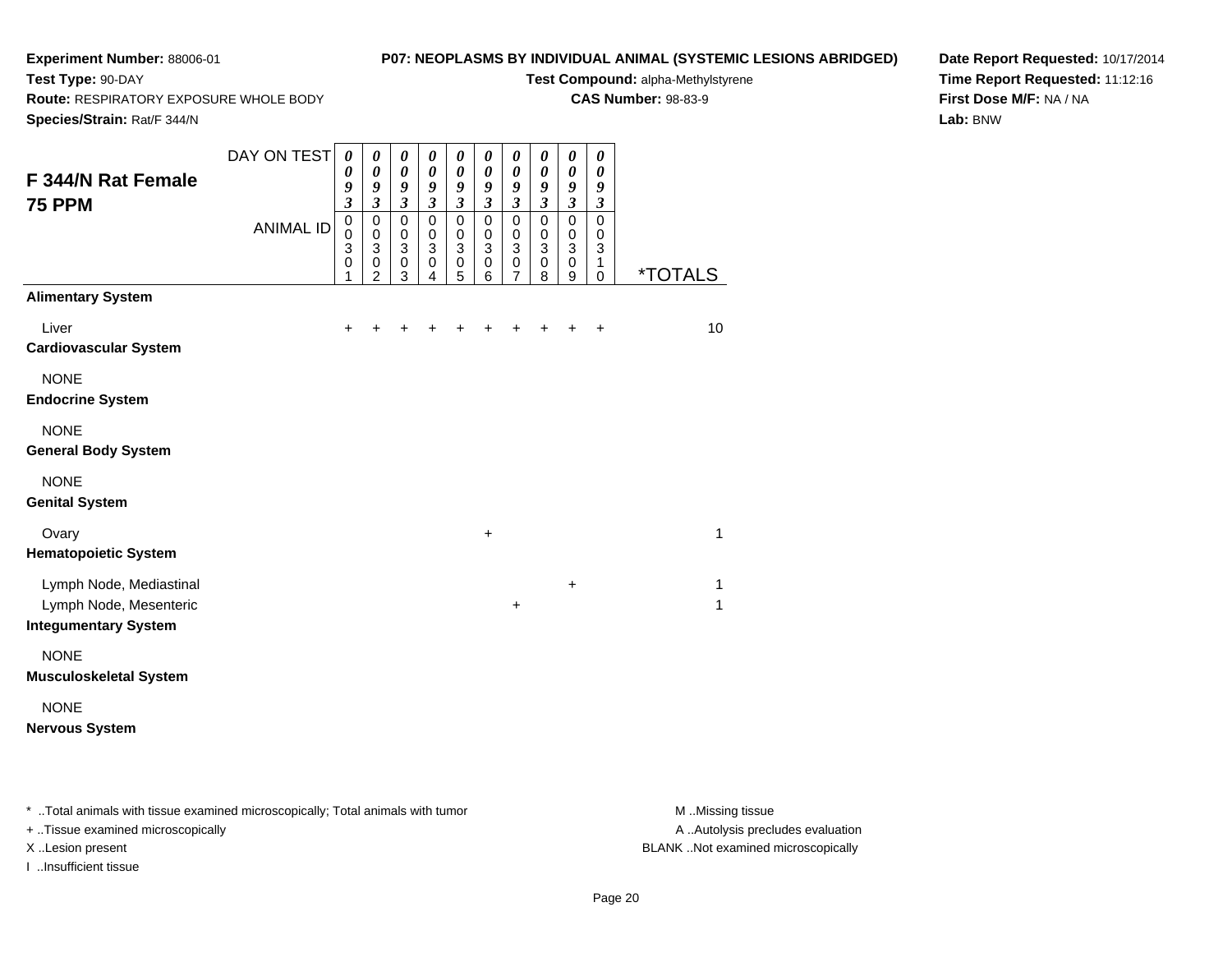**Route:** RESPIRATORY EXPOSURE WHOLE BODY

# **P07: NEOPLASMS BY INDIVIDUAL ANIMAL (SYSTEMIC LESIONS ABRIDGED)**

**Test Compound:** alpha-Methylstyrene

**CAS Number:** 98-83-9

**Species/Strain:** Rat/F 344/N

**Test Type:** 90-DAY

**Date Report Requested:** 10/17/2014**Time Report Requested:** 11:12:16**First Dose M/F:** NA / NA**Lab:** BNW

|                              | DAY ON TEST      | 0              | $\boldsymbol{\theta}$       | $\boldsymbol{\theta}$      | $\boldsymbol{\theta}$       | 0                          | 0                           | 0                                        | 0                   | 0                                    | 0         |                       |
|------------------------------|------------------|----------------|-----------------------------|----------------------------|-----------------------------|----------------------------|-----------------------------|------------------------------------------|---------------------|--------------------------------------|-----------|-----------------------|
| F 344/N Rat Female           |                  | 0<br>9         | 0<br>9                      | $\boldsymbol{\theta}$<br>9 | $\boldsymbol{\theta}$<br>9  | $\boldsymbol{\theta}$<br>9 | 0<br>9                      | 0<br>9                                   | 0<br>9              | 0<br>9                               | 0<br>9    |                       |
| <b>75 PPM</b>                |                  | $\mathfrak{z}$ | 3                           | $\mathfrak{z}$             | $\mathfrak{z}$              | 3                          | 3                           | $\mathfrak{z}$                           | 3                   | $\mathfrak{z}$                       | 3         |                       |
|                              | <b>ANIMAL ID</b> | $\pmb{0}$      | $\pmb{0}$                   | $\mathbf 0$                | $\mathbf 0$                 | $\mathbf 0$                | $\mathbf 0$                 | $\mathbf 0$                              | $\mathbf 0$         | $\mathbf 0$                          | 0         |                       |
|                              |                  | 0<br>3         | $\pmb{0}$<br>$\overline{3}$ | $\,0\,$<br>$\overline{3}$  | $\pmb{0}$<br>$\overline{3}$ | $_{3}^{\rm 0}$             | $\mathbf 0$<br>$\mathbf{3}$ | $\mathbf 0$<br>$\ensuremath{\mathsf{3}}$ | 0<br>$\mathfrak{S}$ | $\,0\,$<br>$\ensuremath{\mathsf{3}}$ | 0<br>3    |                       |
|                              |                  | 0<br>1         | 0<br>2                      | $\pmb{0}$<br>3             | $\mathbf 0$<br>4            | $\pmb{0}$<br>5             | $\mathbf 0$<br>6            | $\mathbf 0$<br>7                         | $\mathbf 0$<br>8    | $\pmb{0}$<br>9                       | 0         | <i><b>*TOTALS</b></i> |
| <b>NONE</b>                  |                  |                |                             |                            |                             |                            |                             |                                          |                     |                                      |           |                       |
| <b>Respiratory System</b>    |                  |                |                             |                            |                             |                            |                             |                                          |                     |                                      |           |                       |
| <b>Nose</b>                  |                  | $+$            | $\ddot{}$                   | $\ddot{}$                  | $\ddot{}$                   | $+$                        | $+$                         | $+$                                      | $+$                 | $\ddot{}$                            | $\ddot{}$ | 10                    |
| <b>Special Senses System</b> |                  |                |                             |                            |                             |                            |                             |                                          |                     |                                      |           |                       |
| <b>NONE</b>                  |                  |                |                             |                            |                             |                            |                             |                                          |                     |                                      |           |                       |
| <b>Urinary System</b>        |                  |                |                             |                            |                             |                            |                             |                                          |                     |                                      |           |                       |
| Kidney                       |                  | $\ddot{}$      | +                           | +                          |                             |                            |                             | $\div$                                   | $+$                 | ÷                                    | $\ddot{}$ | 10                    |
| <b>SYSTEMIC LESIONS</b>      |                  |                |                             |                            |                             |                            |                             |                                          |                     |                                      |           |                       |
| Multiple Organ               |                  | ٠              |                             |                            |                             |                            |                             |                                          |                     |                                      | +         | 10                    |

\* ..Total animals with tissue examined microscopically; Total animals with tumor **M** . Missing tissue M ..Missing tissue

+ ..Tissue examined microscopically

I ..Insufficient tissue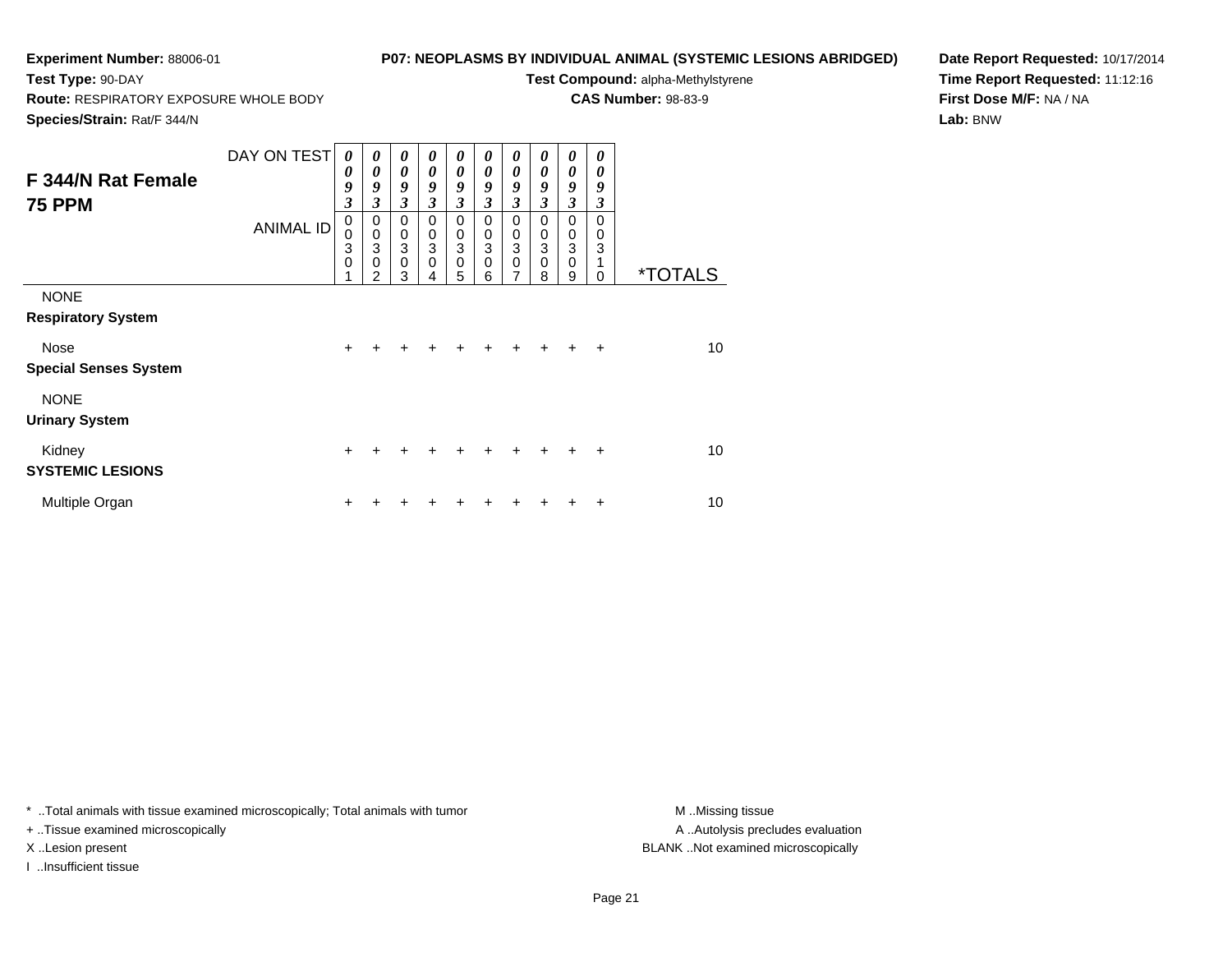**Test Type:** 90-DAY

# **P07: NEOPLASMS BY INDIVIDUAL ANIMAL (SYSTEMIC LESIONS ABRIDGED)**

**Test Compound:** alpha-Methylstyrene**CAS Number:** 98-83-9

**Route:** RESPIRATORY EXPOSURE WHOLE BODY

**Date Report Requested:** 10/17/2014**Time Report Requested:** 11:12:16**First Dose M/F:** NA / NA**Lab:** BNW

| Species/Strain: Rat/F 344/N                                                    |                  |                                                         |                                                                             |                                                                                            |                                                                                     |                                                                      |                                                                      |                                                                |                                                                |                                                                |                                                                             |                       |
|--------------------------------------------------------------------------------|------------------|---------------------------------------------------------|-----------------------------------------------------------------------------|--------------------------------------------------------------------------------------------|-------------------------------------------------------------------------------------|----------------------------------------------------------------------|----------------------------------------------------------------------|----------------------------------------------------------------|----------------------------------------------------------------|----------------------------------------------------------------|-----------------------------------------------------------------------------|-----------------------|
| F 344/N Rat Female<br><b>150 PPM</b>                                           | DAY ON TEST      | 0<br>$\boldsymbol{\theta}$<br>9<br>$\boldsymbol{\beta}$ | $\boldsymbol{\theta}$<br>$\boldsymbol{\theta}$<br>9<br>$\boldsymbol{\beta}$ | $\boldsymbol{\theta}$<br>$\boldsymbol{\theta}$<br>$\boldsymbol{g}$<br>$\boldsymbol{\beta}$ | $\pmb{\theta}$<br>$\boldsymbol{\theta}$<br>$\boldsymbol{9}$<br>$\boldsymbol{\beta}$ | $\boldsymbol{\theta}$<br>$\pmb{\theta}$<br>9<br>$\boldsymbol{\beta}$ | $\boldsymbol{\theta}$<br>$\pmb{\theta}$<br>9<br>$\boldsymbol{\beta}$ | $\boldsymbol{\theta}$<br>$\pmb{\theta}$<br>9<br>$\mathfrak{z}$ | $\boldsymbol{\theta}$<br>0<br>9<br>$\boldsymbol{\mathfrak{z}}$ | $\boldsymbol{\theta}$<br>$\pmb{\theta}$<br>9<br>$\mathfrak{z}$ | $\boldsymbol{\theta}$<br>$\boldsymbol{\theta}$<br>9<br>$\boldsymbol{\beta}$ |                       |
|                                                                                | <b>ANIMAL ID</b> | $\pmb{0}$<br>$\mathbf 0$<br>5<br>0<br>1                 | $\pmb{0}$<br>$\pmb{0}$<br>$\sqrt{5}$<br>$\mathbf 0$<br>2                    | $\pmb{0}$<br>$\pmb{0}$<br>$\mathbf 5$<br>$\pmb{0}$<br>3                                    | $\pmb{0}$<br>0<br>5<br>$\pmb{0}$<br>4                                               | $\mathbf 0$<br>$\mathbf 0$<br>$\sqrt{5}$<br>$\pmb{0}$<br>5           | $\mathbf 0$<br>$\mathbf 0$<br>$\sqrt{5}$<br>$\,0\,$<br>6             | $\mathbf 0$<br>$\mathbf 0$<br>5<br>$\mathbf 0$<br>7            | $\mathsf 0$<br>$\pmb{0}$<br>5<br>$\pmb{0}$<br>8                | $\pmb{0}$<br>$\mathbf 0$<br>5<br>$\pmb{0}$<br>9                | $\mathbf 0$<br>0<br>5<br>1<br>$\pmb{0}$                                     | <i><b>*TOTALS</b></i> |
| <b>Alimentary System</b>                                                       |                  |                                                         |                                                                             |                                                                                            |                                                                                     |                                                                      |                                                                      |                                                                |                                                                |                                                                |                                                                             |                       |
| Liver<br><b>Cardiovascular System</b>                                          |                  |                                                         |                                                                             |                                                                                            |                                                                                     |                                                                      |                                                                      |                                                                |                                                                |                                                                | $\ddot{}$                                                                   | 10                    |
| <b>NONE</b><br><b>Endocrine System</b>                                         |                  |                                                         |                                                                             |                                                                                            |                                                                                     |                                                                      |                                                                      |                                                                |                                                                |                                                                |                                                                             |                       |
| <b>NONE</b><br><b>General Body System</b>                                      |                  |                                                         |                                                                             |                                                                                            |                                                                                     |                                                                      |                                                                      |                                                                |                                                                |                                                                |                                                                             |                       |
| <b>NONE</b><br><b>Genital System</b>                                           |                  |                                                         |                                                                             |                                                                                            |                                                                                     |                                                                      |                                                                      |                                                                |                                                                |                                                                |                                                                             |                       |
| <b>NONE</b><br><b>Hematopoietic System</b>                                     |                  |                                                         |                                                                             |                                                                                            |                                                                                     |                                                                      |                                                                      |                                                                |                                                                |                                                                |                                                                             |                       |
| <b>NONE</b><br><b>Integumentary System</b>                                     |                  |                                                         |                                                                             |                                                                                            |                                                                                     |                                                                      |                                                                      |                                                                |                                                                |                                                                |                                                                             |                       |
| <b>NONE</b><br><b>Musculoskeletal System</b>                                   |                  |                                                         |                                                                             |                                                                                            |                                                                                     |                                                                      |                                                                      |                                                                |                                                                |                                                                |                                                                             |                       |
| <b>NONE</b><br><b>Nervous System</b>                                           |                  |                                                         |                                                                             |                                                                                            |                                                                                     |                                                                      |                                                                      |                                                                |                                                                |                                                                |                                                                             |                       |
| <b>NONE</b>                                                                    |                  |                                                         |                                                                             |                                                                                            |                                                                                     |                                                                      |                                                                      |                                                                |                                                                |                                                                |                                                                             |                       |
| * Total animals with tissue examined microscopically; Total animals with tumor |                  |                                                         |                                                                             |                                                                                            |                                                                                     |                                                                      |                                                                      |                                                                |                                                                |                                                                |                                                                             | M Missing tissue      |

+ ..Tissue examined microscopically

I ..Insufficient tissue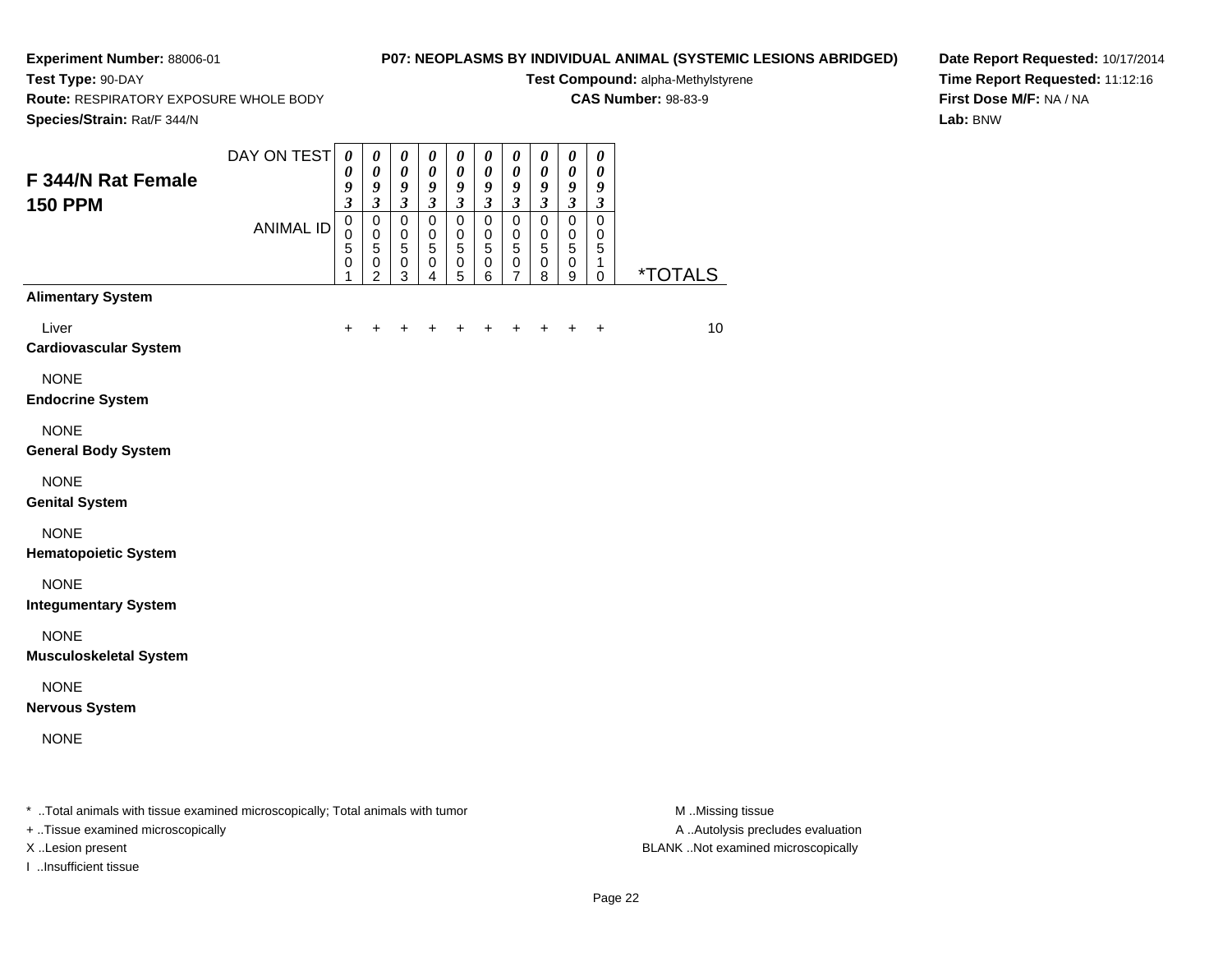## **P07: NEOPLASMS BY INDIVIDUAL ANIMAL (SYSTEMIC LESIONS ABRIDGED)**

**Test Compound:** alpha-Methylstyrene**CAS Number:** 98-83-9

**Route:** RESPIRATORY EXPOSURE WHOLE BODY

**Species/Strain:** Rat/F 344/N

**Test Type:** 90-DAY

**Date Report Requested:** 10/17/2014**Time Report Requested:** 11:12:16**First Dose M/F:** NA / NA**Lab:** BNW

| F 344/N Rat Female<br><b>150 PPM</b> | DAY ON TEST<br><b>ANIMAL ID</b> | $\boldsymbol{\theta}$<br>0<br>9<br>$\mathfrak{z}$<br>0<br>0<br>5<br>$\mathbf 0$ | $\boldsymbol{\theta}$<br>0<br>9<br>$\mathfrak{z}$<br>0<br>$\mathbf 0$<br>$\sqrt{5}$<br>0<br>2 | 0<br>$\boldsymbol{\theta}$<br>9<br>$\mathfrak{z}$<br>0<br>0<br>5<br>$\mathbf 0$<br>3 | $\boldsymbol{\theta}$<br>$\boldsymbol{\theta}$<br>9<br>3<br>0<br>0<br>5<br>$\Omega$ | 0<br>0<br>9<br>3<br>0<br>0<br>5<br>$\mathbf 0$<br>5 | 0<br>$\boldsymbol{\theta}$<br>9<br>3<br>0<br>$\mathbf 0$<br>5<br>0<br>6 | 0<br>$\theta$<br>9<br>3<br>$\mathbf 0$<br>0<br>5<br>$\mathbf 0$<br>7 | 0<br>0<br>9<br>3<br>$\Omega$<br>0<br>5<br>$\Omega$<br>8 | 0<br>0<br>9<br>3<br>0<br>0<br>$\overline{5}$<br>$\mathbf 0$<br>9 | 0<br>0<br>9<br>3<br>$\Omega$<br>0<br>5<br>$\Omega$ | <i><b>*TOTALS</b></i> |
|--------------------------------------|---------------------------------|---------------------------------------------------------------------------------|-----------------------------------------------------------------------------------------------|--------------------------------------------------------------------------------------|-------------------------------------------------------------------------------------|-----------------------------------------------------|-------------------------------------------------------------------------|----------------------------------------------------------------------|---------------------------------------------------------|------------------------------------------------------------------|----------------------------------------------------|-----------------------|
| <b>Respiratory System</b>            |                                 |                                                                                 |                                                                                               |                                                                                      |                                                                                     |                                                     |                                                                         |                                                                      |                                                         |                                                                  |                                                    |                       |
| Nose<br><b>Special Senses System</b> |                                 | $+$                                                                             | +                                                                                             | +                                                                                    | +                                                                                   |                                                     | $\div$                                                                  | ÷                                                                    | $\ddot{}$                                               | $\ddot{}$                                                        | $\ddot{}$                                          | 10                    |
| <b>NONE</b><br><b>Urinary System</b> |                                 |                                                                                 |                                                                                               |                                                                                      |                                                                                     |                                                     |                                                                         |                                                                      |                                                         |                                                                  |                                                    |                       |
| Kidney<br><b>SYSTEMIC LESIONS</b>    |                                 | $\ddot{}$                                                                       |                                                                                               |                                                                                      |                                                                                     |                                                     | $\div$                                                                  | $\div$                                                               | $+$                                                     | $+$                                                              | $\ddot{}$                                          | 10                    |
| Multiple Organ                       |                                 | +                                                                               |                                                                                               |                                                                                      |                                                                                     |                                                     |                                                                         |                                                                      |                                                         |                                                                  | ÷                                                  | 10                    |

\* ..Total animals with tissue examined microscopically; Total animals with tumor **M** . Missing tissue M ..Missing tissue

+ ..Tissue examined microscopically

I ..Insufficient tissue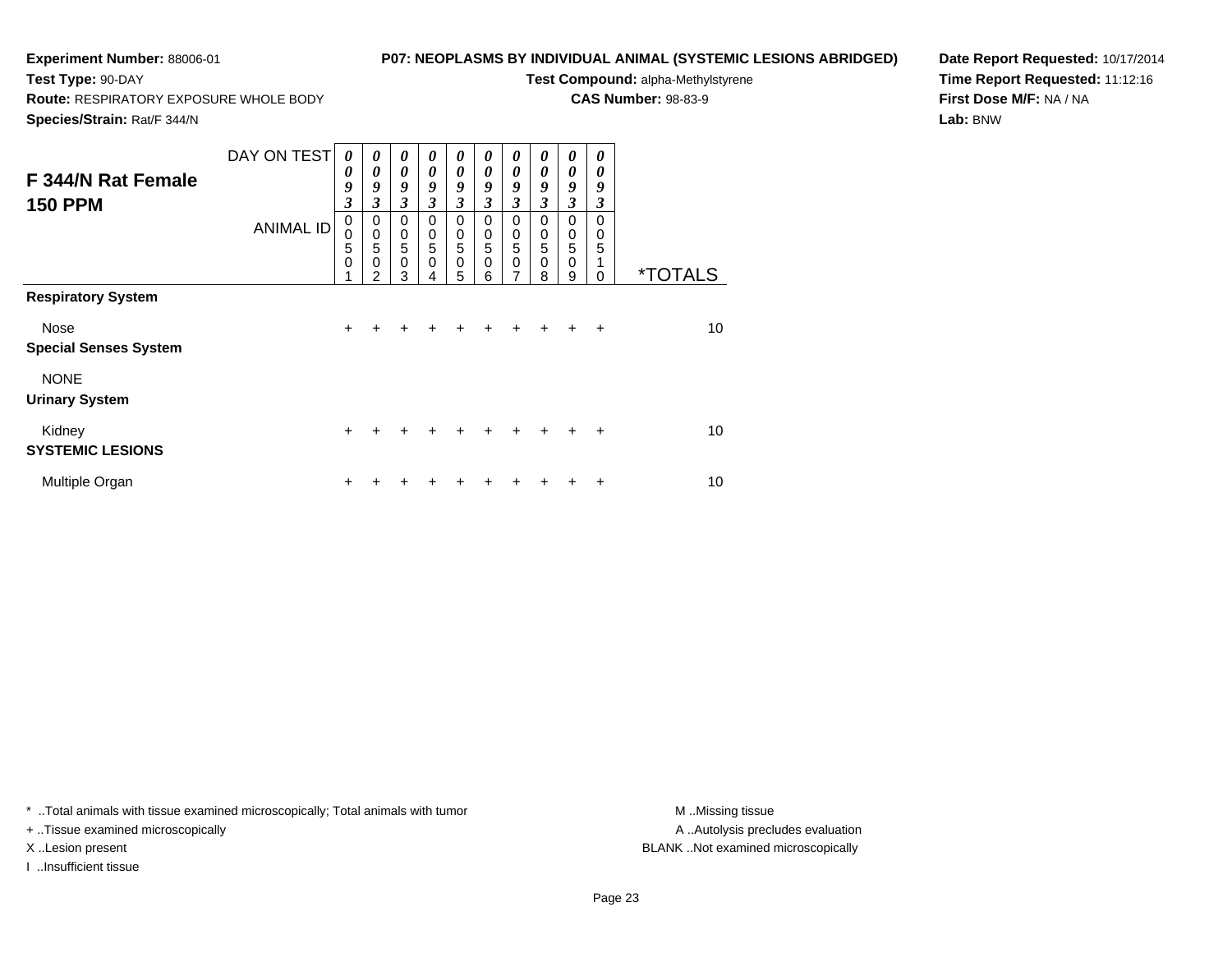# **P07: NEOPLASMS BY INDIVIDUAL ANIMAL (SYSTEMIC LESIONS ABRIDGED)**

**Test Compound:** alpha-Methylstyrene**CAS Number:** 98-83-9

**Route:** RESPIRATORY EXPOSURE WHOLE BODY

**Species/Strain:** Rat/F 344/N

**Test Type:** 90-DAY

**Date Report Requested:** 10/17/2014**Time Report Requested:** 11:12:16**First Dose M/F:** NA / NA**Lab:** BNW

| $\pmb{0}$<br>$\mathbf 0$<br>$\mathbf 0$<br>$\mathbf 0$<br>$\mathsf 0$<br>$\mathsf 0$<br>$\mathbf 0$<br>$\mathbf 0$<br>$\pmb{0}$<br>$\pmb{0}$<br><b>ANIMAL ID</b><br>0<br>$\mathbf 0$<br>$\pmb{0}$<br>$\mathbf 0$<br>$\mathbf 0$<br>$\mathbf 0$<br>$\mathbf 0$<br>$\mathbf 0$<br>$\mathbf 0$<br>$\mathbf 0$<br>$\overline{7}$<br>$\overline{7}$<br>$\overline{7}$<br>$\overline{7}$<br>$\overline{7}$<br>$\overline{7}$<br>$\overline{7}$<br>$\overline{7}$<br>$\overline{7}$<br>$\overline{7}$<br>$\pmb{0}$<br>$\pmb{0}$<br>0<br>0<br>$\pmb{0}$<br>0<br>$\pmb{0}$<br>0<br>0<br>1<br><i><b>*TOTALS</b></i><br>$\mathbf{3}$<br>5<br>8<br>2<br>$\overline{4}$<br>6<br>9<br>$\pmb{0}$<br>1<br>7<br><b>Alimentary System</b><br>Liver<br>10<br>$\ddot{}$<br>+<br>+<br>$\ddot{}$<br>+<br>+<br>$\ddot{}$<br><b>Cardiovascular System</b><br><b>NONE</b><br><b>Endocrine System</b><br><b>NONE</b><br><b>General Body System</b><br><b>NONE</b><br><b>Genital System</b><br><b>NONE</b><br><b>Hematopoietic System</b><br><b>NONE</b><br><b>Integumentary System</b><br><b>NONE</b><br><b>Musculoskeletal System</b><br><b>NONE</b><br><b>Nervous System</b><br><b>NONE</b> | F 344/N Rat Female<br><b>300 PPM</b> | DAY ON TEST | $\boldsymbol{\theta}$<br>$\boldsymbol{\theta}$<br>9<br>$\mathfrak{z}$ | 0<br>$\boldsymbol{\theta}$<br>9<br>$\mathfrak{z}$ | $\boldsymbol{\theta}$<br>$\boldsymbol{\theta}$<br>9<br>$\mathfrak{z}$ | $\boldsymbol{\theta}$<br>$\boldsymbol{\theta}$<br>9<br>$\mathfrak{z}$ | $\pmb{\theta}$<br>$\pmb{\theta}$<br>9<br>$\mathfrak{z}$ | $\boldsymbol{\theta}$<br>$\pmb{\theta}$<br>$\pmb{9}$<br>$\mathfrak{z}$ | $\boldsymbol{\theta}$<br>$\pmb{\theta}$<br>$\boldsymbol{g}$<br>$\mathfrak{z}$ | 0<br>$\pmb{\theta}$<br>9<br>$\overline{\mathbf{3}}$ | 0<br>$\pmb{\theta}$<br>$\boldsymbol{9}$<br>$\mathfrak{z}$ | 0<br>$\pmb{\theta}$<br>9<br>$\mathfrak{z}$ |  |
|---------------------------------------------------------------------------------------------------------------------------------------------------------------------------------------------------------------------------------------------------------------------------------------------------------------------------------------------------------------------------------------------------------------------------------------------------------------------------------------------------------------------------------------------------------------------------------------------------------------------------------------------------------------------------------------------------------------------------------------------------------------------------------------------------------------------------------------------------------------------------------------------------------------------------------------------------------------------------------------------------------------------------------------------------------------------------------------------------------------------------------------------------------------------|--------------------------------------|-------------|-----------------------------------------------------------------------|---------------------------------------------------|-----------------------------------------------------------------------|-----------------------------------------------------------------------|---------------------------------------------------------|------------------------------------------------------------------------|-------------------------------------------------------------------------------|-----------------------------------------------------|-----------------------------------------------------------|--------------------------------------------|--|
|                                                                                                                                                                                                                                                                                                                                                                                                                                                                                                                                                                                                                                                                                                                                                                                                                                                                                                                                                                                                                                                                                                                                                                     |                                      |             |                                                                       |                                                   |                                                                       |                                                                       |                                                         |                                                                        |                                                                               |                                                     |                                                           |                                            |  |
|                                                                                                                                                                                                                                                                                                                                                                                                                                                                                                                                                                                                                                                                                                                                                                                                                                                                                                                                                                                                                                                                                                                                                                     |                                      |             |                                                                       |                                                   |                                                                       |                                                                       |                                                         |                                                                        |                                                                               |                                                     |                                                           |                                            |  |
|                                                                                                                                                                                                                                                                                                                                                                                                                                                                                                                                                                                                                                                                                                                                                                                                                                                                                                                                                                                                                                                                                                                                                                     |                                      |             |                                                                       |                                                   |                                                                       |                                                                       |                                                         |                                                                        |                                                                               |                                                     |                                                           |                                            |  |
|                                                                                                                                                                                                                                                                                                                                                                                                                                                                                                                                                                                                                                                                                                                                                                                                                                                                                                                                                                                                                                                                                                                                                                     |                                      |             |                                                                       |                                                   |                                                                       |                                                                       |                                                         |                                                                        |                                                                               |                                                     |                                                           |                                            |  |
|                                                                                                                                                                                                                                                                                                                                                                                                                                                                                                                                                                                                                                                                                                                                                                                                                                                                                                                                                                                                                                                                                                                                                                     |                                      |             |                                                                       |                                                   |                                                                       |                                                                       |                                                         |                                                                        |                                                                               |                                                     |                                                           |                                            |  |
|                                                                                                                                                                                                                                                                                                                                                                                                                                                                                                                                                                                                                                                                                                                                                                                                                                                                                                                                                                                                                                                                                                                                                                     |                                      |             |                                                                       |                                                   |                                                                       |                                                                       |                                                         |                                                                        |                                                                               |                                                     |                                                           |                                            |  |
|                                                                                                                                                                                                                                                                                                                                                                                                                                                                                                                                                                                                                                                                                                                                                                                                                                                                                                                                                                                                                                                                                                                                                                     |                                      |             |                                                                       |                                                   |                                                                       |                                                                       |                                                         |                                                                        |                                                                               |                                                     |                                                           |                                            |  |
|                                                                                                                                                                                                                                                                                                                                                                                                                                                                                                                                                                                                                                                                                                                                                                                                                                                                                                                                                                                                                                                                                                                                                                     |                                      |             |                                                                       |                                                   |                                                                       |                                                                       |                                                         |                                                                        |                                                                               |                                                     |                                                           |                                            |  |
|                                                                                                                                                                                                                                                                                                                                                                                                                                                                                                                                                                                                                                                                                                                                                                                                                                                                                                                                                                                                                                                                                                                                                                     |                                      |             |                                                                       |                                                   |                                                                       |                                                                       |                                                         |                                                                        |                                                                               |                                                     |                                                           |                                            |  |
|                                                                                                                                                                                                                                                                                                                                                                                                                                                                                                                                                                                                                                                                                                                                                                                                                                                                                                                                                                                                                                                                                                                                                                     |                                      |             |                                                                       |                                                   |                                                                       |                                                                       |                                                         |                                                                        |                                                                               |                                                     |                                                           |                                            |  |
|                                                                                                                                                                                                                                                                                                                                                                                                                                                                                                                                                                                                                                                                                                                                                                                                                                                                                                                                                                                                                                                                                                                                                                     |                                      |             |                                                                       |                                                   |                                                                       |                                                                       |                                                         |                                                                        |                                                                               |                                                     |                                                           |                                            |  |

+ ..Tissue examined microscopically

I ..Insufficient tissue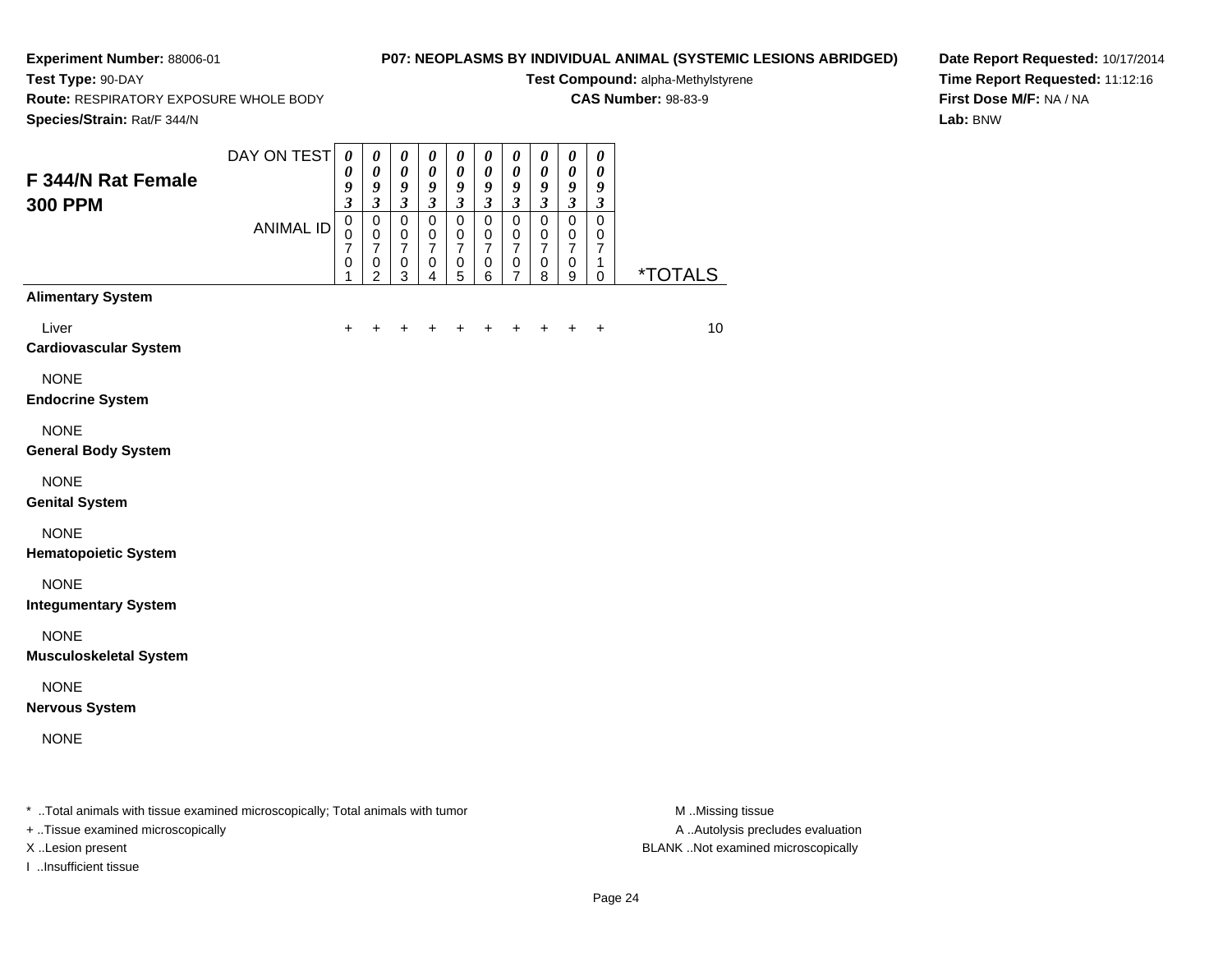## **P07: NEOPLASMS BY INDIVIDUAL ANIMAL (SYSTEMIC LESIONS ABRIDGED)**

**Test Compound:** alpha-Methylstyrene**CAS Number:** 98-83-9

**Route:** RESPIRATORY EXPOSURE WHOLE BODY

**Species/Strain:** Rat/F 344/N

**Test Type:** 90-DAY

**Date Report Requested:** 10/17/2014**Time Report Requested:** 11:12:16**First Dose M/F:** NA / NA**Lab:** BNW

| F 344/N Rat Female<br><b>300 PPM</b>                                               | DAY ON TEST<br><b>ANIMAL ID</b> | 0<br>0<br>9<br>3<br>$\pmb{0}$<br>0<br>7<br>0<br>4 | $\boldsymbol{\theta}$<br>0<br>9<br>3<br>$\mathbf 0$<br>$\mathbf 0$<br>7<br>$\mathbf 0$ | 0<br>$\boldsymbol{\theta}$<br>9<br>$\mathfrak{z}$<br>$\mathbf 0$<br>$\mathbf 0$<br>7<br>$\mathbf 0$ | 0<br>$\boldsymbol{\theta}$<br>9<br>$\mathfrak{z}$<br>$\mathbf 0$<br>$\mathbf 0$<br>$\mathbf 0$ | 0<br>0<br>9<br>$\mathfrak{z}$<br>$\pmb{0}$<br>$\mathbf 0$<br>7<br>$\mathbf 0$ | 0<br>0<br>9<br>3<br>0<br>0<br>$\mathbf 0$ | 0<br>$\boldsymbol{\theta}$<br>9<br>3<br>$\mathbf 0$<br>0<br>7<br>$\mathbf 0$<br>7 | 0<br>$\boldsymbol{\theta}$<br>9<br>$\mathfrak{z}$<br>0<br>0<br>7<br>0 | 0<br>0<br>9<br>$\overline{\mathbf{3}}$<br>0<br>$\pmb{0}$<br>7<br>$\mathbf 0$ | 0<br>0<br>9<br>3<br>$\Omega$<br>0<br>7 | <i><b>*TOTALS</b></i> |
|------------------------------------------------------------------------------------|---------------------------------|---------------------------------------------------|----------------------------------------------------------------------------------------|-----------------------------------------------------------------------------------------------------|------------------------------------------------------------------------------------------------|-------------------------------------------------------------------------------|-------------------------------------------|-----------------------------------------------------------------------------------|-----------------------------------------------------------------------|------------------------------------------------------------------------------|----------------------------------------|-----------------------|
| <b>Respiratory System</b><br><b>Nose</b><br>Pleura<br><b>Special Senses System</b> |                                 | $\ddot{}$                                         | 2<br>+                                                                                 | 3                                                                                                   | 4                                                                                              | 5                                                                             | 6                                         |                                                                                   | 8<br>$\ddot{}$<br>$\ddot{}$                                           | 9<br>$\ddot{}$                                                               | $\Omega$<br>$\ddot{}$                  | 10<br>1               |
| <b>NONE</b><br><b>Urinary System</b><br>Kidney                                     |                                 | $\ddot{}$                                         |                                                                                        |                                                                                                     |                                                                                                |                                                                               |                                           | $\div$                                                                            |                                                                       | +                                                                            | $\ddot{}$                              | 10                    |
| <b>SYSTEMIC LESIONS</b><br>Multiple Organ                                          |                                 | ٠                                                 |                                                                                        |                                                                                                     |                                                                                                |                                                                               |                                           |                                                                                   |                                                                       |                                                                              | +                                      | 10                    |

\* ..Total animals with tissue examined microscopically; Total animals with tumor **M** . Missing tissue M ..Missing tissue

+ ..Tissue examined microscopically

I ..Insufficient tissue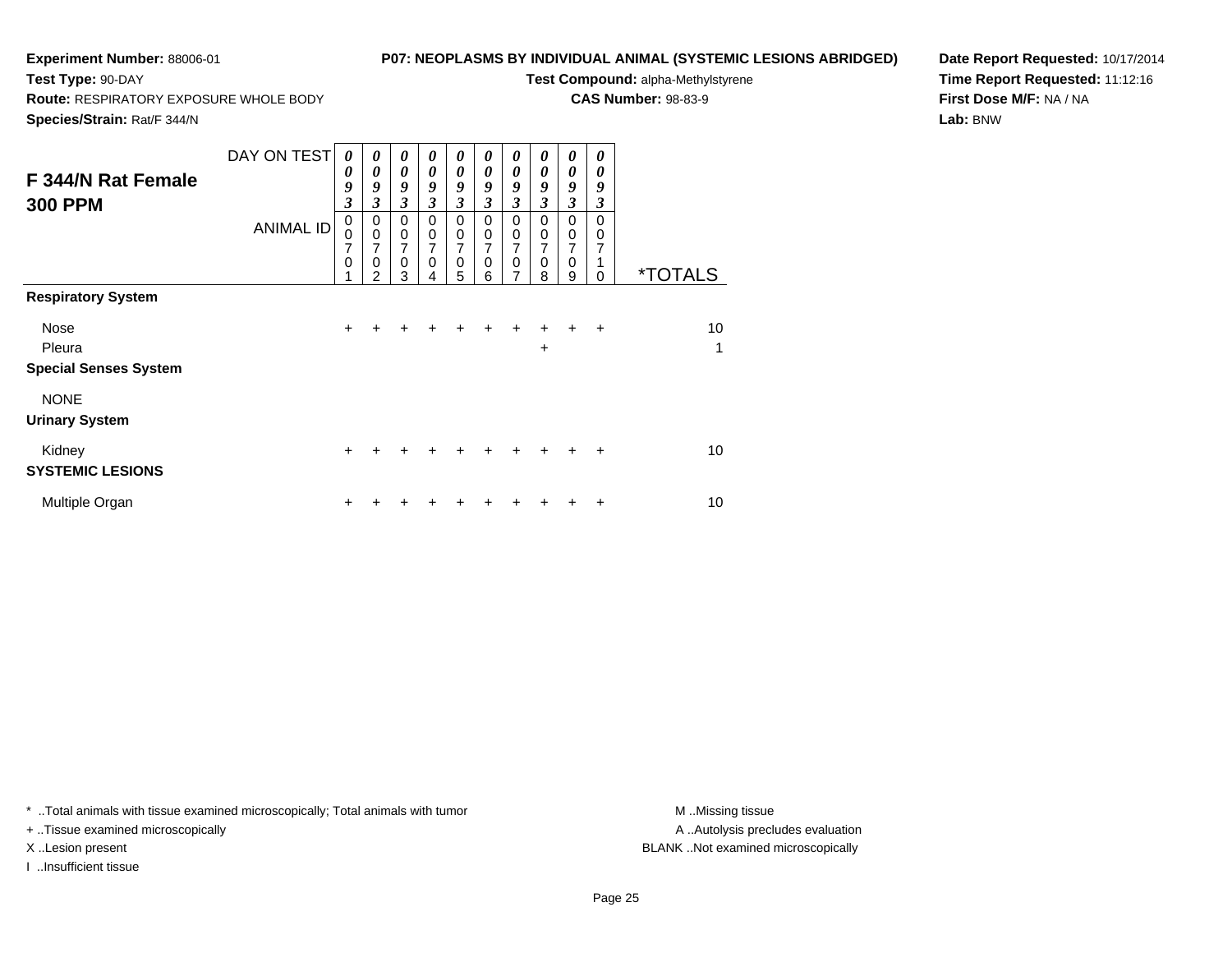**Test Type:** 90-DAY

# **P07: NEOPLASMS BY INDIVIDUAL ANIMAL (SYSTEMIC LESIONS ABRIDGED)**

**Test Compound:** alpha-Methylstyrene**CAS Number:** 98-83-9

**Route:** RESPIRATORY EXPOSURE WHOLE BODY

**Date Report Requested:** 10/17/2014**Time Report Requested:** 11:12:16**First Dose M/F:** NA / NA**Lab:** BNW

| Species/Strain: Rat/F 344/N                                                    |                                 |                                                                                        |                                                                               |                                                                                                     |                                                                                                      |                                                                                                                   |                                                                                                                                                |                                                                                                                                |                                                                                       |                                                                                                                |                                                                                              |                       |
|--------------------------------------------------------------------------------|---------------------------------|----------------------------------------------------------------------------------------|-------------------------------------------------------------------------------|-----------------------------------------------------------------------------------------------------|------------------------------------------------------------------------------------------------------|-------------------------------------------------------------------------------------------------------------------|------------------------------------------------------------------------------------------------------------------------------------------------|--------------------------------------------------------------------------------------------------------------------------------|---------------------------------------------------------------------------------------|----------------------------------------------------------------------------------------------------------------|----------------------------------------------------------------------------------------------|-----------------------|
| F 344/N Rat Female<br><b>600 PPM</b>                                           | DAY ON TEST<br><b>ANIMAL ID</b> | $\boldsymbol{\theta}$<br>0<br>9<br>$\overline{\mathbf{3}}$<br>$\pmb{0}$<br>0<br>9<br>0 | 0<br>$\boldsymbol{\theta}$<br>9<br>$\mathfrak{z}$<br>0<br>$\pmb{0}$<br>9<br>0 | $\pmb{\theta}$<br>$\pmb{\theta}$<br>9<br>$\mathfrak{z}$<br>$\mathbf 0$<br>$\,0\,$<br>9<br>$\pmb{0}$ | $\pmb{\theta}$<br>$\boldsymbol{\theta}$<br>9<br>$\mathfrak{z}$<br>$\mathbf 0$<br>$\pmb{0}$<br>9<br>0 | $\boldsymbol{\theta}$<br>$\boldsymbol{\theta}$<br>9<br>$\mathfrak{z}$<br>$\mathbf 0$<br>$\pmb{0}$<br>9<br>$\,0\,$ | $\pmb{\theta}$<br>$\boldsymbol{\theta}$<br>$\boldsymbol{g}$<br>$\mathfrak{z}$<br>$\mathbf 0$<br>$\mathbf 0$<br>$\boldsymbol{9}$<br>$\mathbf 0$ | $\boldsymbol{\theta}$<br>$\boldsymbol{\theta}$<br>$\boldsymbol{g}$<br>$\mathfrak{z}$<br>$\Omega$<br>0<br>$\boldsymbol{9}$<br>0 | $\pmb{\theta}$<br>$\pmb{\theta}$<br>9<br>$\mathfrak{z}$<br>$\mathbf 0$<br>0<br>9<br>0 | $\pmb{\theta}$<br>$\pmb{\theta}$<br>9<br>$\mathfrak{z}$<br>$\mathbf 0$<br>$\mathbf 0$<br>$\boldsymbol{9}$<br>0 | $\pmb{\theta}$<br>$\boldsymbol{\theta}$<br>9<br>$\mathfrak{z}$<br>$\mathbf 0$<br>0<br>9<br>1 |                       |
| <b>Alimentary System</b>                                                       |                                 | 1                                                                                      | $\overline{c}$                                                                | 3                                                                                                   | 4                                                                                                    | 5                                                                                                                 | 6                                                                                                                                              | 7                                                                                                                              | 8                                                                                     | 9                                                                                                              | $\mathbf 0$                                                                                  | <i><b>*TOTALS</b></i> |
| Liver<br><b>Cardiovascular System</b>                                          |                                 |                                                                                        |                                                                               |                                                                                                     |                                                                                                      |                                                                                                                   |                                                                                                                                                |                                                                                                                                |                                                                                       |                                                                                                                | $\ddot{}$                                                                                    | 10                    |
| <b>NONE</b><br><b>Endocrine System</b>                                         |                                 |                                                                                        |                                                                               |                                                                                                     |                                                                                                      |                                                                                                                   |                                                                                                                                                |                                                                                                                                |                                                                                       |                                                                                                                |                                                                                              |                       |
| <b>NONE</b><br><b>General Body System</b>                                      |                                 |                                                                                        |                                                                               |                                                                                                     |                                                                                                      |                                                                                                                   |                                                                                                                                                |                                                                                                                                |                                                                                       |                                                                                                                |                                                                                              |                       |
| <b>NONE</b><br><b>Genital System</b>                                           |                                 |                                                                                        |                                                                               |                                                                                                     |                                                                                                      |                                                                                                                   |                                                                                                                                                |                                                                                                                                |                                                                                       |                                                                                                                |                                                                                              |                       |
| <b>NONE</b><br><b>Hematopoietic System</b>                                     |                                 |                                                                                        |                                                                               |                                                                                                     |                                                                                                      |                                                                                                                   |                                                                                                                                                |                                                                                                                                |                                                                                       |                                                                                                                |                                                                                              |                       |
| <b>NONE</b><br><b>Integumentary System</b>                                     |                                 |                                                                                        |                                                                               |                                                                                                     |                                                                                                      |                                                                                                                   |                                                                                                                                                |                                                                                                                                |                                                                                       |                                                                                                                |                                                                                              |                       |
| <b>NONE</b><br><b>Musculoskeletal System</b>                                   |                                 |                                                                                        |                                                                               |                                                                                                     |                                                                                                      |                                                                                                                   |                                                                                                                                                |                                                                                                                                |                                                                                       |                                                                                                                |                                                                                              |                       |
| <b>NONE</b><br><b>Nervous System</b>                                           |                                 |                                                                                        |                                                                               |                                                                                                     |                                                                                                      |                                                                                                                   |                                                                                                                                                |                                                                                                                                |                                                                                       |                                                                                                                |                                                                                              |                       |
| <b>NONE</b>                                                                    |                                 |                                                                                        |                                                                               |                                                                                                     |                                                                                                      |                                                                                                                   |                                                                                                                                                |                                                                                                                                |                                                                                       |                                                                                                                |                                                                                              |                       |
| * Total animals with tissue examined microscopically; Total animals with tumor |                                 |                                                                                        |                                                                               |                                                                                                     |                                                                                                      |                                                                                                                   |                                                                                                                                                |                                                                                                                                |                                                                                       |                                                                                                                |                                                                                              | M.Missing tissue      |

+ ..Tissue examined microscopically

I ..Insufficient tissue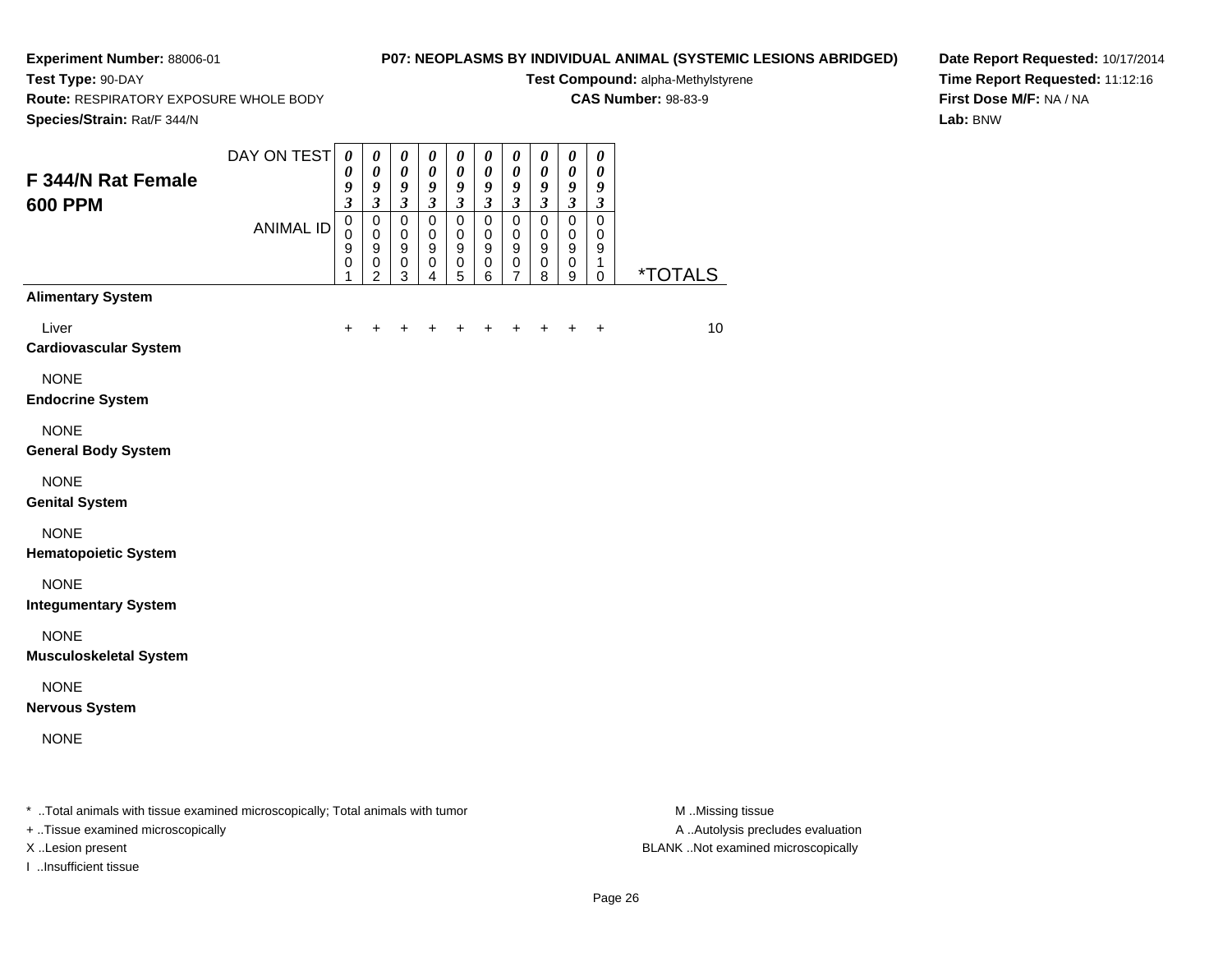## **P07: NEOPLASMS BY INDIVIDUAL ANIMAL (SYSTEMIC LESIONS ABRIDGED)**

**Test Compound:** alpha-Methylstyrene**CAS Number:** 98-83-9

**Route:** RESPIRATORY EXPOSURE WHOLE BODY

**Species/Strain:** Rat/F 344/N

**Test Type:** 90-DAY

**Date Report Requested:** 10/17/2014**Time Report Requested:** 11:12:16**First Dose M/F:** NA / NA**Lab:** BNW

| F 344/N Rat Female<br><b>600 PPM</b> | DAY ON TEST<br><b>ANIMAL ID</b> | 0<br>$\boldsymbol{\theta}$<br>9<br>$\boldsymbol{\beta}$<br>0<br>$\mathbf 0$<br>9<br>$\mathbf 0$ | 0<br>0<br>9<br>$\mathfrak{z}$<br>0<br>$\mathbf 0$<br>$\boldsymbol{9}$<br>$\mathbf 0$<br>$\overline{2}$ | 0<br>$\boldsymbol{\theta}$<br>9<br>3<br>0<br>$\mathbf 0$<br>$\boldsymbol{9}$<br>$\pmb{0}$<br>3 | 0<br>$\boldsymbol{\theta}$<br>9<br>3<br>0<br>$\mathbf 0$<br>9<br>0 | 0<br>0<br>9<br>$\boldsymbol{\mathfrak{z}}$<br>0<br>0<br>9<br>$\mathbf 0$<br>5 | 0<br>0<br>9<br>3<br>0<br>0<br>$\mathsf g$<br>0<br>6 | 0<br>$\boldsymbol{\theta}$<br>9<br>3<br>0<br>$\mathbf 0$<br>9<br>$\mathbf 0$<br>7 | 0<br>$\boldsymbol{\theta}$<br>9<br>3<br>$\Omega$<br>0<br>$\boldsymbol{9}$<br>$\mathbf 0$<br>8 | 0<br>0<br>9<br>$\mathfrak{z}$<br>0<br>$\mathbf 0$<br>9<br>$\mathbf 0$<br>9 | 0<br>0<br>9<br>3<br>0<br>$\mathbf 0$<br>9<br>0 | <i><b>*TOTALS</b></i> |
|--------------------------------------|---------------------------------|-------------------------------------------------------------------------------------------------|--------------------------------------------------------------------------------------------------------|------------------------------------------------------------------------------------------------|--------------------------------------------------------------------|-------------------------------------------------------------------------------|-----------------------------------------------------|-----------------------------------------------------------------------------------|-----------------------------------------------------------------------------------------------|----------------------------------------------------------------------------|------------------------------------------------|-----------------------|
| <b>Respiratory System</b>            |                                 |                                                                                                 |                                                                                                        |                                                                                                |                                                                    |                                                                               |                                                     |                                                                                   |                                                                                               |                                                                            |                                                |                       |
| Nose<br><b>Special Senses System</b> |                                 | $\ddot{}$                                                                                       |                                                                                                        | +                                                                                              |                                                                    |                                                                               |                                                     |                                                                                   | $\ddot{}$                                                                                     | $+$                                                                        | $\ddot{}$                                      | 10                    |
| <b>NONE</b><br><b>Urinary System</b> |                                 |                                                                                                 |                                                                                                        |                                                                                                |                                                                    |                                                                               |                                                     |                                                                                   |                                                                                               |                                                                            |                                                |                       |
| Kidney<br><b>SYSTEMIC LESIONS</b>    |                                 | $\ddot{}$                                                                                       |                                                                                                        |                                                                                                |                                                                    |                                                                               |                                                     | ÷                                                                                 | $+$                                                                                           | $+$                                                                        | $\ddot{}$                                      | 10                    |
| Multiple Organ                       |                                 | ٠                                                                                               |                                                                                                        |                                                                                                |                                                                    |                                                                               |                                                     |                                                                                   |                                                                                               |                                                                            | ÷                                              | 10                    |

\* ..Total animals with tissue examined microscopically; Total animals with tumor **M** . Missing tissue M ..Missing tissue

+ ..Tissue examined microscopically

I ..Insufficient tissue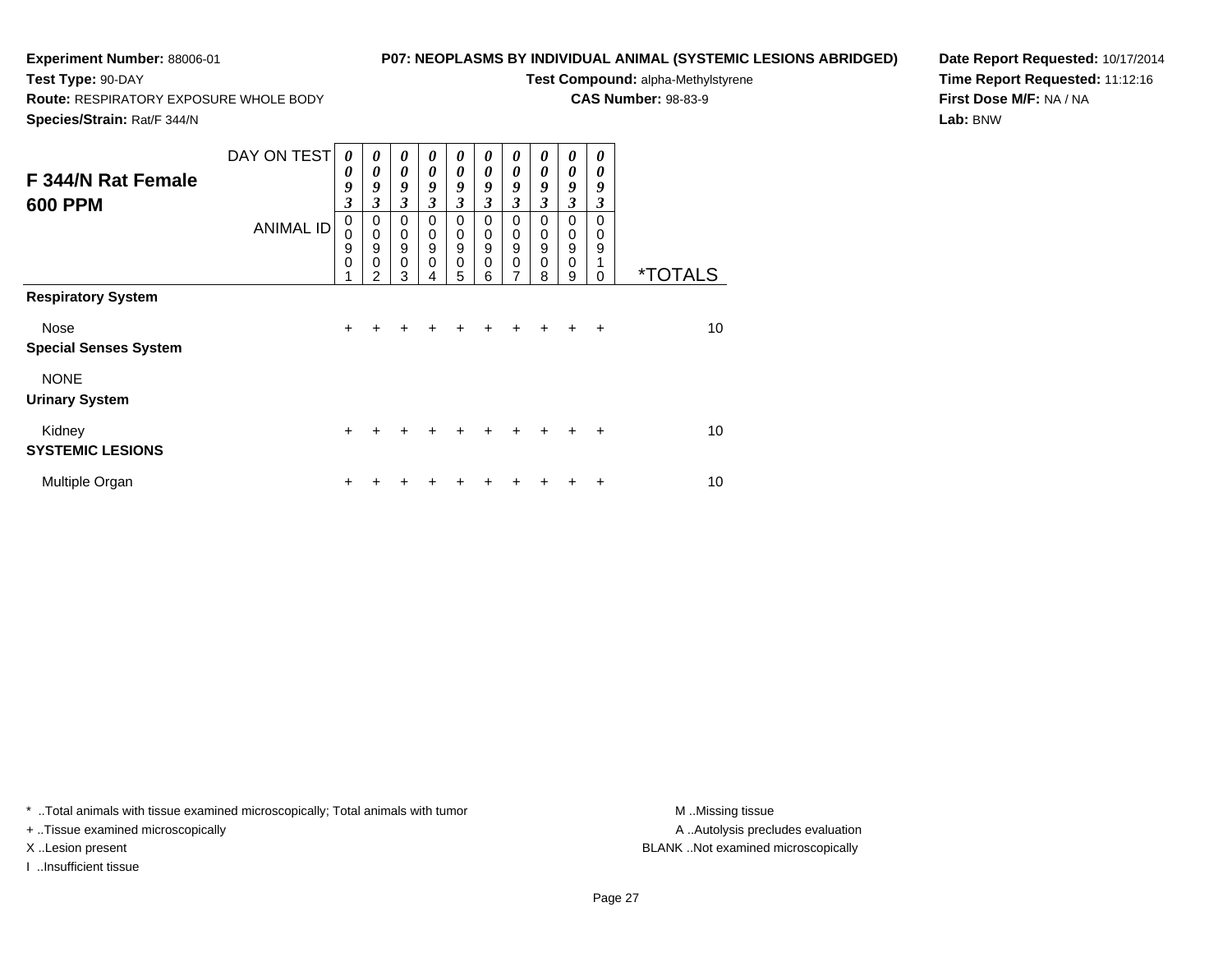**Test Type:** 90-DAY

## **P07: NEOPLASMS BY INDIVIDUAL ANIMAL (SYSTEMIC LESIONS ABRIDGED)**

**Test Compound:** alpha-Methylstyrene

**CAS Number:** 98-83-9

**Species/Strain:** Rat/F 344/N

**Route:** RESPIRATORY EXPOSURE WHOLE BODY

**Date Report Requested:** 10/17/2014**Time Report Requested:** 11:12:16**First Dose M/F:** NA / NA**Lab:** BNW

|                              | DAY ON TEST      | $\boldsymbol{\theta}$        | $\boldsymbol{\theta}$        | $\boldsymbol{\theta}$ | 0                          | $\pmb{\theta}$      | $\pmb{\theta}$               | 0                            | 0                          | 0                          | 0              |                       |
|------------------------------|------------------|------------------------------|------------------------------|-----------------------|----------------------------|---------------------|------------------------------|------------------------------|----------------------------|----------------------------|----------------|-----------------------|
| F 344/N Rat Female           |                  | 0                            | $\boldsymbol{\theta}$        | 0<br>9                | $\boldsymbol{\theta}$<br>9 | 0                   | 0                            | 0                            | $\boldsymbol{\theta}$<br>9 | $\boldsymbol{\theta}$<br>9 | 0<br>9         |                       |
| <b>1000 PPM</b>              |                  | 9<br>$\overline{\mathbf{3}}$ | 9<br>$\overline{\mathbf{3}}$ | $\mathfrak{z}$        | $\overline{3}$             | 9<br>$\mathfrak{z}$ | 9<br>$\overline{\mathbf{3}}$ | 9<br>$\overline{\mathbf{3}}$ | $\overline{3}$             | $\overline{\mathbf{3}}$    | $\mathfrak{z}$ |                       |
|                              | <b>ANIMAL ID</b> | 0                            | 0                            | 0                     | $\mathbf 0$                | 0                   | $\mathbf 0$                  | $\mathbf 0$                  | 0                          | $\mathbf 0$                | $\mathbf 0$    |                       |
|                              |                  | 1<br>1                       | 1<br>1                       | 1<br>1                | 1<br>1                     | 1<br>1              | 1<br>$\mathbf{1}$            | 1<br>1                       | 1<br>1                     | 1<br>1                     | 1<br>1         |                       |
|                              |                  | 0                            | 0                            | 0                     | 0                          | 0                   | 0                            | $\frac{0}{7}$                | 0                          | 0                          | 1              |                       |
|                              |                  | 1                            | $\overline{2}$               | 3                     | $\overline{4}$             | 5                   | 6                            |                              | 8                          | 9                          | $\mathbf 0$    | <i><b>*TOTALS</b></i> |
| <b>Alimentary System</b>     |                  |                              |                              |                       |                            |                     |                              |                              |                            |                            |                |                       |
| Esophagus                    |                  | +                            | +                            | +                     | +                          | +                   | +                            | +                            | +                          | ٠                          | ÷              | 10                    |
| Intestine Large, Cecum       |                  | +                            | $\ddot{}$                    | $\ddot{}$             | $\ddot{}$                  | $\ddot{}$           | $\ddot{}$                    | $\ddot{}$                    | $\ddot{}$                  | $\ddot{}$                  | $\ddot{}$      | 10                    |
| Intestine Large, Colon       |                  | +                            | +                            | +                     | +                          | +                   | +                            | +                            | +                          | +                          | $\ddot{}$      | 10                    |
| Intestine Large, Rectum      |                  | +                            | +                            | +                     | $\ddot{}$                  | $\ddot{}$           | $\ddot{}$                    | $\pm$                        | $\ddot{}$                  | $\ddot{}$                  | $\ddot{}$      | 10                    |
| Intestine Small, Duodenum    |                  | $\ddot{}$                    | $\ddot{}$                    | $\ddot{}$             | $\ddot{}$                  | $\ddot{}$           | $\ddot{}$                    | +                            | $\ddot{}$                  | $+$                        | $\ddot{}$      | 10                    |
| Intestine Small, Ileum       |                  | $\ddot{}$                    | $\ddot{}$                    | $\ddot{}$             | $\ddot{}$                  | $\ddot{}$           | $\ddot{}$                    | +                            | $\ddot{}$                  | $\ddot{}$                  | $\ddot{}$      | 10                    |
| Intestine Small, Jejunum     |                  | +                            | $\ddot{}$                    | $\ddot{}$             | $\ddot{}$                  | $\ddot{}$           | $\ddot{}$                    | +                            | $\ddot{}$                  | $\ddot{}$                  | $\ddot{}$      | 10                    |
| Liver                        |                  | +                            | +                            | $\ddot{}$             | $\ddot{}$                  | +                   | +                            | +                            | $\ddot{}$                  | $\ddot{}$                  | $\ddot{}$      | 10                    |
| Pancreas                     |                  | $\ddot{}$                    | $\ddot{}$                    | $\ddot{}$             | $\ddot{}$                  | $\ddot{}$           | $\ddot{}$                    | $\ddot{}$                    | $\ddot{}$                  | $\ddot{}$                  | $\ddot{}$      | 10                    |
| Salivary Glands              |                  | $\ddot{}$                    | $\ddot{}$                    | $\ddot{}$             | $\ddot{}$                  | $\ddot{}$           | $\ddot{}$                    | $\ddot{}$                    | $\ddot{}$                  | $\ddot{}$                  | $\ddot{}$      | 10                    |
| Stomach, Forestomach         |                  | $\ddot{}$                    | $\ddot{}$                    | $\ddot{}$             | $\ddot{}$                  | $\ddot{}$           | $\ddot{}$                    | $\ddot{}$                    | $\ddot{}$                  | $+$                        | $\ddot{}$      | 10                    |
| Stomach, Glandular           |                  | +                            |                              | +                     | $\ddot{}$                  | $\ddot{}$           | $\ddot{}$                    | $\ddot{}$                    | $\ddot{}$                  | $\ddot{}$                  | $\ddot{}$      | 10                    |
| <b>Cardiovascular System</b> |                  |                              |                              |                       |                            |                     |                              |                              |                            |                            |                |                       |
| <b>Blood Vessel</b>          |                  | +                            | +                            | +                     | +                          | +                   | +                            | +                            | +                          |                            | ÷              | 10                    |
| Heart                        |                  | $\ddot{}$                    |                              | Ŧ.                    | +                          | +                   | $\ddot{}$                    | +                            | $\ddot{}$                  |                            | $\ddot{}$      | 10                    |
| <b>Endocrine System</b>      |                  |                              |                              |                       |                            |                     |                              |                              |                            |                            |                |                       |
| <b>Adrenal Cortex</b>        |                  | +                            | +                            | +                     | +                          | +                   | +                            | +                            | +                          |                            | +              | 10                    |
| Adrenal Medulla              |                  | +                            | +                            | +                     | $\ddot{}$                  | +                   | $\ddot{}$                    | $\pm$                        | $\ddot{}$                  | $\ddot{}$                  | $\ddot{}$      | 10                    |
| Islets, Pancreatic           |                  | +                            |                              | $\ddot{}$             | $\ddot{}$                  | $\ddot{}$           | +                            | +                            | $\ddot{}$                  | $\ddot{}$                  | $\ddot{}$      | 10                    |
| Parathyroid Gland            |                  | +                            | +                            | +                     | +                          | +                   | $\ddot{}$                    | $\ddot{}$                    | +                          | $\pm$                      | $\ddot{}$      | 10                    |

\* ..Total animals with tissue examined microscopically; Total animals with tumor **M** . Missing tissue M ..Missing tissue

+ ..Tissue examined microscopically

I ..Insufficient tissue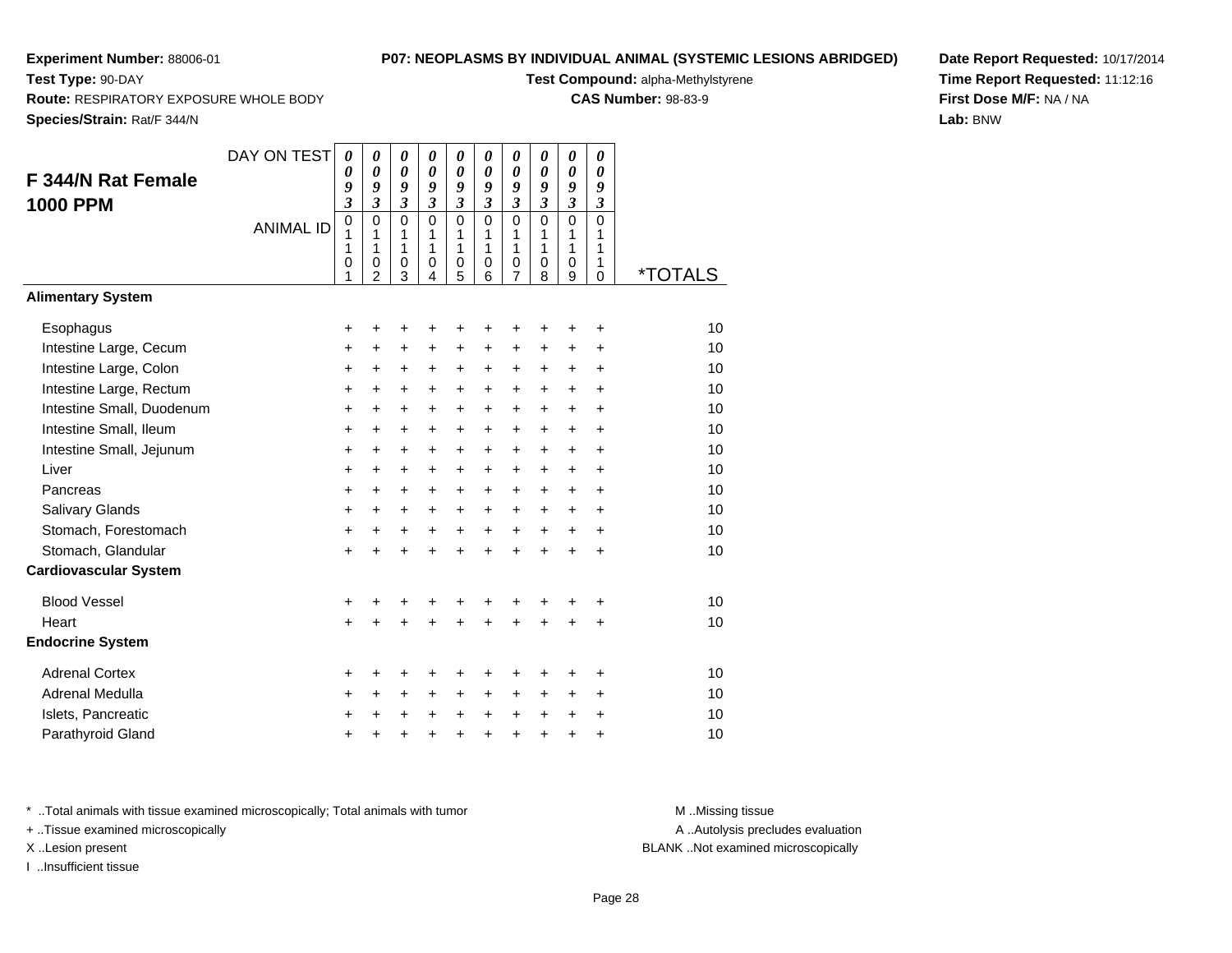## **P07: NEOPLASMS BY INDIVIDUAL ANIMAL (SYSTEMIC LESIONS ABRIDGED)**

**Test Compound:** alpha-Methylstyrene

**CAS Number:** 98-83-9

**Date Report Requested:** 10/17/2014**Time Report Requested:** 11:12:16**First Dose M/F:** NA / NA**Lab:** BNW

**Route:** RESPIRATORY EXPOSURE WHOLE BODY

**Species/Strain:** Rat/F 344/N

**Test Type:** 90-DAY

|                               | DAY ON TEST      | 0<br>$\boldsymbol{\theta}$ | 0<br>$\boldsymbol{\theta}$ | 0<br>$\boldsymbol{\theta}$ | 0<br>$\boldsymbol{\theta}$ | 0<br>$\boldsymbol{\theta}$ | 0<br>0         | 0<br>$\boldsymbol{\theta}$ | $\boldsymbol{\theta}$<br>$\boldsymbol{\theta}$ | 0<br>$\boldsymbol{\theta}$ | 0<br>0         |                       |
|-------------------------------|------------------|----------------------------|----------------------------|----------------------------|----------------------------|----------------------------|----------------|----------------------------|------------------------------------------------|----------------------------|----------------|-----------------------|
| <b>F 344/N Rat Female</b>     |                  | 9                          | 9                          | 9                          | 9                          | 9                          | 9              | 9                          | 9                                              | 9                          | 9              |                       |
| <b>1000 PPM</b>               |                  | 3                          | $\overline{\mathbf{3}}$    | $\mathfrak{z}$             | $\mathfrak{z}$             | $\overline{\mathbf{3}}$    | $\mathfrak{z}$ | $\mathfrak{z}$             | $\mathfrak{z}$                                 | $\mathfrak{z}$             | $\mathfrak{z}$ |                       |
|                               | <b>ANIMAL ID</b> | $\mathbf 0$                | 0                          | $\mathbf 0$                | $\mathbf 0$                | $\mathbf 0$                | $\mathbf 0$    | 0                          | $\mathbf 0$                                    | $\mathbf 0$                | $\Omega$       |                       |
|                               |                  | 1<br>1                     | 1<br>1                     | 1<br>1                     | 1<br>1                     | 1<br>1                     | 1<br>1         | 1<br>1                     | 1<br>1                                         | 1<br>1                     | 1<br>1         |                       |
|                               |                  | 0                          | 0                          | 0                          | 0                          | 0                          | 0              | $\pmb{0}$                  | 0                                              | $\mathbf 0$                | 1              |                       |
|                               |                  | 1                          | $\overline{c}$             | 3                          | 4                          | 5                          | 6              | $\overline{7}$             | 8                                              | $\boldsymbol{9}$           | $\mathbf 0$    | <i><b>*TOTALS</b></i> |
| <b>Pituitary Gland</b>        |                  | $\ddot{}$                  | $\ddot{}$                  | +                          | $\ddot{}$                  | $\ddot{}$                  | $\ddot{}$      | $\ddot{}$                  | $\ddot{}$                                      | $\ddot{}$                  | $+$            | 10                    |
| <b>Thyroid Gland</b>          |                  | $\ddot{}$                  | $\ddot{}$                  | $\ddot{}$                  | $\ddot{}$                  | +                          | +              | $\ddot{}$                  | $\ddot{}$                                      | $\ddot{}$                  | $\ddot{}$      | 10                    |
| <b>General Body System</b>    |                  |                            |                            |                            |                            |                            |                |                            |                                                |                            |                |                       |
| <b>NONE</b>                   |                  |                            |                            |                            |                            |                            |                |                            |                                                |                            |                |                       |
| <b>Genital System</b>         |                  |                            |                            |                            |                            |                            |                |                            |                                                |                            |                |                       |
| <b>Clitoral Gland</b>         |                  | +                          | +                          | +                          | +                          | +                          | +              | +                          |                                                | +                          | +              | 10                    |
| Ovary                         |                  | +                          | +                          | +                          | $\ddot{}$                  | $\ddot{}$                  | $\ddot{}$      | $\ddot{}$                  | +                                              | +                          | +              | 10                    |
| <b>Uterus</b>                 |                  | +                          | +                          | +                          | +                          | +                          | +              | +                          | +                                              | $\ddot{}$                  | +              | 10                    |
| <b>Hematopoietic System</b>   |                  |                            |                            |                            |                            |                            |                |                            |                                                |                            |                |                       |
| <b>Bone Marrow</b>            |                  | $\ddot{}$                  | $\ddot{}$                  | $\ddot{}$                  | $\ddot{}$                  | +                          | $\ddot{}$      | +                          | +                                              | $\ddot{}$                  | $\ddot{}$      | 10                    |
| Lymph Node, Bronchial         |                  | M                          | M                          | M                          | M                          | M                          | M              | M                          | М                                              | M                          | M              | $\mathbf 0$           |
| Lymph Node, Mandibular        |                  | М                          | M                          | M                          | M                          | М                          | M              | М                          | м                                              | м                          | М              | 0                     |
| Lymph Node, Mediastinal       |                  | $\ddot{}$                  | M                          | $\ddot{}$                  | $\ddot{}$                  | +                          | $\ddot{}$      | +                          | +                                              | $\ddot{}$                  | $\ddot{}$      | 9                     |
| Lymph Node, Mesenteric        |                  | +                          | +                          | +                          | +                          | +                          | +              | +                          | +                                              | +                          | +              | 10                    |
| Spleen                        |                  | +                          | +                          | $\ddot{}$                  | $\ddot{}$                  | $\ddot{}$                  | $\ddot{}$      | $\ddot{}$                  | $\ddot{}$                                      | $\ddot{}$                  | $\ddot{}$      | 10                    |
| Thymus                        |                  | +                          | $\ddot{}$                  | +                          | $\ddot{}$                  | +                          | $\ddot{}$      | $\ddot{}$                  | $\ddot{}$                                      | +                          | +              | 10                    |
| <b>Integumentary System</b>   |                  |                            |                            |                            |                            |                            |                |                            |                                                |                            |                |                       |
| <b>Mammary Gland</b>          |                  | +                          | +                          | +                          | +                          | +                          | +              | +                          | +                                              | +                          | +              | 10                    |
| <b>Skin</b>                   |                  | +                          |                            | +                          | +                          | +                          |                | +                          |                                                | +                          | +              | 10                    |
| <b>Musculoskeletal System</b> |                  |                            |                            |                            |                            |                            |                |                            |                                                |                            |                |                       |

\* ..Total animals with tissue examined microscopically; Total animals with tumor **M** . Missing tissue M ..Missing tissue

+ ..Tissue examined microscopically

I ..Insufficient tissue

A ..Autolysis precludes evaluation

X ..Lesion present BLANK ..Not examined microscopically